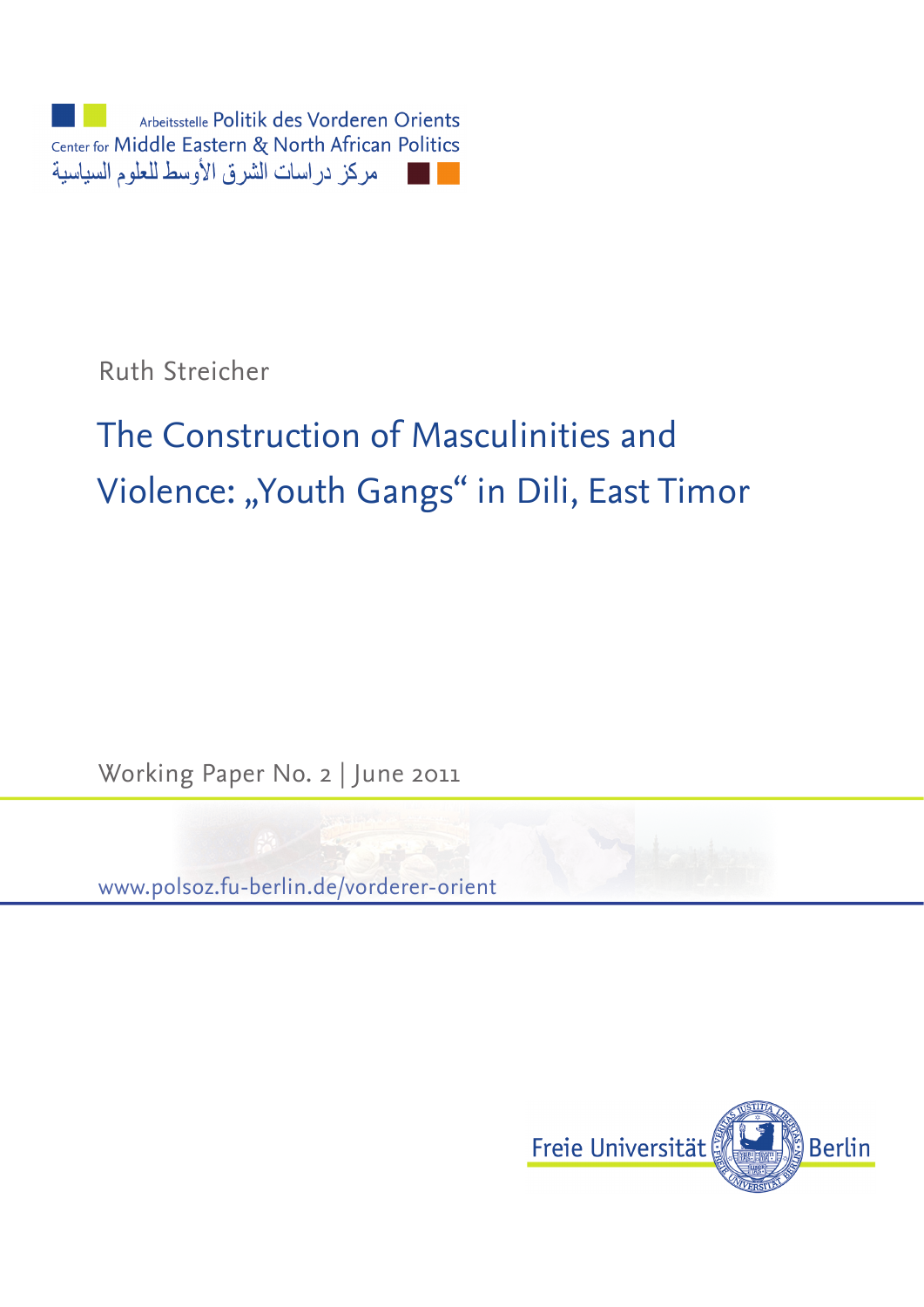# **The Construction of Masculinities and Violence: Youth Gangs in Dili, East Timor**

#### **Center for Middle Eastern and North African Politics**

Phone: +49(0) 30 838 56640 Fax:  $+49(0)$  30 838 56637 Email: polvoro@zedat.fu-berlin.de

Fachbereich Politik- und Sozialwissenschaften Otto-Suhr-Institute for Political Science Freie Universität Berlin Ihnestr. 22 14195 Berlin Germany

#### **Working Papers for Middle Eastern and North African Politics**

This Working Paper Series is edited by the Center for Middle Eastern and North African Politics at the Freie Universität Berlin. It presents original research about the social, political, cultural and economic transformations in the region and beyond. It features contributions in area studies, comparative politics, gender studies and peace and conflict studies, thus representing a broad variety of critical and empirically founded fresh insights on current issues in these fields.

#### **Downloads**

The Working Papers are available online on www.polsoz.fu-berlin.de/vorderer-orient/wp. You can order your print copy at polvoro@zedat.fu-berlin.de

© 2011 by the author(s): Ruth Streicher

Streicher, Ruth (2011) The Construction of Masculinities and Violence: Youth Gangs in Dili, East Timor. Working Paper No. 2, Center for North African and Middle Eastern Politics, Freie Universität Berlin, Berlin, June 2011.

ISSN (Print) : ISSN (Internet) :

Ruth Streicher

It was the sudden resurgence of violence in 2006 that brought Southeast Asia's newest nation – East Timor – back to the forefront of public attention, and spotlighted the role of youth gangs as main perpetrators of street violence in East Timor's capital Dili. Based on fieldwork conducted in 2007, this paper challenges conventional myths about an aggressive East Timorese 'youth bulge' by using theoretical notions on the construction of masculinities and violence as tools for analysis. The paper will portray gangs against the structural background of major socio-economic transformations accelerated by the international intervention and experiences of violence during Indonesian occupation as active agents strategically using violence as resource for (identity) politics.

Ruth Streicher studied Political Sciences at the Freie Universität Berlin (FU) and the University of Melbourne, from where she had the first opportunity to visit East Timor in the course of a film project. After finishing her studies, Ruth worked as Acting Country Director of the German Heinrich Boell Foundation (HBF) in Cambodia and started her PhD project on the violent conflict in the South of Thailand at the Berlin Graduate School for Muslim Cultures and Societies in October 2009. She can be contacted at ruth.streicher@gmail.com.

*Note on citations*: Information from interviews is cited by indicating the name of the interviewee and writing the line number in the original interview documents in brackets, e.g. James (83-87).

#### **Abstract**

#### **About the author**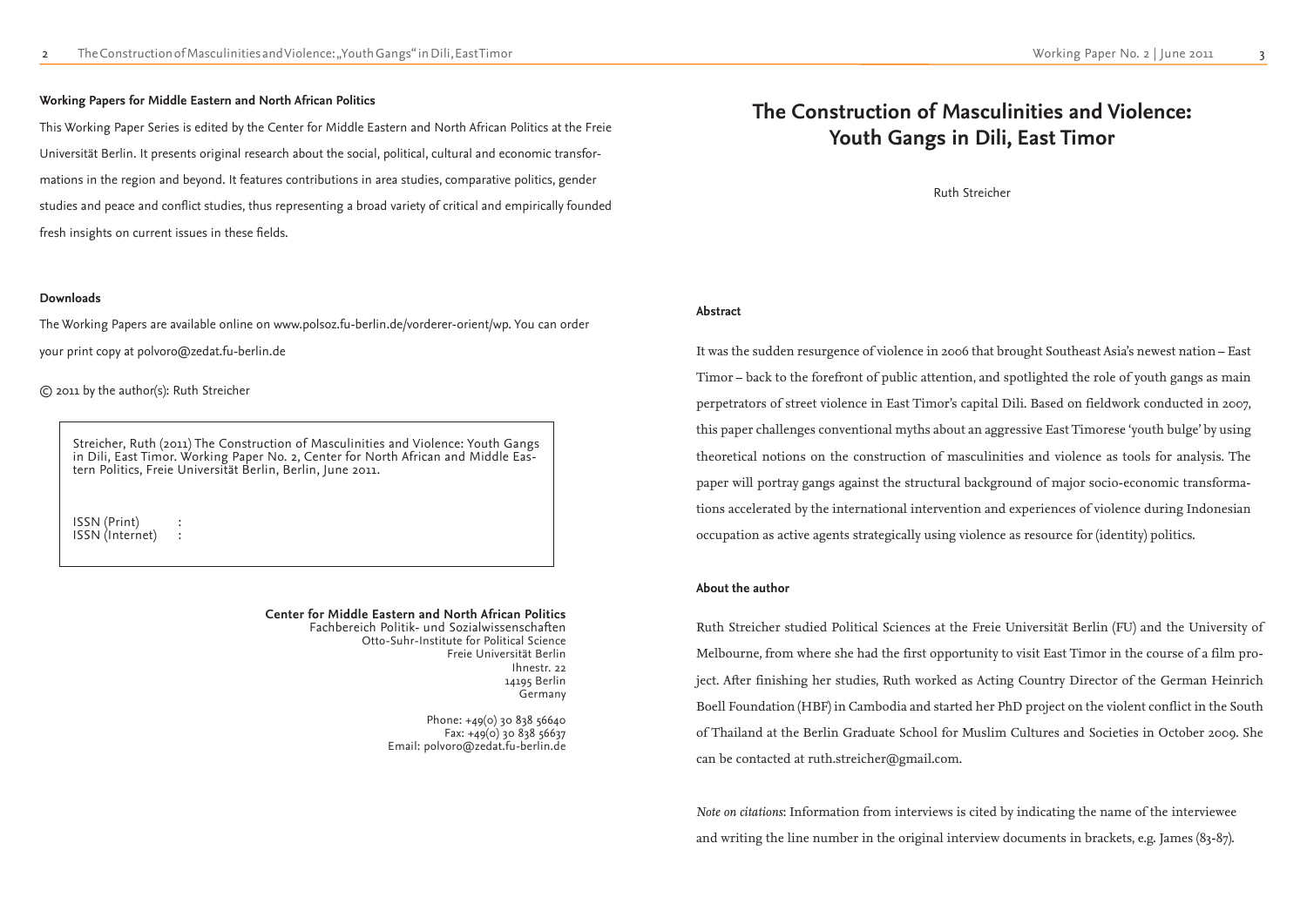### Table of Contents

| Introduction                                                                | 6  |
|-----------------------------------------------------------------------------|----|
| 1. Research Overview                                                        | 9  |
| 2. Theoretical Outline                                                      | 15 |
| 3. Analytical Framework: Gendered and Gendering Youth Gang Violence         | 20 |
| 4. Methodology and Methods                                                  | 24 |
| 5. Contextualising Masculinities, Violence and Gangs in East Timor and Dili | 28 |
| 6. Gendered and Gendering Youth Gang Violence in East Timor and Dili        | 46 |
| 7. Conclusions                                                              | 65 |
| References                                                                  | 72 |
|                                                                             |    |

| aldeia          | sub-village, hamlet                                                                                                                   |
|-----------------|---------------------------------------------------------------------------------------------------------------------------------------|
| <b>AMKV</b>     | Alliansa Mane Kontra Violoensia (Men's Association Against Violence)                                                                  |
| bairo           | suburb                                                                                                                                |
| barlake         | traditional East Timorese dowry system                                                                                                |
| <b>CAVR</b>     | Comissao de Acolhimento, Verdade e Reconciliação de Timor Leste (Commission<br>for Reception, Truth and Reconciliation in East Timor) |
| chefe de aldeia | sub-village head                                                                                                                      |
| CPD-RDTL        | Council for the Defence of the Democratic Republic of Timor-Leste                                                                     |
| ema boot        | 'big people', term used to describe influential members of society (i.e. political,<br>religious, traditional leaders)                |
| ema beik        | 'common people', term used to describe the non-elite population                                                                       |
| <b>ETSSC</b>    | East Timor Student Solidarity Council                                                                                                 |
| <b>ETIS</b>     | East Timor Insight (Non-Governmental Organisation in Dili)                                                                            |
| firaku          | 'Easterner', term used to describe people from the Eastern region of Timor-Leste                                                      |
| Falintil        | Forças Armadas para a Liberaçao Nacional de Timor Leste                                                                               |
| Fretilin        | Frente Revolucionaria do Timor Leste Independente                                                                                     |
| F-FDTL          | Falintil-Força Defensa Timor Lorosae (Timor-Leste Defence Force)                                                                      |
| <b>GFFTL</b>    | Grupo Feto Foinsae Timor Lorosae (Young Women's Section of the ETSSC)                                                                 |
| JPC             | Justice and Peace Commission (Non-Governmental Organisation in Dili)                                                                  |
| kaladi          | 'Westerner', term used to describe people from the Western region of Timor-<br>Leste                                                  |
| <b>KORKA</b>    | Kmanek Oan Rai Klaran (Ritual Arts Group)                                                                                             |
| <b>KS</b>       | Kera Sakti (Martial Arts Group)                                                                                                       |
| liurai          | traditional East Timorese ruler of a kingdom (rai)                                                                                    |
| lorosae         | 'East', term used to describe Eastern part of East Timor                                                                              |
| loromonu        | 'West', term used to describe Western part of East Timor                                                                              |
| MAG             | Martial Arts Group                                                                                                                    |
| <b>NSD</b>      | National Statistics Directorate of Timor-Leste                                                                                        |
| <b>OPE</b>      | Office of the State Secretary for the Promotion of Equality in Timor-Leste<br>(Gabinete Da Promosaun Da Igualidada)                   |
| <b>OPMT</b>     | Organizaçao Popular de Mulher Timor (Popular Organisation of East Timorese<br>Women; Women's Organisation of Fretilin)                |
| <b>PNG</b>      | Papua New Guinea                                                                                                                      |
| <b>PNTL</b>     | Policia Nacional de Timor-Leste (National Police of Timor-Leste)                                                                      |
| <b>PSHT</b>     | Perguruan Silat Setia Hati (Martial Arts Group)                                                                                       |
| <b>RAG</b>      | <b>Ritual Arts Group</b>                                                                                                              |
| <b>RDTL</b>     | Republica Democrática de Timor-Leste (Democratic Republic of Timor-Leste)                                                             |
| TNI             | Tentara Nasional Indonesia (National Indonesian Military)                                                                             |
| <b>UDT</b>      | Uniao Democratica Timorense (Timorese Democratic Union)                                                                               |
| suco            | village                                                                                                                               |
| uma lulik       | traditional sacred house                                                                                                              |

# Glossary of Terms and List of Abbrevations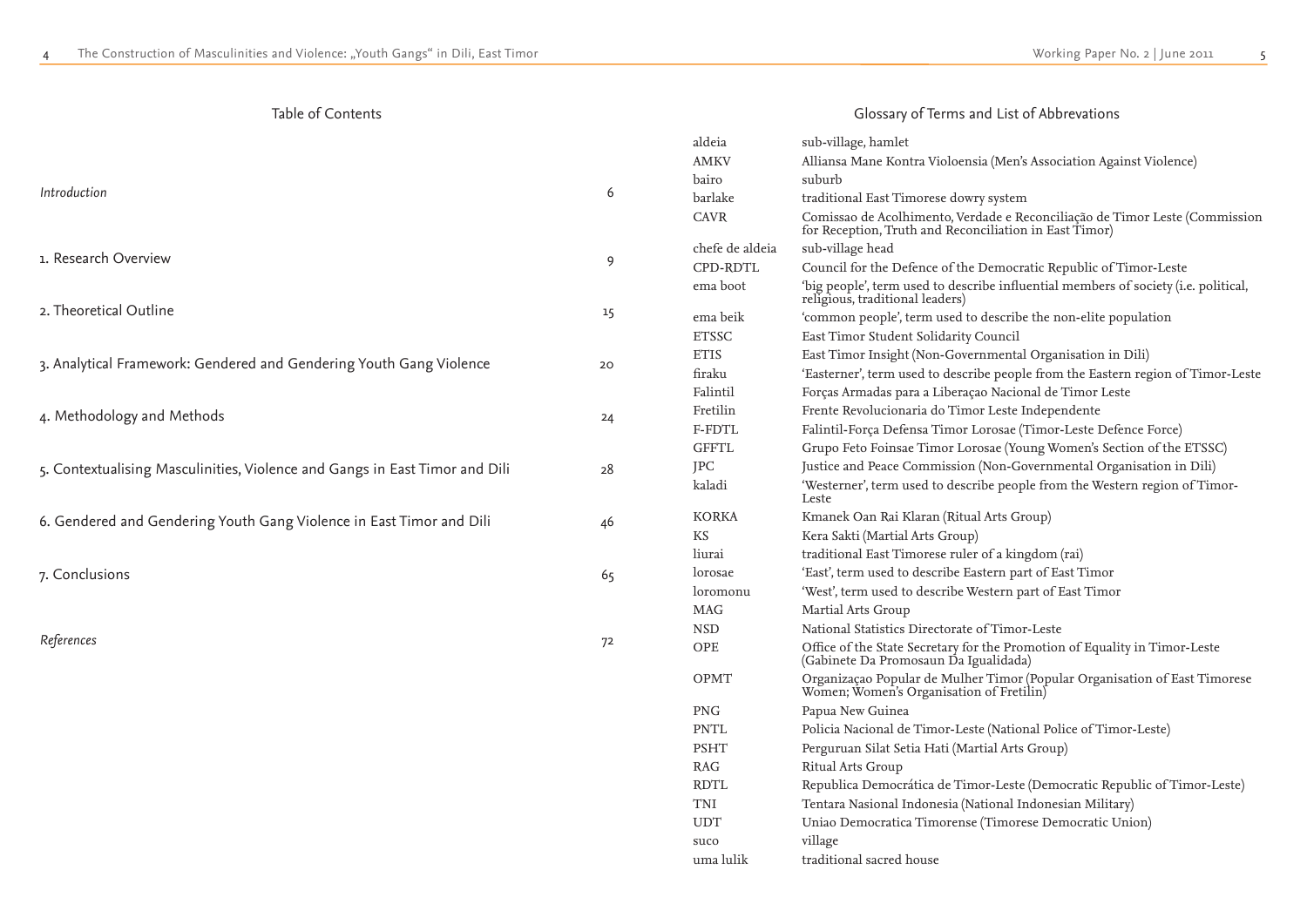Introduction<sup>1</sup>

which reflects the lack of examining gang violence on the ground, and leaves the gendered nature of these groups unquestioned.

This apparent gender-blindness, together with the ubiquity of simplistic accounts about gang violence, propelled me to investigate the issue of gender in youth gang violence. By asking how the violence of young men in youth gangs in Dili can be understood from a gendered perspective, I hope to contribute an interpretation substantially different from most accounts published so far. Besides a lack of reflection about gender, there is a lack of detailed qualitative case studies of gang violence in Dili. While James Scambary et al. (2006) provide an excellent overview survey of the different groups, including membership and affiliations, they do not examine the issue of gender. A number of articles published by Myrttinen (2007a, 2007b, 2008) offer valuable empirical background knowledge on gangs and masculinities in East Timor, but lack a profound theoretical basis to analyse gang violence. By contrast, my analysis aims at a more textured picture by qualitatively analysing a single case from a gender theoretical perspective and locating it within the East Timorese context.

On this theoretical basis, I have formulated four analytical points of departure. First, the notion of positioning describes the idea that gendered patterns of thought position men and women differently with respect to the practice of violence. Since gang respondents saw the community as a central refer-

'It was the darling new nation, born from the ravages of occupation: East Timor had become the world's newest county after a quarter of a century of Indonesian occupation. But six years after independence it remains a volatile place […] This is the story of the part played by a new generation of East Timorese youth and how rather than building their nation they seem hell-bent on destroying the country their fathers created.<sup>2</sup>

> I gathered empirical data by conducting qualitative interviews with a number of NGO workers in Dili and gang members during a research period of about two months at the end of 2007. My theoretical perspective is based on the idea that we socially construct what it means to be a man or a woman, and that multiple constructions (i.e. masculinities and femininities) exist in any given setting. Most existing approaches connecting the construction of masculinities to the practice of violence can be roughly divided into the one of two major strands: they either view violence as resulting from gender structures in society or look at how individuals use violence to create gender structures. In Bourdieu's concept of habitus I found notions useful for examining both sides of the story. Bourdieu assumes that gender is a power structure that needs to be constantly reproduced through agency, so that violence emerges as both a result of and a means to construct gender structures. Moving to the second part of my title, these theoretical thoughts will be applied to youth and gangs: I will establish that constructions of adolescence are intertwined with constructions of gender, and that gangs constitute potent gendered spaces of experience.

This extract, taken from a documentary on 'gang warfare' in the East Timorese capital of Dili, builds on a narrative that is commonly repeated both in research and the media. After the violent Indonesian occupation came to a devastating end in 1999, the new nation-state of East Timor was promoted as the 'poster child' of the international community. It represented one of the first successful state-building operations of the United Nations (UN), and was depicted as 'moving along at a steady, if slow, pace towards a series of development goals' (Kingsbury 2007: 19). With the eruption of violence in the crisis of 2006, however, ambitious development aspirations were abruptly turned to disillusionment: a conflict between soldiers from the Eastern and Western regions of the country was taken to the streets of Dili, resulting in violent street fights, burning and looting of houses, the displacement of about one tenth of the population and the government finally calling for the support of international forces.

'Youth gangs' emerged as the main actors held responsible for the bulk of street violence perpetrated during the crisis in Dili (cf. Scambary et al. 2006), grabbing the attention of scholars, reporters and international consultants almost overnight. Most publications have constructed the violence as result of political manipulation, unemployment, poverty and demographic pressures from the 'youth bulge' in Dili (e.g. Curtain 2006; ICG 2006; Kostner/Clark 2007). Implicitly, many authors thereby draw a simplistic causal connection between unemployment and gang violence, informed by an overarching rationale of modernisation. Underlying this rationale is a simple equation of 'youth' with 'young males',

<sup>1</sup> This study was partially funded by the 'German National Academic Foundation', and widely supported by a large number of individuals, of whom only a few can be named here. I want to give thanks to the Kulau community and Gang Kulau, the researchers and NGO workers I interviewed in Dili and Melbourne, Angela Smith, Lea Kehr, Laura Grünewald, Lucienne Damm, Jörg Wischermann, Damian Grenfell, Cilja Harders, Henri Myrttinen, James Scambary, Monika Schlicher, Wim Carton.

<sup>2</sup> Extract take from the ABC documentary 'Gangland Dili' (Bormann 2008). The terms East Timor (the common name in English) and Timor-Leste (the official name since 2002) will be used interchangeably in this work.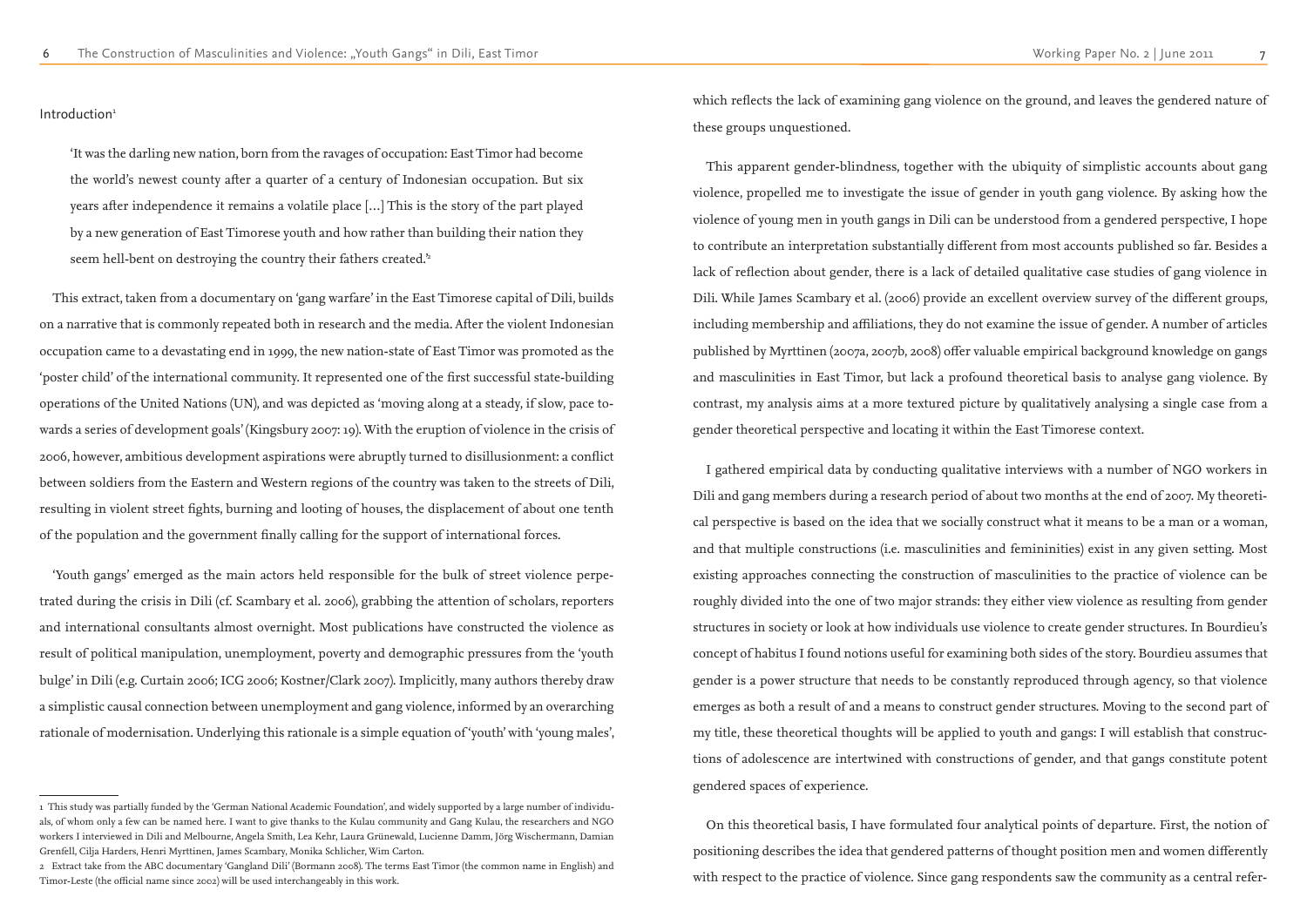ence point in their actions, I have drawn on theory about positioning of men in a community context. Second, given the fact that most gang members grew up during the Indonesian occupation, I will introduce approaches relating the experience of violence to the normalisation of violent practices. Third, East Timor is going through a period of major social change: unemployment and urbanisation were the two issues mentioned most often by respondents in relation to gang violence. Gender approaches assume that social change can weaken male domination in society, so that men resort to violence in order to construct masculinities. Fourth, the fact that gang violence in Dili seemed to continue well into 2007 with constantly shifting alliances prompted me to consider theory which conceptualises violent practices as stakes in competitive masculinity games. The critical discussion of the interview results will qualify some of these theoretical assumptions, and question the use of the terms 'youth' and 'gangs' in this context.

As already mentioned, publications that directly address gang violence in East Timor are rare (see Scambary 2006 and Myrttinen 2008 for notable exceptions). By the same token, the category of youth has remained significantly underexplored in research on East Timor. Except for book chapters discussing youth organisations during resistance (Pinto 2001) and today (Wigglesworth 2007), the only useful information on youth in East Timor that I could find was in a thesis by Babo Soares (2003). Apart from one early structural anthropological work that interprets gender relations in East Timor according to the ideas of opposition and complementarity (Hicks 1976), the large part of work on gender in East Timor focuses exclusively on women. Regarding historical research, there have been attempts to give voice to women who suffered in the East Timorese civil war prior to invasion or during the Indonesian occupation (e.g. CAVR 2005), and several authors have explored women's contribution to the clandestine resistance movement (e.g. Franks 1996). Women's status in Timor-Leste has also been mapped statistically (e.g. OPE 2007b), and numerous reports have been published on different aspects of women as victims of gender-based violence (e.g. Swaine 2003; Hynes 2004).

When talking about violence in the public realm in East Timor, by contrast, the issue of gender has hardly been touched upon. To take the example of the Indonesian occupation, there has been extensive debate about Indonesian military violence in East Timor (e.g. Cribb 2002), criticism of the international community's exertion of symbolic violence by covering up the human rights violations during the violent regime (e.g. Nevins 2005), discussion about how to deal with the perpetrators of violence in the aftermath (e.g. Schlicher 2005) and an extensive documentation about the different violent crimes committed during occupation (CAVR 2006). Again, exploring gender in this context for most authors means examining women as victims of sexual violence, while the main perpetrators of the violence have been left unexamined. Starting from these gaps, the following analysis offers both a theoretical and empirical exploration that argues for a gendered re-reading of the issue of gang violence in Timor; and challenges conventional assumptions about 'a new generation of East Timorese youth' seemingly determined to destroy their country.

# 1. Research Overview

Besides some approaches developed in peace and conflict studies, useful perspectives that could help to disentangle the gender/violence nexus inherent in the majority of works are hardly to be found in political sciences. The following sections therefore provide a broad interdisciplinary overview of existing research on the construction of masculinities and violence, particularly in connection with youth and gangs.

### 1.1. Gender in Peace and Conflict Studies

The introduction of gender concerns into the realm of peace and conflict studies has had two important implications.3 Firstly, different attempts have been made to re-formulate conventional theoretical concepts and criticise their masculinist underpinnings in order to reveal the 'gendered nature of violence' (Moser 2001: 30) and practically 'en-gender' analyses on the ground (Harders 2004: 461). Secondly, these efforts have necessitated a widened analytical scope taking in the micro-level beyond the state and the subjective perspective of actors themselves (e.g. Seifert 2003).

Notwithstanding, most authors concerned with gender in peace and conflict studies have only written about 'women' – often implicitly operating on the basis of essentialised gender binaries. With women stereotyped as 'inherently peaceful beings' and 'men as aggressive warriors', any meaningful analysis

<sup>3</sup> Critical gender approaches still comprise a marginalised minority in the 'malestream' of peace and conflict research (Goldstein 2001: 38). Good overviews of the current state of the art in this debate are provided by Goldstein (2001); Harders (2004); Seifert (2001).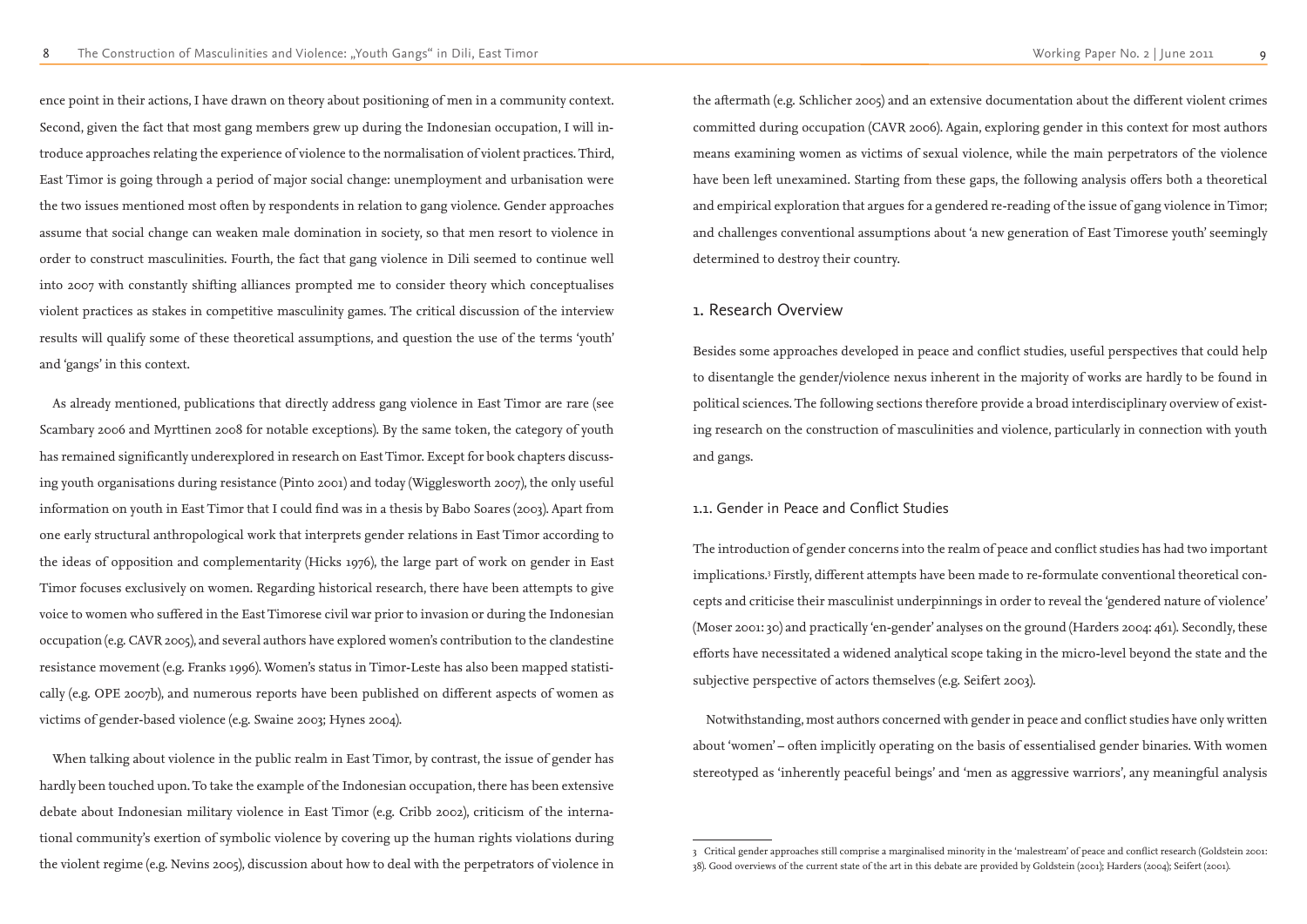of men as perpetrators of violence has been lost (Goldstein 2001: 331).<sup>4</sup> Only a few studies have looked into the construction of masculinities in relation to violence, and two main empirical fields are worth mentioning: research on (1) militarised masculinities as well as on (2) discourse and representation, especially in terms of constructing national identities.

(1) Historical and sociological works have inquired into the interrelationship between masculinities and violence within the institution of the army. Through the development of mass armies in the course of modern nation-state formation, national militaries became exclusively male institutions (Eifler 2000: 39).<sup>5</sup> Seifert, who has crafted several studies on the construction of militarised masculinities in Germany (e.g. Seifert 1996), has demonstrated how practising violence and fighting became constitutive to marking the male gender in the military profession (Seifert/Eifler 1999: 13). On an international level, masculinities in UN peacekeeping operations are increasingly taken into focus (e.g. Eifler 2000; Whitworth 2004).

(2) Discursive approaches suggest that the symbolic connection between a certain notion of masculinity, the national military and the imagined national community is of crucial importance. Fighting is often legitimised by referring to the soldier's duty of protecting a nation's 'womenandchildren' (Yuval-Davis 1997: 111), and constructed as 'an attractive and exciting opportunity for men to prove themselves' (Nagel 2007: 626). Moreover, the symbolic figure of the male warrior is central to discourses of national identity and national memory (Engels/Chojnacki 2007: 8). These powerful discursive constructions have been traced back in different public realms, including literature (Phillips 2006), media representations (Schlieter 2005) and public 'war talk' (Hardman/Taylor 2004).

What is lacking in the debate so far, however, is a profound gendered analysis of 'non-state actors' like gangs (cf. Cohn/Enloe 2000: 11).<sup>6</sup> Despite the heightened awareness of these actors in current mainstream debates, gender issues are often either ignored altogether or taken up in a misleading way (Engels/Chojnacki 2007: 2), with the majority of works avoiding methodological discussions and implicitly remaining state-centred. In addition, the category of age (and its entanglement with gender) has been completely ignored. An interdisciplinary broadening is therefore indispensable.

#### 1.2. Gang Research

Gang research has been strongly shaped by the US-American tradition: starting from the 1920s, the pioneering works on gangs were produced by the Chicago School of Sociology, and subsequent research in Europe followed this tradition (Kühnel 2003: 1167). It is worth citing Park, who edited Thrasher's famous thesis on 1313 gangs in Chicago as early as 1927, to demonstrate a number of elements still apparent in gang research today. According to Park, gangs are

'composed of those same foot-loose, prowling, and predacious adolescents who herd and hang together, after the manner of the undomesticated male everywhere. Gangs flourish on the frontier, and the predatory bands that infest the fringes of civilization exhibit, on the whole, the same characteristic traits displayed by the groups studied in this volume [...] Gangs are gangs, wherever they are found' (Park 1927: ix).

Very early on a connection between masculinity ('the undomesticated male') and gang violence was drawn. For a long time since, gangs were simply assumed to be 'male' (Bruhns 2003: 213). It is only recently that the construction of gender in gangs has been examined explicitly (e.g. Franklin 2004), and that girl gangs have come into focus.<sup>7</sup> Underlying the notion of gang members as violent young men is the gendered construction of youth as male: since research on youth and adolescence has long implicitly been oriented towards young men, the explicit focus on masculinities in adolescence is fairly new (King/Flaake 2005: 9).

The Chicago School explains the emergence of gang violence by looking at macrostructural factors like migration, social inequality and processes of social disorganisation caused by urbanisation (Kühnel 2003: 1168). In many contemporary studies, gang violence is still associated with the 'fringes of civilisation' and interpreted as deviant, unsocial behaviour (Hafeneger 1994: 8). The notion that gangs are the

<sup>5</sup> Eifler writes about how the participation of women in European armies used to be typical throughout the  $14<sup>th</sup>$  to the  $19<sup>th</sup>$  century. With the process of professionalisation, their recognised positions in providing supplies for the army were abolished (Eifler 2000: 39). 6 According to the Stockholm International Peace Research Institute (SIPRI), 'armed non-state actors include, but are not necessarily limited to, rebel opposition groups, local militias and warlords, as well as vigilante and civil defence groups, when such are clearly operating without state control' (accessed at: http://www.sipri.org/contents/conflict/nonstateactors.html; 08/05/2008).

<sup>4</sup> Most work thus examines, for instance, women's different experience of conflict, women's participation in violence or women's special interest in peace (Cockburn 2007: 238). In addition, many feminist peace movements strategically use the notion of 'peaceful women' for legitimising their political action (Goldstein 2001: 331).

<sup>7</sup> Bruhns describes that many studies of girls in violent groups simply interpreted their violent behaviour as mimicking male practices and argues against such stereotypical interpretations (Bruhns 2003: 213).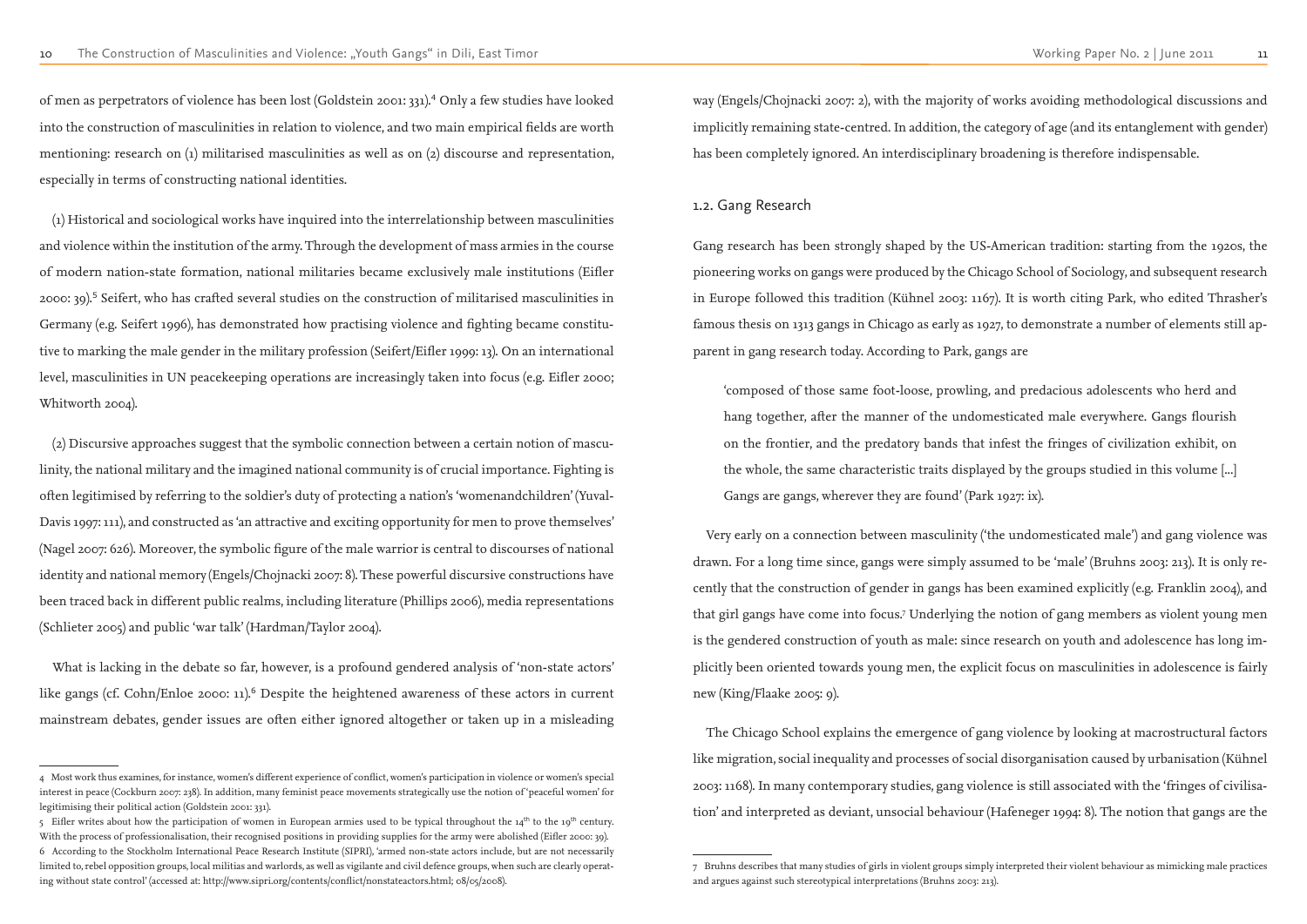same 'wherever they are found' is today reflected in academics struggling to find a universal definition of the term 'gang', often based on US-centred notions like 'the street', 'drugs' and 'illegal behaviour'.<sup>8</sup> These earlier works are problematic since they explain violence 'on the ground' only with structural factors, work with a concept of violence as deviant behaviour, and fail to examine the categories of gender and youth.

There are, however, a number of more sophisticated recent studies. One example is Salo's (2006) anthropologically inspired article on ganging practices in a South African community. In Salo's view, gangs should not only be seen as expression of alienation and resistance, but also as an 'expression of social cohesion in peripheral communities', as they 'exist within, and are an integral aspect of, both the cultural and the economic reproduction of personhood in a township community' (Salo 2006: 149). Pure structuralist analyses cannot capture these complex relationships: gang members, writes Salo (2006: 149), are also 'sons, brothers, husbands, fathers, lovers, friends and social mentors'; and the gang rites of passage like violent beatings and painful tattooing serve to mark the transition of men into adulthood.

# 1.3. (Youth) Subcultures

One of the main paradigms of subculture research is encapsulated by the prefix 'sub': It is meant to describe cultural groups that are smaller, less powerful and opposed to the mainstream values of a larger cultural group (Berard 2007: 4872).<sup>9</sup> In terms of youth, subcultures were seen in their emancipatory potential – as a 'magical' avenue for young people to escape everyday constraints of their real life working-class background (Poynting 2007: 379) and to define their own culture vis-à-vis the parental generation. In this sense, youth subcultures were interpreted as symbolic resistance to hegemonic adult culture in society (Berard 2007: 4874). Subculture researchers therefore tended to romanticise and politicise violence in subcultures as resistant practice (Amit 2001: 16657), effectively using the structural focus of earlier sociological approaches for a different political interpretation. Pioneering subculture scholars often left the issue of gender and youth unexplored (McRobbie 2000: 26).

Since then, however, subculture research has theoretically developed and empirically gained a much more complex picture of violent subcultures, providing (1) alternative theoretical and methodical ways to analyse violence, (2) interesting empirical results of studies on the construction of masculinities in (violent) youth subcultures, and (3) reflective impulses to think critically about the discursive construction of the terms 'youth' and 'gang'.

(1) Despite earlier ideological undertones, subculture research helped to dismantle determined and dysfunctional notions of violence by redefining it as a constitutive everyday practice for a number of subcultures and examining it in terms of cultural agency (Koch/Behn 1997: 117). Contrary to psychoanalytical approaches, scholars do not view violent styles as expression of an individual, but are interested in their collectivity and social meaning (McRobbie 2000: 40). Against this theoretical background, it was especially the German research community that developed methodical innovations in trying to grasp how groups collectively define gendered meanings of violence (e.g. Bohnsack 2003; Bohnsack et al. 1995).<sup>10</sup>

(2) While pioneering feminist subculture researchers were primarily concerned with girls in subcultures (cf. McRobbie 2000), a number of empirical studies have also touched upon masculinities and the normalisation of violence in youth subcultures. In his ethnographic study of a gang called 'Turkish Power Boys', Tertilt (1996) describes how gang members habitually reacted to challenges of their masculinity with violence (Tertilt 1996: 207). Research has also shown that the nexus of masculinity constructions and violence is important in subcultures of right-wing extremist groups (Möller 2003; Schroeder 2004) as well as hooligans and rockers (Bohnsack et al. 1995).

 (3) Cultural studies have developed important tools to reflect critically upon the framing of issues like 'violent youth gangs' in different spheres, including media and academia. By analysing British print media, Alexander argues that the picture of 'the Gang' is used as 'the ultimate symbol of crisis, deviance and threat' (Alexander 2000: 20). De-constructing the academic discourse on 'youth gangs' and 'masculinity', Collier (2001) claims that 'the category of criminogenic male youth' participates in the construction of male subjectivities. In addition, historical research has revealed a strong historical

<sup>8</sup> For instance, researchers from the 'Eurogang' research project (obviously exploring gangs in Europe) agreed to work with the following definition of a 'street gang': 'A street gang is any durable, street-oriented youth group whose involvement in illegal activity is part of its group identity' (Decker/Weerman 2005: 3).

<sup>9</sup> The concept of subcultures was first introduced by representatives of the Chicago School of Sociology, but further developed by the Centre for Contemporary Cultural Studies (CCCS) at the University of Birmingham in the 1970s.

<sup>10</sup> Bohnsack (2003: 51-54) primarily conducted group interviews to examine how collective orientations of groups are manifest in communicative styles and expressions. While I have used a different method for data gathering, I have borrowed tools from Bohnsack's data analysis method, the so-called 'documentary method' (see also Nohl 2006).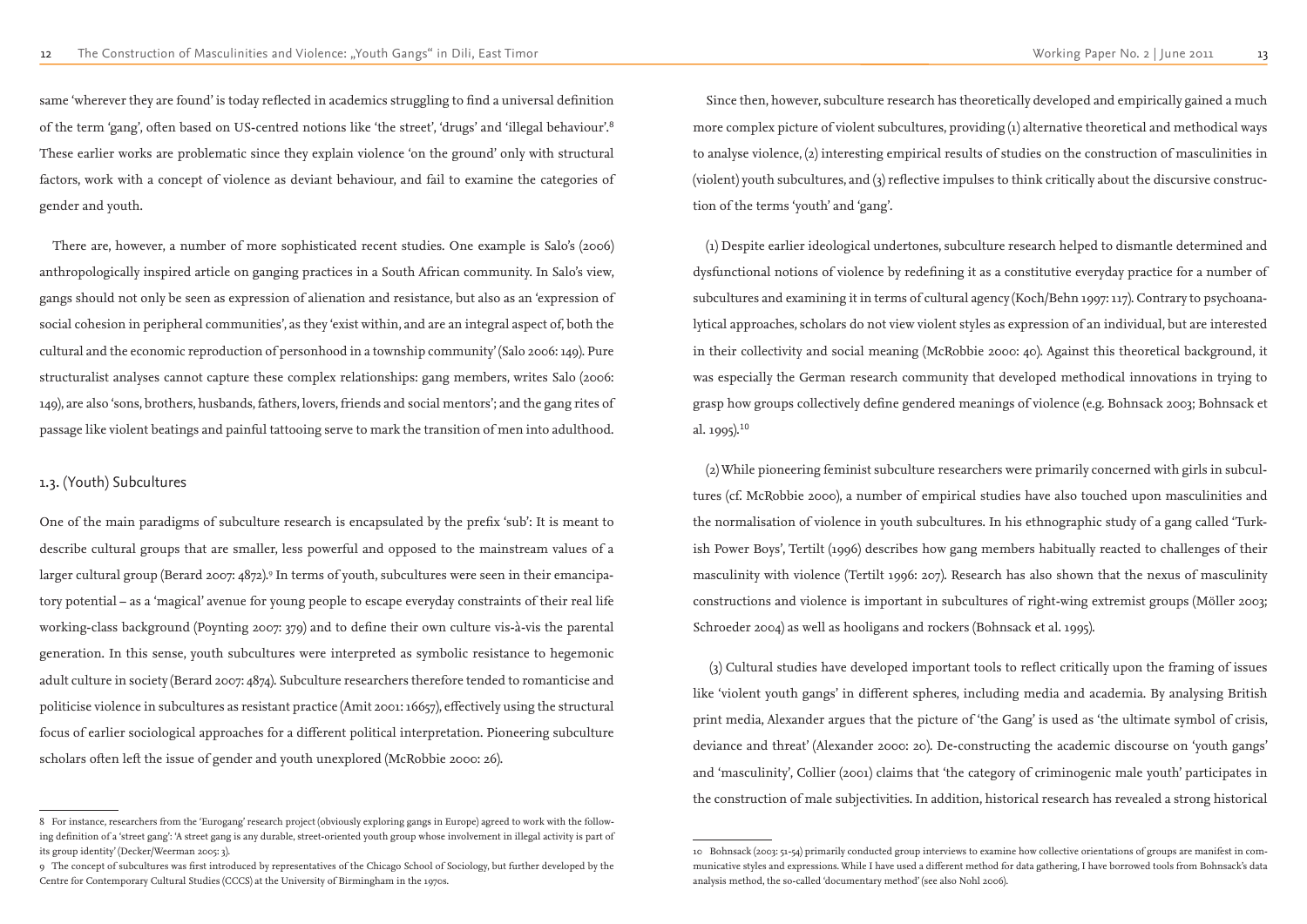contingency of both popular and academic representations of the 'gang' (cf. Bühler-Niederberger 2003; Hafeneger 1994).

Notwithstanding these useful insights derived from the study of violence in youth subcultures, there is one big disadvantage: regionally, it is very much focused on Europe, and therefore carries a number of problematic underpinnings. While the consideration of youth is a big strength of subculture research, the field simply seems to assume that youth is a given generational category marked by the will to break away from the parental home. Scholarly work on youth gangs, gender and violence in non-Western contexts can help to qualify these assumptions.

#### 1.4. Regional Perspectives on Gender, Youth, Gangs and Violence

East Timor has been a subject of research by regional specialists of both the Indonesian and Melanesian regions. Authors writing about violence, youth and gender in these regional contexts challenge the 'meanings of the very categories' used in Western research (Dinnen 2000: 1). Amongst others, Jolly (2000) advocates researching historical entanglements between the West and 'Other' regions rather than using Western categories to research the 'Other'. Christianity and colonialism, she writes, had deep impacts on both notions and practices of gender and violence in Melanesia.

Yet while these influences are rarely acknowledged, Melanesian men today are commonly depicted as aggressive and violent warriors, reflecting a colonial legacy of representation (Jolly 2000: 305). Similarly, Strathern found that people in Mount Hagen, Papua New Guinea (PNG) did not associate violence with chaos and disorder, but considered it an integral part of a social order built on violent self-defence (described in: von Trotha 1997). Regional scholars have also contested the assumption that adolescence inevitably constitutes a period of 'storm and stress', emphasising that 'coming of age' can be experienced very differently in different contexts (e.g. Côté 1994).

Ontologically, I take a feminist constructivist stance assuming that gender is socially constructed and built on inherent power relations. The huge variety of different feminist constructivist perspectives can be divided into approaches that analyse the construction of gender, i.e. look at the structural side, and approaches that target the constitution of gender; i.e. take agency into focus (see Pühl et al. 2004). Consequently, after introducing (1) 'hegemonic masculinity' as an example of a structural approach, and (2) 'doing masculinity' as an agency perspective, I will introduce (3) Bourdieu's notion of habitus to establish a theoretical position that recognises the co-constitution of both agency and structure.<sup>11</sup>

Local specificity, however, should not be interpreted as cultural determinism, as stressed by authors writing on violence in Indonesia (Colombijn 2001; Coppel 2006). There is nothing specifically Indonesian about violence, concludes Colombijn (2001: 40), except for a unique combination of historical, social and cultural factors. Inspiring work has also been produced on gangs in PNG and Fiji (Goddard 2005; Monsell-Davis 2000; Myrttinen 2007a). Goddard counters the view that unemployment 'causes' crime, arguing that gang leaders use violence as a threatening device to pressure politicians for more employment. Most importantly, Goddard interprets gangs as re-constructions of the traditional 'big man' social structure in PNG, which is marked by enterpreneurism and relationships with the kingroup (Goddard 2005: 88).

To sum up, the interdisciplinary approach has revealed that – besides newer works in gang research - subcultural studies offer useful theoretical and methodical approaches to fill existing gaps in peace and conflict studies by deconstructing conventional notions of violence and locating the phenomena within the context of both youth and gender. However, most authors are clearly biased towards the European region and lack a profound gender theoretical foundation questioning the construction of masculinities and its interrelationship with violence in the context of youth gangs. In what follows, I will therefore develop my own theoretical outline.

# 2. Theoretical Outline

2.1. Hegemonic Masculinity, Doing Masculinity and Gender Habitus

(1) The concept of hegemonic masculinity has become the leading paradigm in masculinity studies (Döge/ Meuser 2001: 18).12 First developed by Carrigan/Connell/Lee (1985) following a critique of sociological

<sup>11</sup> The differentiation between structure and agency is a classical distinction drawn by sociology. While agency approaches focus on how social actors create the social world, structural approaches concentrate on how the social world shapes social actors. Whether a theoretical focus is put on structure or agency and how structure and agency are assumed to be related has great normative implications, carrying assumptions about society vs. the individual or determinism vs. free action (Loyal 2003: 51, 71). 12 Hegemonic masculinity has found widespread application in a variety of different academic fields, amongst them historical research (Tosh 2004), discursive psychology (Wetherell/Edley 1999), criminology (Messerschmidt 2004) and sociology (Döge/Meuser 2001).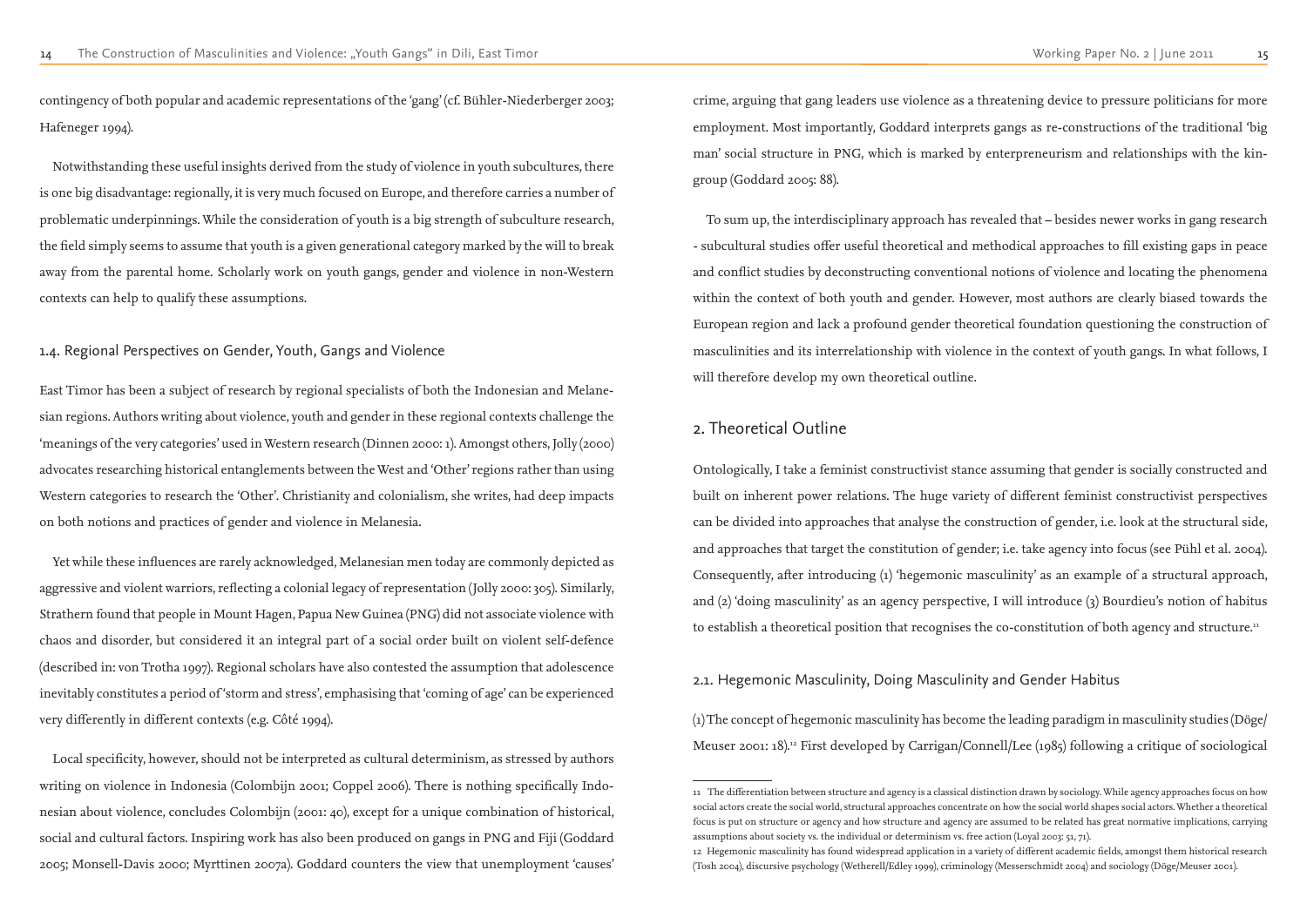gender role theory, it was later mainly R.W. Connell who further spelled out the concept.<sup>13</sup> Transferring Gramsci's idea of hegemony to gender relations, hegemonic masculinity is meant to describe a dynamic structure of social relations (constituted of norms and institutions) that guarantees the (re-) production of men's authority over both femininities and subordinated masculinities (Cardigan et al. 1985: 587; Tosh 2004: 51). With regards to asking about violent youth gangs, however, Connell's primarily structural view of violence can only grasp violence as an outcome of hegemonic gender structures, but fails to address how gender structures are translated into social agency.

 $(3)$  In his concept of habitus<sup>14</sup>, Bourdieu offers a way to conceptualise agency and structure as co-constituted, i.e. combine the focus on structure from hegemonic masculinity with the focus on agency from doing gender. He demands his theoretical concepts be used in a very context-specific way as practical analytical tools, rather than applying a large-scale context-unrelated theoretical framework to empirical analysis (cf. Engler 2004). – an approach that has triggered productive re-formulations and methodical innovations in studies about youth violence (cf. Bohnsack 2003; Bohnsack et al. 1995) and has proven

(2) The idea of doing masculinity was born out of theoretical notion of 'doing gender', a concept developed in the 1980s by West and Zimmermann (cf. Wetterer 2004). Coming from an ethnomethodological tradition, the authors established the idea of gender as a verb, 'a routine we must work at in everyday interaction' (Holmes 2007: 54). In contrast to the concept of 'hegemonic masculinity', the 'doing gender' approach has been crucial for pointing to the aspect of social agency in the construction of gender, and revealing the repetitiveness and ordinariness of these constructions. Nonetheless, by focussing exclusively on how people do gender, analyses often remain rather descriptive, leaving out structural power-conditions under which gender is done. Rather than viewing violence as an outcome of structures, violence is seen as an (everyday) resource that individuals can draw on in certain contexts to construct their gender identity, and thus is attributed the capacity to create (gender) structures.

very productive for my own work. In a widespread feminist debate, his theoretical notions have been further spelled out to bring back issues of social theory (i.e. a concern with power and social context) into a rather culturalist understanding of gender in cultural and literary studies (Adkins 2004a: 4).<sup>15</sup>

### 2.2. Using Gender Habitus to Conceptualise Masculinities and Violence

Central to the concept of habitus are Bourdieu's assumptions about the subject as radically social (Bourdieu 1997: 168), and the social as radically relational (Bourdieu 1998: 7) as well as his concern with power relations in social practice (Engler 2004: 222). The socialised body (what we call an individual), in his thinking, is not the opposite of society, but one of its forms of existence (Engler 2004: 224). Habitus reflects this double logic binding together structure and agency as mutually constitutive. In a very general definition, Bourdieu describes habitus as 'system of durable, transposable dispositions, structured structures predisposed to function as structuring structures' (Bourdieu 1976: 165).<sup>16</sup> As the interface between structure and agency, habitus is both product and producer of social agency. It is both generated by, as well as generating, social structure. Importantly, habitus can generate similar patterns of social agency but does not necessarily determine it.

In order to connect this general definition to notions of gender, however, habitus needs to be read more explicitly in terms of the workings of power. In a Foucauldian reading, habitus basically establishes that power relations are not only repressive, but can be productive, i.e. generate social agency; and that they can be re-productive, i.e. generate structurally similar patterns of social agency. In fact, Bourdieu himself sees gender as one of the crucial power structures shaping the habitus, and talks about habitus as 'gendered and gendering' (Bourdieu 1997: 167). Gender thus has to be seen as a socially constructed power relation that encompasses both structure and agency. 'Doing gender', therefore, only works as 'gender is done' in society (Holmes 2007: 58).

With Bourdieu, we can conclude that the gender power structure is the generative core of the gender habitus, which can produce a wide variety of structurally similar, but still not identical, social practices

<sup>13</sup> In their famous essay 'Toward a New Sociology of Masculinity' Cardigan, Connell and Lee criticised the feminist tendency to treat men as homogeneous category and presented their first attempt to formulate a concept of 'hegemonic masculinity' (Cardigan et al. 1985: 589). In later works, most notably 'Gender and Power' (Connell 2002a), Connell spelled out some of the ideas intimated in 1985. After two decades of publications referring to and also criticising the concept of 'hegemonic masculinity', Connell and Messerschmidt engaged with the critique and suggested some re-formulations (Connell/Messerschmidt 2005).

<sup>14</sup> Bourdieu first formulated the concept of habitus on the basis of empirical research, not as a theoretical solution to general sociological problems (Schwingel 1995: 53). In later works, habitus became a central notion for explaining the social re-production of class in connection with Bourdieu's concepts of social field and the different forms of capital (Meuser 2006a: 113).

<sup>15</sup> Bourdieu has also been criticised by feminists, e.g. for overstating the unconscious (Adkins 2004a: 16), presenting an androcentric and structuralist account of the world (Witz 2004: 221), or conceptualising bodily incorporation as too straight-forward and giving causal priority to the social over the linguistic (Butler, cited in: Fowler 2007). 16 English translation taken from Reed-Danahay (2005: 107).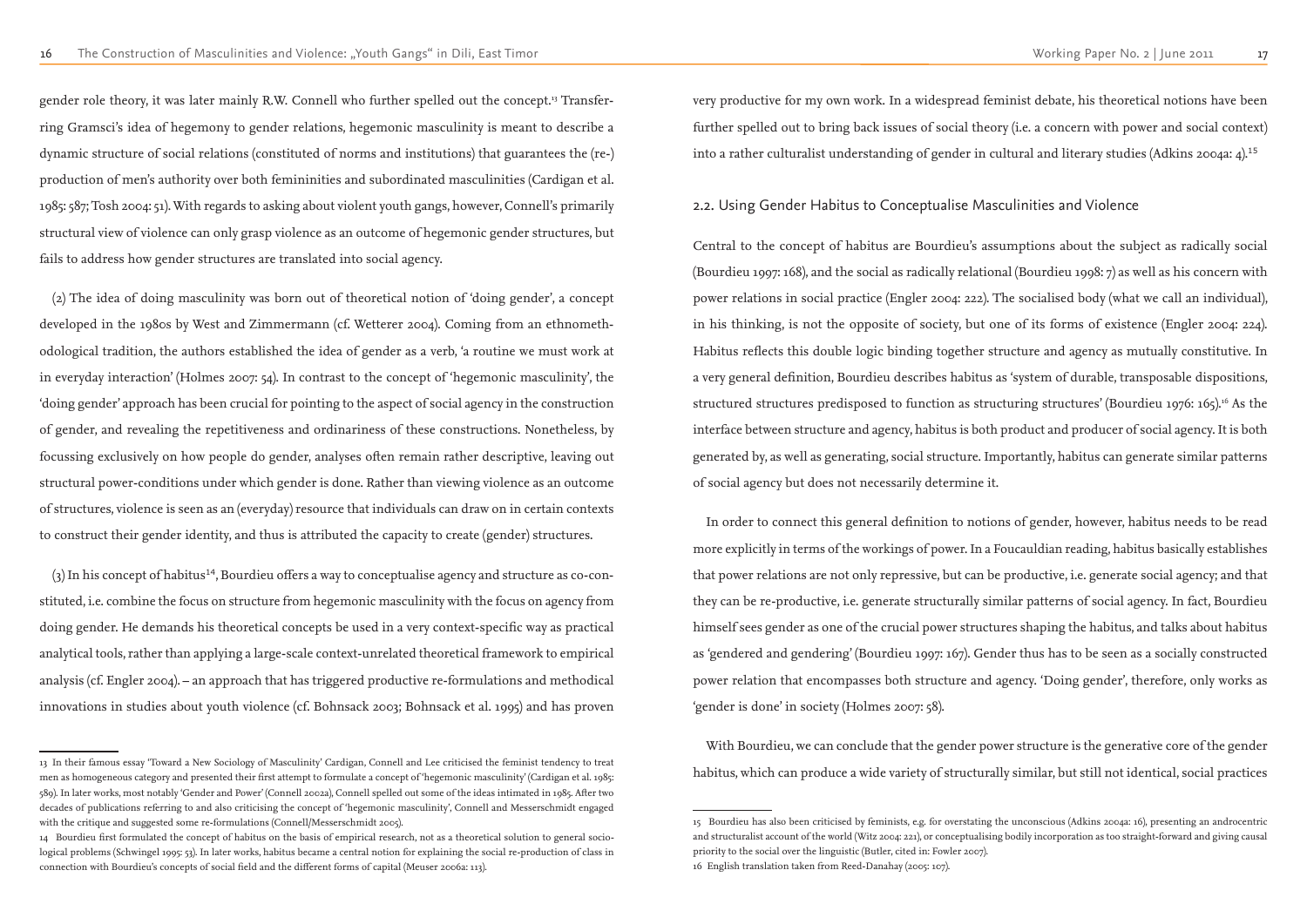of femininity and masculinity. Consequently, 'doing masculinity' only works on the basis of 'masculinity being done' in society. To emphasise the variety of possible social constructions, I will use 'masculinities' in plural. Multiple and competing masculinities can exist within any particular setting (Cornwall/ Lindisarne 1994: 18). All masculinities are marked by (and tend to reproduce) a structural power position of the male gender, since they are always constructed on the basis of a powerful hegemonic model as reference point (Connell 1987). Both the heterosocial and the homosocial dimension are crucial for the construction of masculinities. On the one hand, masculinities are constructed vis-à-vis both femininities and 'subordinated masculinities' (Meuser 2006a: 124). In this case, the construction of masculinities is based on a double-structure of distinction and dominance (Meuser 2004: 372). On the other hand, they can be generated in homosocial competitive practices. While competition can produce hierarchy, it can also be a source of commonality and equality 'between men' (Meuser 2007: 2).

To conceptualise the connection between the construction of masculinities and violence in an analytically clear way, I work with a concept of violence as corporeal power practice. In contrast to Bourdieu himself and a number of feminist authors (e.g. Moser 2001; Sauer 2002), I am thus using a narrow definition of violence as 'physical violence', which is also employed in the more recent German sociological debate about violence (cf. von Trotha 1997).<sup>17</sup> In this understanding, violence emerges as a practice of power that leads to a corporeal violation.<sup>18</sup> It is this corporeal dimension that differentiates physical violence from other practices of power: other than, for instance, material damage, it targets the person as a whole, as one cannot escape one's own body (Wobbe 1994: 185).

Against this background, Bourdieu's notion of the 'gendered and gendering habitus' offers four theoretical reference points crucial for conceptualising different perspectives on the construction of masculinities and violence: the working of the structural 'dispositions' of habitus through the gendered patterns of thought connecting masculinities to violence; the gendered experience and normalisation

of violence; violent reactions to a perceived 'cleavage' of habitus and the construction of masculinities through 'games of competition'. These theoretical notions centrally connect with theoretical and empirical work about (youth) gang violence and will be elaborated in the description of the analytical framework after the following clarification of the terms (1) youth and (2) gangs.

#### 2.3. Constructing Youth and Gangs

(1) Biological and developmental approaches conceptualise 'adolescence' as a stage of hormonal 'storm and stress'; i.e. an unstable and insecure period of life between child- and adulthood in which certain biographical tasks have to be dealt with in order to 'come of age' (Harwood 2005: 913). These ideas of adolescence carry a number of homogenising gendered and heteronormative assumptions, claiming that boys/girls have to experience the same developmental stage defined in a certain age range in order to go from 'innocent childhood' to 'civilised adulthood' (Harwood 2005: 914). With the help of the habitus-theoretical foundation of this work, a more nuanced gendered approach to youth can be formulated. Gender critics have pointed out that the category of youth itself is a gendered social construction of society (cf. McRobbie 2000: 35), which is historically contingent. Historical research has furthermore shown that changing structural conditions (like socio-economic changes, but also violent conflict) alter the experience of the period between child- and adulthood, so that different generations experience 'youth' very differently. Research from non-Western regions adds the insight that adolescence is not necessarily marked by 'storm and stress', since 'youth' in many societies have to take on adult responsibilities at a very young age. Young people themselves also actively use certain gendered social constructions of youth as resources for self-expression. In other words, 'doing gender' and 'doing adolescence' are inextricably linked (Breitenbach 2001), because social power structures not only position people differently according to gender, but also according to generation. With violence being a more legitimate form of expression for young males, they can draw upon violence to do gender and adolescence.<sup>19</sup>

(2) In the same constructivist vein, gangs should not be seen as static groups, but as co-constructed by structure and agency. As demonstrated above, discursive representations construct gangs as popular

<sup>17</sup> I still consider cultural and structural factors important in terms of violence. Nevertheless, rather than collapsing all these phenomena under one heading, I think that it is more fruitful to analytically distinguish them (for a similar argument, see Sutterlüty 2002: 16). 18 When talking about violence as an act of power, most authors I have consulted refer to Popitz (1986). He defines violence as 'an act of power which leads to an intentional corporal violation' (Popitz 1986: 73). Already apparent in this quote, Popitz works with a Weberian definition of power based on the idea of intention, and stresses the aspects of powerful repression and subordination through violence. In my reading of Bourdieu, however, these two assumptions have to be revised. Firstly, Bourdieu qualifies ideas of intentionality by his emphasis on the unconscious dimensions of the habitus. Secondly, in my view, habitus has to be understood in terms of the productivity of power. Consequently, violence as practice of power does not necessarily always have to be intentional, nor necessarily always lead to subordination and repression.

<sup>19</sup> Ethnographic research, for example, emphasises that the practice or experience of violence can be given the cultural meaning of 'male rites of passage' from 'being a boy' into mature male adulthood (cf. Salo 2006; Peteet 2002).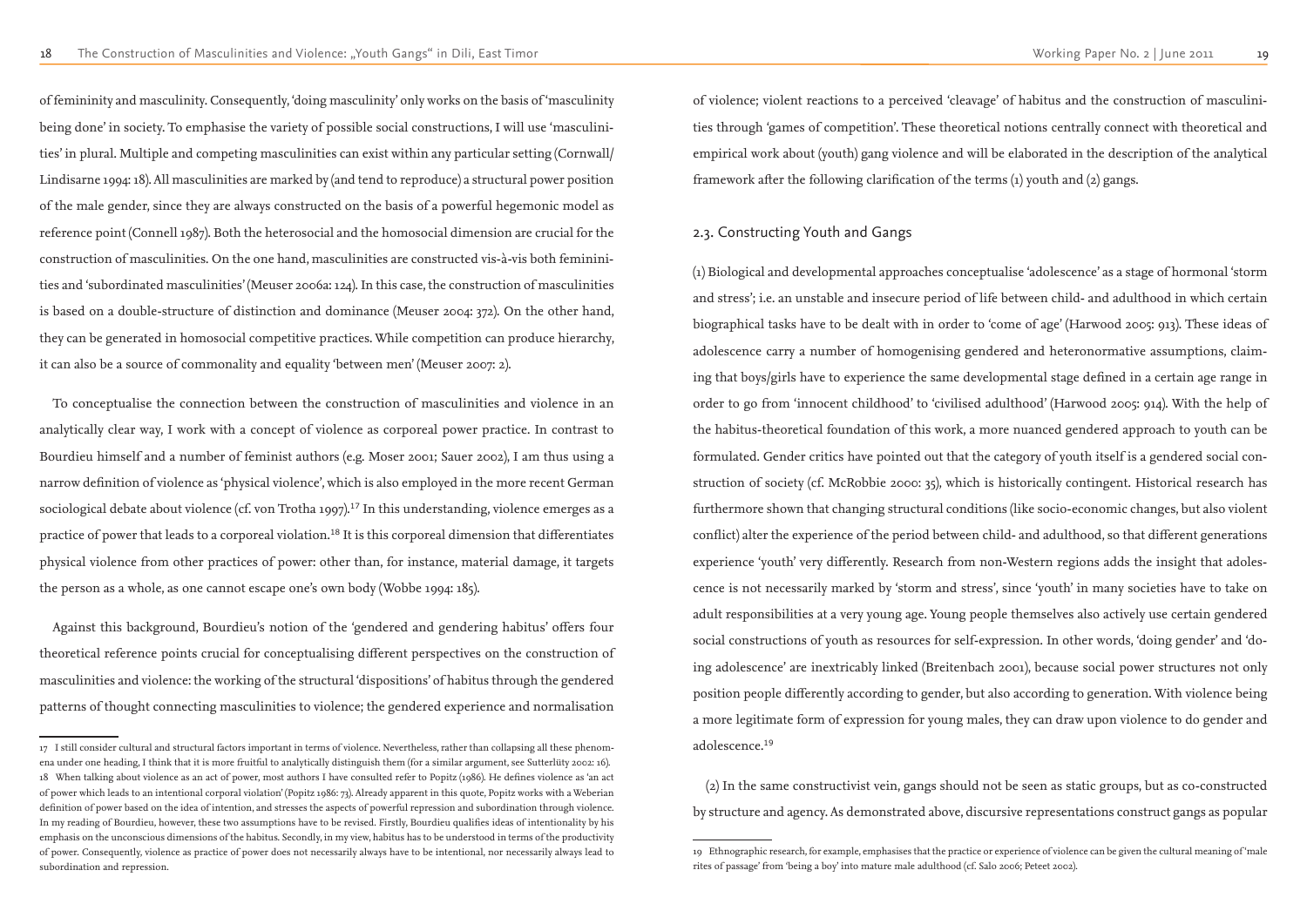Decisive in constructing this framework for analysis was Bourdieu's idea that the dimensions of structure and agency are mutually constitutive and always have to be thought together in order to interpret the social world. The violence of youth gangs thus has to be seen in light of the gender habitus which is both gendered (focus on structure) and gendering (focus on agency). Consequently, I will introduce two theoretical notions focussing on the idea of violence as an 'outcome of structures', and two theoretical notions emphasising the idea of 'violence as identity resource'.<sup>21</sup>

symbols of deviance and threat in media and academia, carrying connotations of gender (male) and generation (youth). Nevertheless, gangs are not entirely 'imagined' communities constituted through discourse. In fact, they form an important collective space of experience for gang members, providing 'habitual security' crucial against the background of insecurities caused by socio-economic change (cf. Bourgois 1996). Importantly, as Bohnsack (2003) has shown using the example of Turkish youth gangs, these collective 'spaces of experience' are highly gendered. In male youth gangs, for example, the search for a sense of community can take the form of a search for a communal understanding of masculinity.<sup>20</sup> In short, gangs provide members with a gendered space for both experiencing and creating masculinities, and offer 'habitual security' in the face of socio-economic insecurity. Whilst the 'gang' is a powerful discursive code signifying deviance and threat, gang members themselves creatively play with this code and strategically perform their membership depending on the context.

# 3. Analytical Framework: Gendered and Gendering Youth Gang Violence

tice of violence. The 'power to violation' and the 'openness to vulnerability'<sup>22</sup> are distributed unequally between the genders (Wobbe 1994: 187).

#### 3.1. Positioning

Structural 'dispositions' of habitus work through gendered patterns of thought that classify the world into 'male' and 'female', and define masculinities and femininities (cf. Bourdieu 1997: 169). These gendered patterns of thought cause an unequal positioning of male and female genders towards the prac-

Expressed in Bourdieu's terms, the male gender habitus implies that the potentiality to practice violence should appear more 'natural' and 'normal'. The female gender, by contrast, is marked by the potentiality to experience violence (Wobbe 1994: 192). Going beyond Bourdieu, Wobbe applies these thoughts to the construction of communities, which is based on the notion of potential outside threats.<sup>23</sup> Since the female gender is constructed as more susceptible to the experience of violence, it is the women of the community who mark its vulnerability. Men, in turn, are positioned as its powerful protectors (Wobbe 1994: 193). As outlined above, the issue of generation needs to be stressed here as well, since there are deeply gendered expectations of how different generations of men should be and are allowed to behave in a community; often making violence a form of expression socially more accepted for young rather than old males.

These insights are relevant to understanding youth gang violence on two levels. Firstly, on a broader societal level, homosocial fights between young men are often socially accepted to a certain extent in many societies (see Meuser 2002), while the violence of young girls is either 'portrayed as an aberration (masculinised, pathologised), or redefined as part of the natural feminine condition (adolescent girls as emotional, irrational and out of control)' (Burman et al. 2003: 74). Secondly, as ethnographic research on a more localised community level has shown, male youth gangs can be positioned to be the protectors of a community (cf. Salo 2006). Although based in the capital of East Timor, Gang Kulau, whose members I interviewed, can be classified as community-based gang: members very much defined themselves and their activities in relation to their community; and despite being called an urbanised centre, Dili has a village-like character in which the community is of crucial importance. Additionally, in studies on gender-based violence in East Timor, the community has proven to be highly significant to the social acceptance of violent practices.

22 In the German original source, these two terms are 'Verletzungsmächtigkeit' and 'Verletzungsoffenheit' (Wobbe 1994: 185), the English

<sup>20</sup> For the Turkish youth gangs Bohnsack (2003) examined, a certain notion of 'male honour' was central, and the use of violence to defend the 'male honour' was normalised to an extent that it remained unreflected.

<sup>21</sup> I will show in my final discussion how the different aspects gained through employing these perspectives are interconnected, and how structure and agency interplay within each category.

translation is taken from a different text of Wobbe (cf. Wobbe 1995). 23 While Wobbe herself mainly refers to Anderson's 'imagined community', I think that her notion can be applied to smaller communities as well.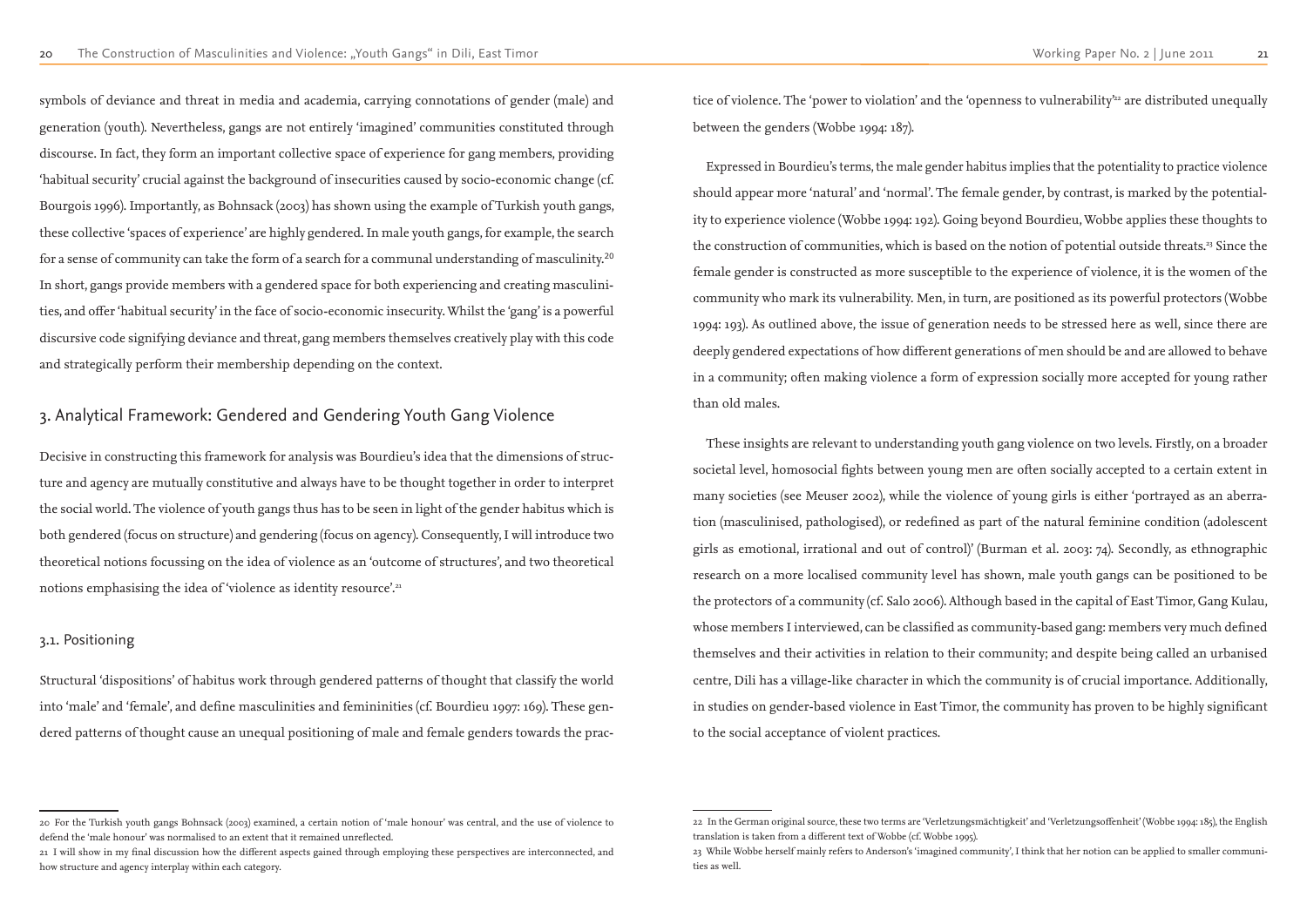#### 3.2. Experience/Normalisation/Anticipation

The major part of gendered 'dispositions' gets integrated into the unconscious 'practical sense' through practical experience, i.e. habituation and incorporation (Bourdieu/Wacquant 1996: 166). Thus the experience of violence can cause the incorporation and habituation of violent practices. From a gendered perspective, men and women are positioned differently towards the practice of violence, so that their experience of enacting and suffering from violence is different. Accordingly, empirical works have shown that violent conflict functions as 'very dense space of violent experience' (Schlichte 2006: 5) through which different models of masculinity are linked to the enactment of violence (e.g. Dolan 2002: 57). The gendered experience of violence causes the gendered normalisation of violent practices. In Bourdieu's words, violence can become a 'habitualised disposition', a potentiality which gets integrated into and therefore 'make sense' in certain – deeply gendered! – cultural settings (von Trotha 1997: 34) and is re-activated in situations similar to those of the initial experience. Jeganathan adds another crucial dimension: the anticipation of violence. Conducting ethnographic research in Sri Lanka, he observed how the experience of violent conflict lead people to expect, and even wait for, violent outbreaks. This anticipation – often more powerful than the actual perpetration of violence – created an imagined space for future violence. Since the experience of violence is gendered, its anticipation causes the emergence of particular masculinities (Jeganathan 2000: 117).

of violent practices. Lastly, a gendered approach to the anticipation of violence is especially relevant in the East Timorese context, where rumours of violence are widespread and can have huge impacts.<sup>24</sup>

As research on youth gang violence has shown (cf. Bohnsack 2003; Tertilt 1996), gangs as collective spaces of experience can habituate practices of violence that are connected to specific notions of masculinity. Violence is regarded as normal and masculine in practices of right-wing extremist groups (Möller 2003; Schroeder 2004), groups of hooligans and rockers (Bohnsack et al. 1995) or in the hard-rock scene (Inhetveen 1997). While still lacking an empirical basis, it seems convincing that the anticipation of violence in a community not only causes the emergence of specific masculinities, but also legitimates the existence of (youth) gangs as powerful protectors of communities (see positioning). Against the historical background of East Timor, these notions seem useful in view of the brutality of the Indonesian occupation as the formative period for young people living in the country today. The everydayness of (gang) violence in East Timor moreover hints towards a certain degree of normalisation

# 3.3. Re-Establishing

This approach assumes that violence can be activated as an identity resource for 'doing masculinity' to re-establish male domination, which has been weakened by socio-economic developments. The basic idea of this approach is taken from Bourdieu's notion that (gender) habitus can be 'taken over' by social change (e.g. unemployment), resulting in a 'cleavage' of habitus that is experienced as suffering (Bourdieu/ Wacquant 1996: 161). Henrietta Moore (1994), adds a power dimension to this assumption: gendered patterns of thought define a power relationship, and are therefore necessarily 'linked to fantasies of power and agency in the world' (Moore 1994: 65). Social change can inhibit men from complying with these patterns, resulting in the loss of social power, social approval and material benefits. The concept of re-establishing emphasises the creative capacities of violence in this situation of disempowerment: violence can be used as a potent identity resource re-establishing a gender order that has been altered by social change.

Taking up Moore's approach, Dolan found that the context of war and a very weak state in Northern Uganda impeded men from living up to a normative model of masculinity especially in economic terms, so that a lot of young people decided to join the war to re-construct their masculinities with violence (Dolan 2002: 74). Many gang researchers follow a similar argument, claiming that gangs do masculinity with violence in reaction to economic and social marginalisation (e.g. Bourgois 1996: 414). The whole of East Timor, but Dili in particular, has undergone huge social changes in the post-independence era. Accordingly, the most often cited factors for gang violence in Dili – in literature as well as both NGO and gang interviews – were unemployment and urbanisation. These assumptions will be scrutinised through a gendered lens.

24 In an excellent analysis, Gonzalez Devant shows how rumours of violence led to anticipatory displacement of Dili residents in the

course of the crisis 2006 (Gonzalez Devant 2008: 23).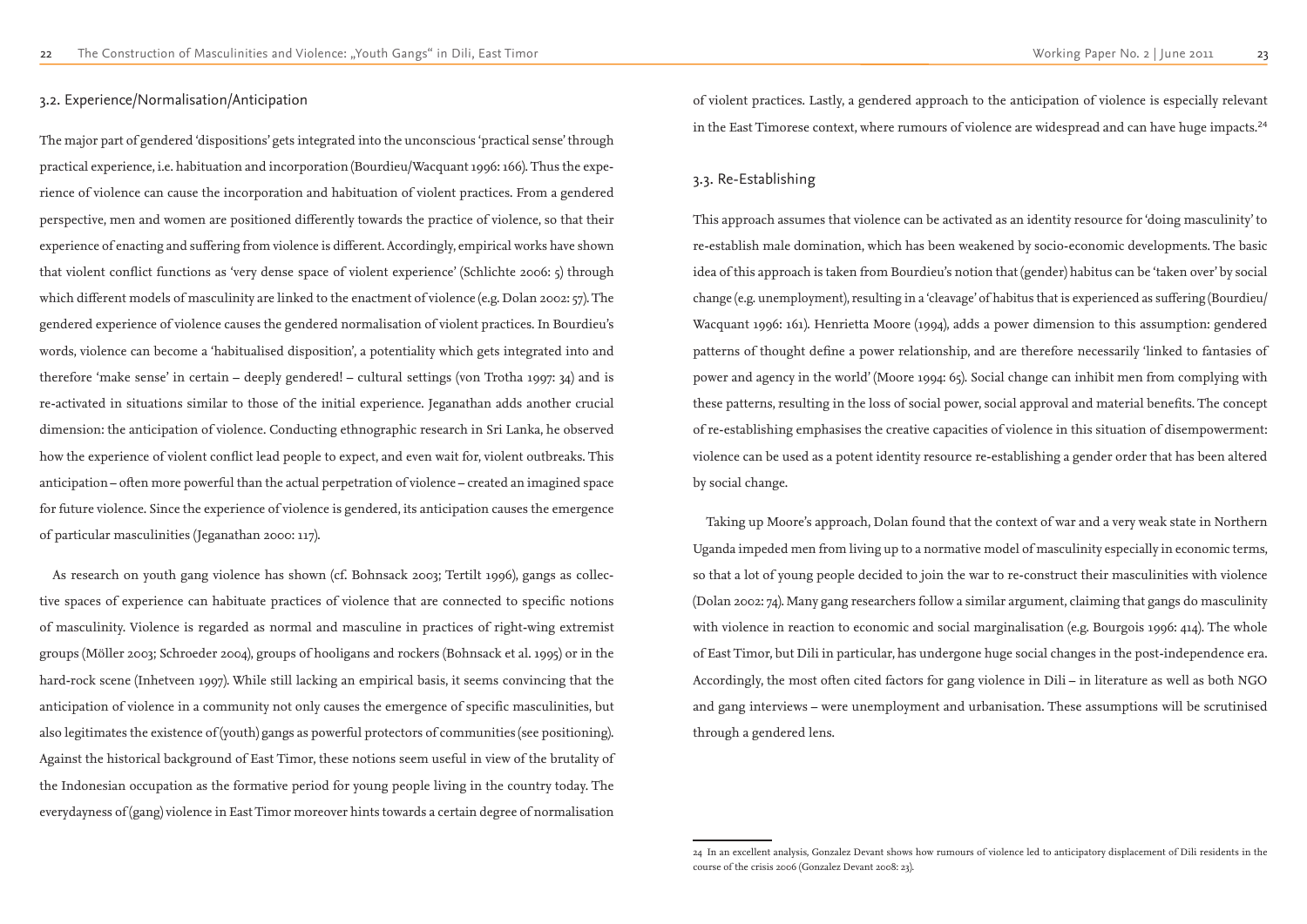#### 3.4. Competing

In terms of learning masculinities, Michael Meuser (e.g. 2002, 2006) has further developed Bourdieu's remark that 'men acquire their masculinity in serious games of competition' (Bourdieu 1997: 204), emphasising the homosocial dimension of the male habitus. Homosocial group fights are a typical constellation of the 'serious games of competition' in certain male youth subcultures. Characteristic of these fights is a reciprocal setting (i.e. both groups have the same size and strength), and young men using their own body as a stake in the game (Meuser 2006b: 270). When employed as resource in group fights, violence 'serves to maintain group solidarity, reinforces friendships, affirms allegiances and enhances personal status' (Burman et al. 2003: 85) and can therefore have socialising effects (cf. Inhetveen 1997).

In terms of epistemology, I take a feminist post-positivist stance.<sup>25</sup> Interestingly enough, the male-stream debate on methods in political science (e.g. reflected in: Alemann 1995) hardly ever touches upon the power problematic in the process of research. Regarding methodology, I have thus referred to qualitative and feminist methodological literature, particularly feminist ethnography (cf. Skeggs 2001) and

The idea that violence between groups of men can help to construct masculinities has been documented in a number of empirical works, such as in studies of hooligans (Bohnsack et al. 1995), of groups of Turkish young men in general (Bohnsack 2003) and, specifically, the 'Turkish Power Boys' (Tertilt 1996). Group fights were also constitutive for the earlier British male youth subcultures, and are central to male youth culture of the ruling class, especially in elite private boarding schools (Poynting 2007). One of the most striking features during my stay in East Timor was the constantly shifting alliances that gangs drew upon as reasons for violent fights: while East/West categories were of importance during the crisis of 2006, party alliances seemed to have gained higher relevance in 2007, with gang rivalries underlying these cleavages. Some gangs seemed to merely fight for the sake of it. These four analytical notions outlined will be taken up, discussed and qualified in the interview analysis (see 6.).

# 4. Methodology and Methods

identified four key points: (1) I decided to do field research and tried to choose adequate methods based on a qualitative research paradigm (Flick 2006b), (2) I included a number of different participants and perspectives (cf. Kimmel/Crawford 2001: 753). Also, (3) my research was shaped by the notion of reflexivity (Hark 2007), which includes (4) raising concerns about ethics.

# 4.1. Methodological Outline

(1) Qualitative Case Study: From September to December 2007, I spent about eight weeks mainly in Dili, East Timor, to conduct research on masculinities and youth gang violence. While it was only because of the long period of time I spent in Dili that I had access to certain interview partners, I did not conduct 'classical' ethnographic field research, but used different methods of qualitative interviewing for gathering data. Apart from these interviews, I informally gathered data in broad observational work, occasional field notes, and informal talks. The qualitative research paradigm<sup>26</sup> also informed the character of the research process: I did not deductively derive my research questions from theory, but iteratively went from reading theoretical texts to gathering empirical data and back (cf. Flick 2006a: 19). With Lamnek, my research can be qualified as an 'explorative case study', because it is meant to help investigate (in my case, from a gendered perspective) important aspects and dimensions of a topic that has hardly been researched (Lamnek 2005: 304). Moreover, it has a snapshot character (Flick 2006a: 142): although I will include a historical perspective in my description of the East Timorese context, the interviews conducted at the end of 2007 give a description of youth gang violence at that time of research.

 (2) Triangulation of Perspectives: While some qualitative researchers have only recently invented the term 'triangulation of perspectives' (Flick 2004), the idea to integrate perspectives of very different participants in a social setting is a common practice in ethnography. I have integrated different perspectives on youth gang violence in Dili by interviewing both members of NGOs and gangs themselves, and combining the results with existing academic research.

<sup>25</sup> Based on the basic premise that science can never be neutral and value-free, this stance prefers a *political positioning of the researcher* to a metaphysical claim to truth (Harders et al. 2005: 22), implying an awareness of (gendered) power relations in the context in which knowledge is created, the political purposes that knowledge serves and the privileged access to knowledge of a small scientific community (Locher/Prügl 2001: 122).

<sup>26</sup> Qualitative research directly connects with post-positivist epistemology, as it presupposes that both the researcher and the research subject are involved in the social construction of knowledge in an interactive process of communication and interpretation (Harders 2002: 59). It does not seek to eliminate, but to recognise and negotiate the power effects involved in research (Behnke/Meuser 1999: 14). The topic examined defines the methods used, and the integration of the research subjects into the research process is explicitly called for (Flick 2006a: 16).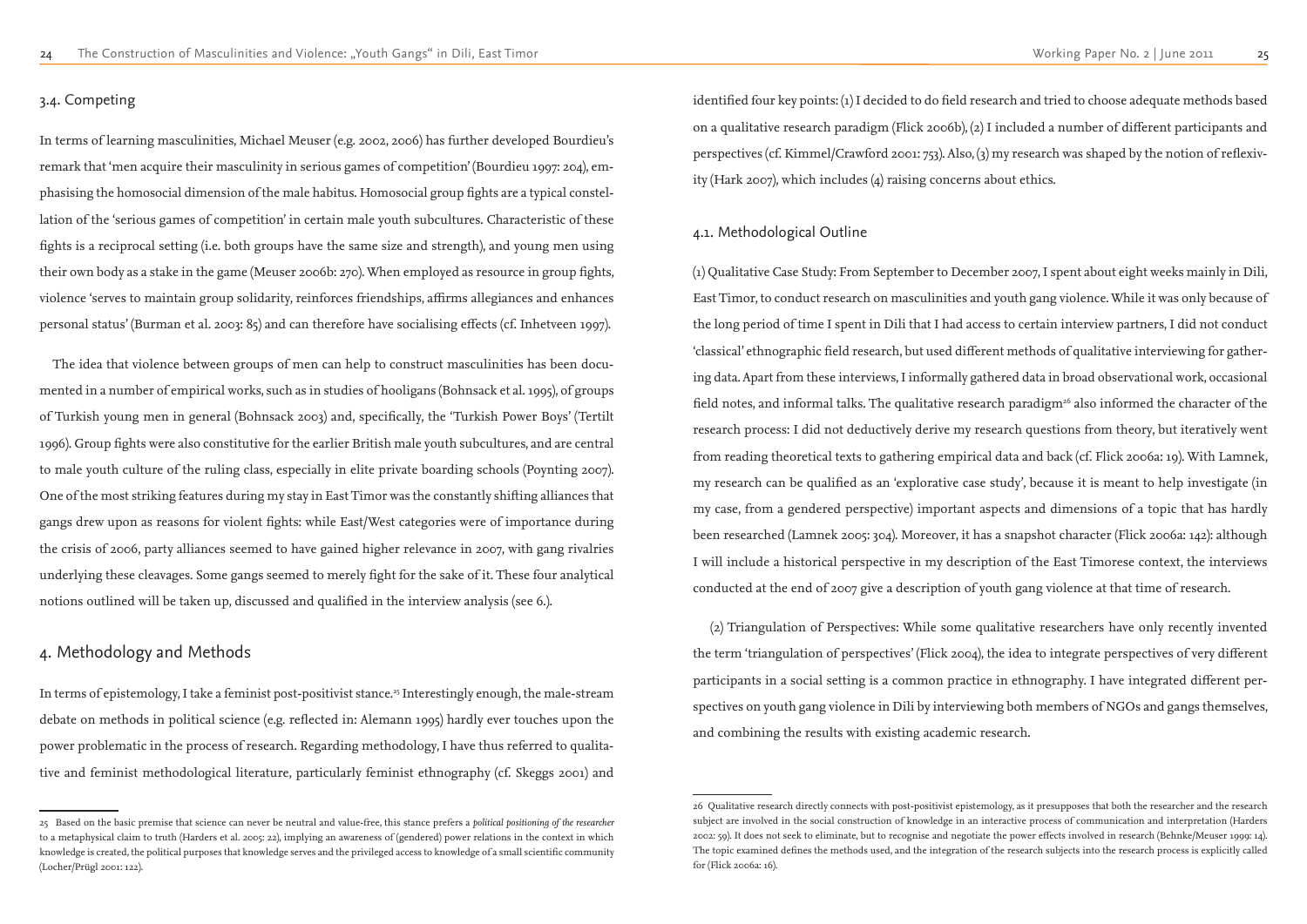(3) Self-Reflexivity and Intersectionality: As apparent in my style of writing, I have decided to selfreflectively include myself in the analysis, recognising that I entered research in Timor with 'economic and cultural baggage, […] discursive access and the traces of positioning and history' (Skeggs 2001: 434). I had been to East Timor in the course of a film project two years before and decided to go back for research on my final thesis in political science. All in all, my position as researcher can be described as structurally privileged in multiple ways. In my case, as I will discuss in the chapter on interviewing, it was not only gender, but the intersection of different categories, especially age and race, that had a great influence. For instance, I was provided easier access to a number of institutions and interviewees due to my whiteness.

(4) Ethical Concerns: Feminist ethics in ethnography call for a 'sensitivity to the power effects of the researcher' (Skeggs 2001: 437). Besides remaining mindful and accountable, feminists demand that the purpose of research be questioned – in whose interest is it conducted? This question is especially pressing when conducting interviews and doing field research: although power effects can be recognised, they can never be eliminated. I informed interview participants about the purpose of research, the possibility of not answering questions, and the fact that my research was not conducted in the course of a development project. I have remained in contact with some of the NGO members I talked to and have sent them the results of my work. In the end, however, a number of ethical dilemmas remain, the most tangible being the assumption of some onward benefit to the community whose members I interviewed.<sup>27</sup>

questions. Interested in gathering context-centred knowledge, I chose to conduct 'expert interviews'<sup>28</sup> (Meuser/Nagel 1991) with NGO workers. I used this type of interview to ask experienced NGO workers both about their experiences with youth as well as about which contextual factors they considered relevant in terms of youth and gang violence in Dili, and why. Since there is limited literature available, these interviews also covered questions about gender relations and violence in East Timor.

### 4.2. Methods of Data Gathering and Analysis

For conducting interviews with NGO workers and gangs I employed two different interview types, which both can be seen as variants of semi-structured interviews working with flexibly handled lists of

For interviews with gang members, by contrast, I chose to follow Witzel's concept of the problemcentred interview (Witzel 2000). This interview type can be used to grasp the respondents' subjective constructions of the social world and was therefore useful to find out how gang members constructed their masculinities in relation to violence. Qualitative researchers have listed a number of potential problems that can occur when conducting interviews but mostly ignored problematic issues in a crosscultural context, which constituted the biggest challenge in my case (cf. Ryen 2001). For instance, I had initially intended to use different interview techniques with gang members, which did not work out in the East Timorese cultural context.<sup>29</sup> Also, the need for translation and lack of interview experience constituted further difficulties. In terms of the influence that issues of gender/race/age exerted on my research, race seemed to have a bigger impact than gender. For NGO members, my whiteness marked myself as part of the 'expat' community, while gender did not seem to play a big role. When conducting gang member interviews, my whiteness clearly marked my powerful position as coming from a developed country, overriding my powerless position as a young woman. Presumably, a young East Timorese female researcher would have had many more problems in terms of interviewing gang members.

For the analysis of interviews of NGO and gang members I also combined two different methods of analysis. In order to analyse the interviews with NGO respondents, I took usage of analytical tools developed in constructivist re-interpretations of grounded theory. Grounded theory was initially formulated as a 'general methodology for developing theory that is grounded in data systematically gathered and

<sup>27</sup> Because of the sheer volume of NGO activity in East Timor, many communities are familiar with 'being surveyed' in one way or another, so despite my explanations and disclaimers, there still seemed to be a lingering anticipation that I may be connected to some real tangible benefit for the community, or might at least spark some NGO interest in their situation. The other dilemmas can only be shortly listed here. For instance, it is questionable if this work will ever be read by the gang members I interviewed. They have not been able to correct the ways they are represented in this work. Moreover, I will probably not be able to go back to East Timor and discuss the work with them.

<sup>28</sup> The word 'expert' here does not describe members of an elite, but refers to a person who has privileged access to certain kinds of knowledge relevant to the research procject (Meuser/Nagel 1991: 443). 29 On the one hand, I had intended to conduct life history interviews with gang members. This idea turned out not applicable, as interviewees (probably also because of the whole setting including the fact that answers had to be translated) generally would reply to questions about their own life in a very brief way. Therefore, it would have been impossible to do a narrative analysis of the answers. Moreover, the idea of life history interviews is connected to Western ideas about subjectivity (i.e. that individuals construct their own life history and talk about it). On the other, I had planned to do focus group interviews with the gang as group. However, the social hierarchies in the group proved very hard to overcome in the interview situation, so that the first group interview I did turned out to be an interview of the gang leader, with some additional comments from other gang members.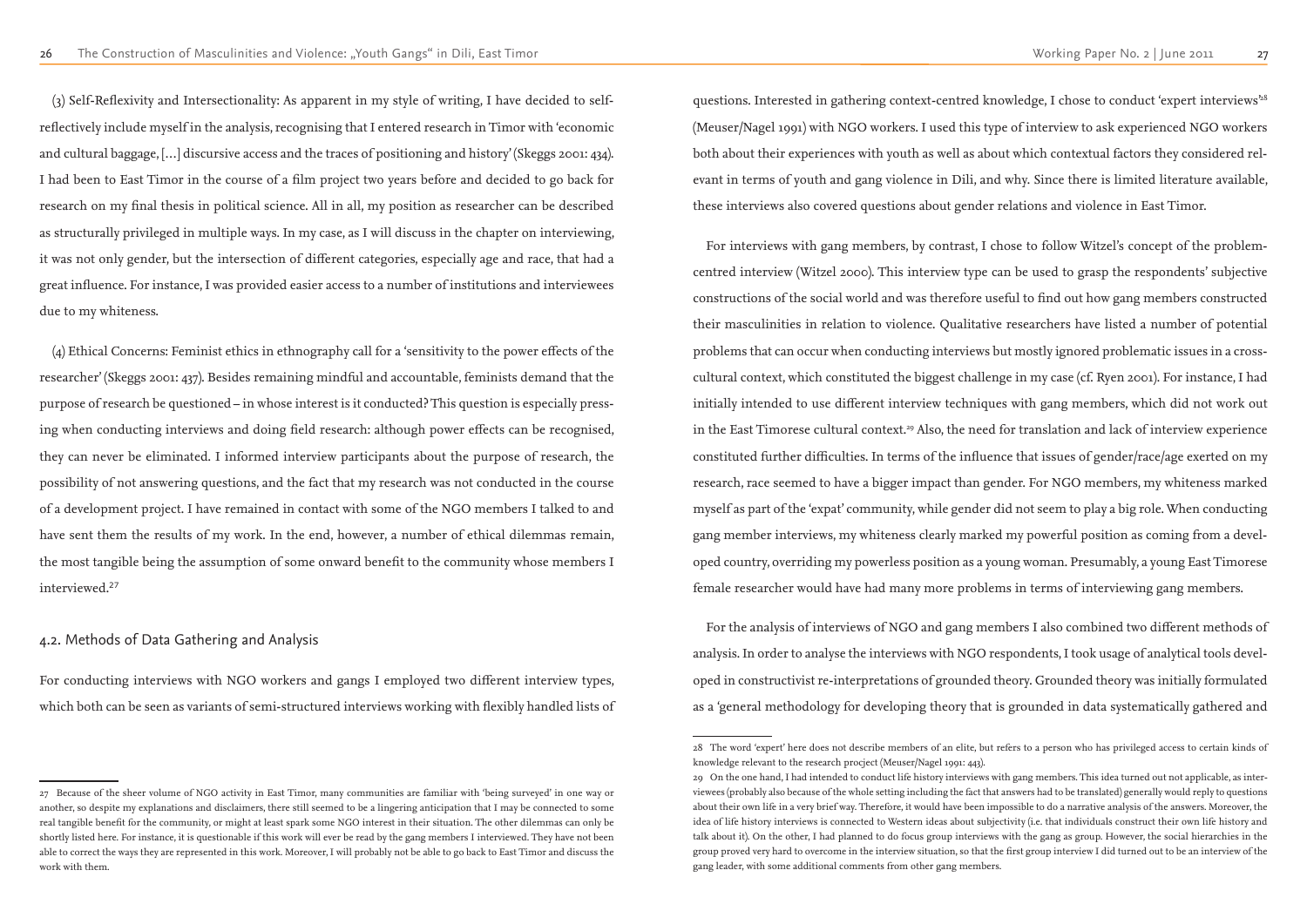analysed' in the late 1960s (Clark 2005; Strauss/Corbin 1994). Not interested in the development of theory from codes, I have followed constructivists that advocate a flexible handling of grounded theory tools (e.g. Charmaz 2006; Clark 2005; Strauss/Corbin 1994). In an abductive proceeding typical for grounded theory, I have selectively coded answers of interviewees relevant to my research question and assessed their relevance through constant comparison with answers of other respondents. More precisely, I have taken the theoretical points described in my analytical framework as overarching codes to which I have assigned different interview sections.

 For analysing gang member interviews, I combined these grounded theory tools with the so-called documentary method to grasp constructions of masculinities and violence of gang members themselves. Central to the idea of documentary method is a two-step process: besides looking at what interviewees said, this method is designed to reflect upon how respondents express and frame certain issues.

In this process, the documentary method tries to methodically grasp what Bourdieu calls the unconscious side of habitus: it aims at extracting habituated, unreflected knowledge that can generate social practice (Bohnsack et al. 2001: 9). Consequently, it seemed fruitful to apply this method in order to explore habituated knowledge in constructions of masculinities and violence of youth gang members (e.g. applied in Bohnsack 2003; Breitenbach 2001).

# 5. Contextualising Masculinities, Violence and Gangs in East Timor and Dili

To contextualise my analytical framework as well as the interview results presented below, a number of issues have to be described. Firstly, especially the Indonesian occupation and recent developments form a relevant historical background to gangs and in terms of the experience of violence (5.1.). After that, the crisis in 2006 will be described, as it was during the crisis that the bulk of gang violence occurred in Dili (5.2.). A socio-economic snapshot of East Timor and Dili provides background data necessary for highlighting problems like urbanisation and unemployment (5.3.) – both of which were often mentioned in the interviews as reasons for gang violence (and are relevant to the idea re-establishing). The ubiquity of violence against women and children in Timorese society (5.4.) shows that violent practices are not exclusively confined to gangs in East Timor (an aspect picked up under the heading of the normalisation of violence). The controversial role of youth in East Timor, elaborated in the next subchapter (5.5.),

is strongly connected to discussions about gangs, which are primarily male institutions in East Timor. To gather information on masculinities in this context, I have combined responses of NGO interviewees and gender literature on East Timor (5.6.). Lastly, I have compiled existing research and information from my interviews to give an overview of gangs and gang violence in Dili (5.7.).

#### 5.1. Historical Background

Having gained independence only in 2002, East Timor is often termed Asia's 'youngest nation'. Marking the Eastern part of the island of Timor, the territorial boundaries of 'East Timor'<sup>30</sup> were defined in the course of the Portuguese colonial occupation. Portugal had integrated East Timor into its colonial regime as early as the 16<sup>th</sup> century, but played a rather marginal role marked by entrepreneurial co-operation with the local rulers (liurais) for about three centuries. It was only with the Carnation Revolution in April 1974 in Portugal, that East Timor was given the right to self-determination. In the course of de-colonisation, a brief – albeit bloody – civil war broke out, led by the two opposing parties 'Frente Revolucionara do Timor Leste Independente' (Fretilin) and 'Uniao Democratica Timorense' (UDT). Shortly after the victorious Fretilin had finally declared the independent 'Democratic Republic of East Timor' in November 1975, however, Indonesia launched a naval, air and land invasion of East Timor, and eventually made East Timor the  $27<sup>th</sup>$  province of Indonesia in 1976 (Taylor 1999: 202), starting a violent occupation that would last over 30 years.

The Indonesian occupation can be considered the most formative period for the large part of today's population of East Timor, especially given the low average age (Abdullah/Myrttinen 2007: 8). Due to the extensive development of basic infrastructure and state institutions, manifest in the installation of educational and military institutions in even the smallest villages, the occupation was central to the development of an imagined East Timorese community (Anderson 1993). Regarding gang violence in East Timor, three aspects are necessary to point out: (1) the emergence of the clandestine independence movement, (2) the Indonesian-led creation of paramilitary units, and (3) the brutality of the occupation.

<sup>30</sup> To give a short geographical introductuion, the island of Timor is the biggest of the Lesser Sunda Islands and located at the Eastern end of the Sundas in the Malayan Archipelago, about 500 km north of Australia. Today, the official territory of Timor-Leste comprises the eastern part of the island (14.000 km<sup>2</sup>) together with the exclave of Oecussi (815 km<sup>2</sup>) in the west as well as the islands of Atauro (141  $km^2$ ) and Jaco (11  $km^2$ ) (NSD 2004: 16).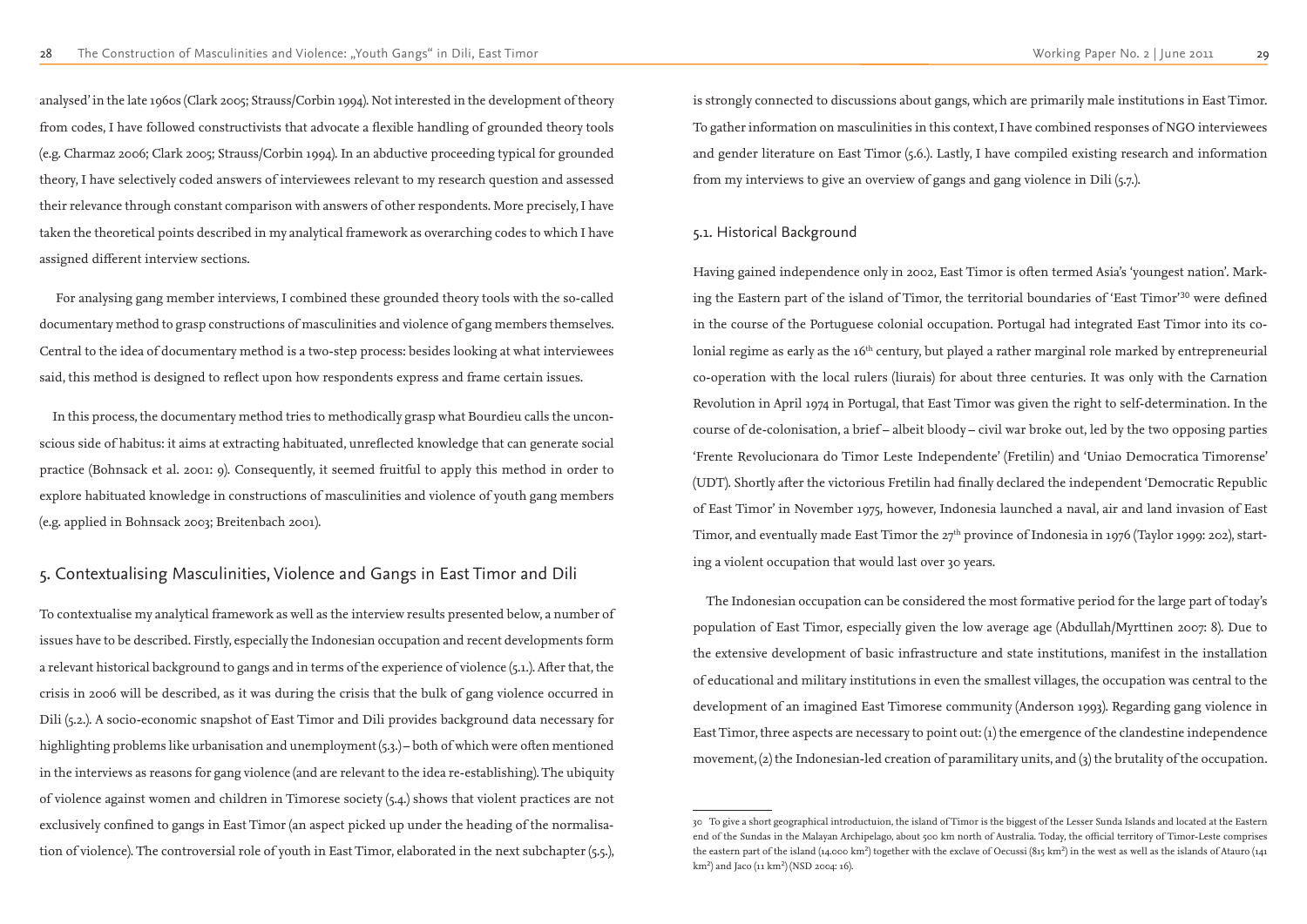(1) Fretilin had been prepared for the Indonesian invasion and remained in control of the majority of the East Timorese territory for the first few months with the help of its military wing, the 'Forças Armadas para a Liberaçao Nacional de Timor Leste' (Falintil).<sup>31</sup> The Indonesian forces responded with a counter-insurgency movement, resulting in the guerillas losing about 80% of their troops and 90% of their weapons in 1978 (Skrobek 2003: 25). The resurrection of the resistance movement was largely due to civil clandestine networks on a local level, which made use of traditional structures within the villages (Taylor 1999: 116) to help build up reliable organisational structures involving large parts of the civilian population. Moreover, large-scale women's organisations like the Organizacao Popular de Mulher Timor (OPMT) as well as youth and student organisations were created in the course of the resistance, supporting the movement in a myriad of ways. East Timor is an extreme example of a successfully organised resistance under the worst conditions: without access to external sources of weapons or money, the movement was able to survive the occupation (Meier 2005: 32).

The common cause of independence and the construction of the Indonesian enemy became central ideological points of reference for constructing a collective Timorese identity (Meier 2005: 33), and despite women's participation in the movement, the heroes and icons were exclusively male (Abdullah/ Myrttinen 2007: 9). Both these ideological constructions as well as the organisational structures built up during resistance are of crucial importance for analysing gangs in East Timor.

(2) The development of militia equally goes back to the Indonesian invasion in 1975, when elite members of the Indonesian military established the group 'Halilintar' (Dunn 2002: 66). The idea behind 'Halilintar' and later militia units was to use willing Timorese in Indonesian military operations, in order to mask the leading role of the military and break both Timorese armed and civil resistance (Dunn 2002: 68). In addition, they were supposed to keep the country in a perpetual state of conflict, creating the necessity for armed security forces and opening up possibilities for illicit business activities (Myrttinen 2003: 134). While different militia units were further developed in the 1980s, the extensive formation of units covering the whole territory of East Timor was decisively pushed in the months before the 1999 referendum, with the aim to prevent a favourable vote for independence by the use of

31 Falintil was founded in August 1975 and comprised about 10.000 armed soldiers at that time (Meier 2005: 25).

force and coercion. A number of gangs are known to have links to former militia groups, and some forms of gang violence resemble militia tactics.

(3) With the international community covering up and, in part, supporting the Indonesian occupation, gross human rights violations and massacres by military and militia could continue as a strategy of Indonesian rule in East Timor (Chomsky 2001: 140).<sup>32</sup> The most extensive documentation of the varying scales and types of violent practices employed during the Indonesian occupation can be found in 'Chega!' (CAVR 2006), the final report of the Commission for Reception, Truth and Reconciliation in East Timor (Comissao de Acolhimento, Verdade e Reconciliação de Timor Leste, CAVR). These practices included systematic extra-judicial executions, forced disappearances, detention of political opponents and torture, forced displacement, rape and sexual slavery, as well as massacres of civilian population. The death toll of Timorese who died in the course of the occupation is still the subject of academic debate (cf.Cribb 2001), but is estimated by CAVR (2006: 44) to be as high as 102,800.<sup>33</sup> When talking about (gang) violence in East Timor today, the brutality of the Indonesian occupation constitutes a context that cannot be overlooked, and is often cited as reason for a certain degree of normalisation of violence.

The end of occupation came with the fall of Indonesian president Suharto in the course of the Asian crisis in 1997-1998. The newly elected president Habibie agreed to hold a referendum on the question of East Timorese independence in August 1999 (Chomsky 2001: 141).<sup>34</sup> When the result that an overwhelming majority of voters had voted for independence was announced on 4<sup>th</sup> September, Indonesian military and militias started 'an unprecedented campaign of violence, burning, and looting in all the major towns in the territory, including Dili' (Robinson 2001: 57). About a quarter of the East Timorese population was removed to Indonesian West Timor (Taylor 1999: xxxi). Finally, on 20th September, the international community responded with a humanitarian intervention. The East Timorese population, however, was faced with a full-scale humanitarian crisis. The years of brutal occupation, together with the extremely violent campaign marking its end, resulted not only in huge material damage, but also caused a dissolution of the social fabric that had held Timorese society together. Huge parts of the

<sup>32</sup> Besides the US and Britain, Australia is widely assumed to have played a crucial role in secretly supporting the Indonesian invasion (Nevins 2005: 62).

<sup>33</sup> This includes an estimated 18,600 total killings (+/-1000) as well as an estimate of 84,200 (+/- 11,000) deaths due to hunger and illness. 34 The Indonesian military (Tentara Nasional Indonesia, TNI) and military-led militia, however, disagreed with the official agreement from the outset and 'followed a different track', strategically implementing violence in order to target guerrilla forces and civilians and eventually 'eliminate the independence movement' (Chomsky 2001: 142).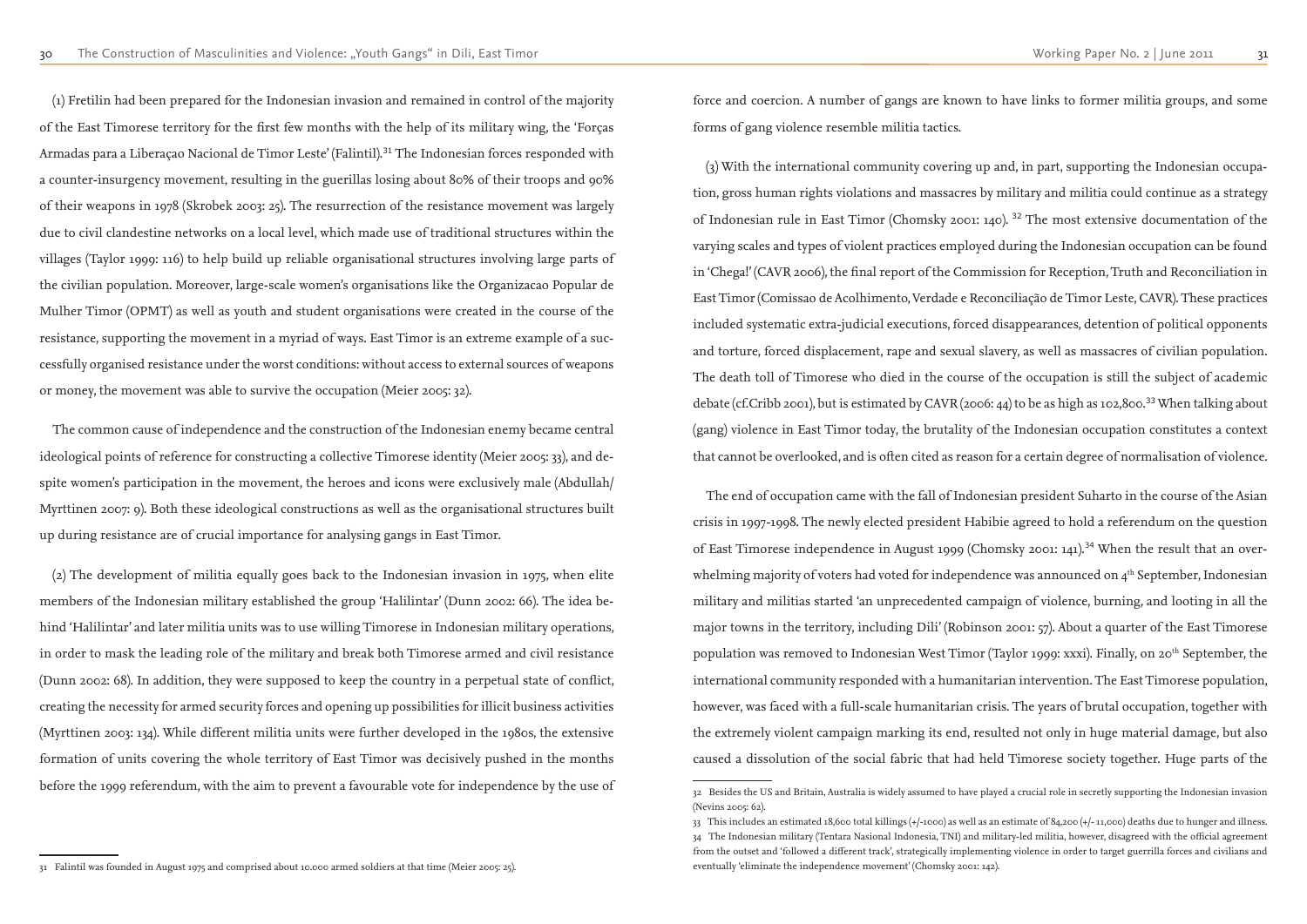population were traumatised by experiences of violence, many were internally displaced from their home communities, a lot of families were torn apart between Indonesia and East Timor, and former opponents (such as militia members) had to be re-integrated into communities (Loch 2007: 22).

The intervention constituted the beginning of what Chopra (2000) has termed the 'UN's kingdom of East Timor'. For the first time in UN history, the UN was exercising sovereign authority over a territory, until East Timor was finally granted full official independence in May 2002. Having preferred to ignore the catastrophic human rights situation of the country for decades, the international community now made East Timor the target of a huge development initiative, importing 'large sums of capital, technological hardware, foreign expertise and administrative systems' (Shepherd 2004: 100). This development initiative has had a profound impact on East Timor. Not only has the idea of development become deeply intertwined with notions of East Timorese nationhood (Shepherd 2004: 114), but the population has been faced with great political and socio-economic changes (see Hohe 2002).

What was later assessed as 'the worst crisis in Timor-Leste's short history' (ICG 2006: 1) started as an internal military dispute between soldiers from the East (lorosae) and their peers from the West (loromonu), but spilled over to the streets of Dili at the end of April, with a second wave of violence at the end of May, when initially peaceful protests of soldiers ended in fierce street fights and shootouts between the so-called 'Easterners' (firaku) and 'Westerners' (kaladi).<sup>35</sup> Crucial to the further devolve-

Despite big aspirations of future 'development and happiness', however, the post-independence era saw unemployment rising, while problems with former combatants and issues of justice for past atrocities were largely left unresolved (Babo Soares 2003: 306). Nevertheless, most accounts were optimistic: only four years after official independence, Timor-Leste was celebrated as the first example of a successful UN nation-building project, and the size of the UN mission was radically reduced. By the beginning of 2006, however, the first signs of the subsequent crisis were appearing.

#### 5.2. The Crisis of 2006

ment of the crisis was the complete breakdown of the security situation in Dili (Prueller 2008: 9). With the dissolution of effective law enforcement, torching and looting of houses in Dili became common practice and people were forced out of their Eastern or Western neighbourhoods. Many people fled their homes in fear of violent attacks, resulting in the internal displacement of an estimated 100.000- 150.000 people – about 10% of the population. At the end of May 2006, the Australian-led peacekeeping forces, the International Stabilisation Force (ISF), arrived and together with a relaunched UN Mission helped to significantly contain, albeit not eliminate, the violence in Dili. The months of April/May 2006 had marked 'the beginning of a period of instability that continued more than a year later' (Grove et al. 2007: 1). Even during the period of research at the end of 2007, street fights and gang violence were part of everyday life in Dili.

Moreover, the crisis had significantly altered the city landscape of Dili: 'trouble spots' built up in areas around camps of internally displaced people (IDP), in areas where rivalling gangs were frequently fighting for their territory, as well as in border areas between mainly Eastern or Western neighbourhoods.

While many analyses scrutinise state elites and institutions (e.g. Brady/Timberman 2006; ICG 2006; Kingsbury 2007) hardly any of the reports have asked what really happened 'on the ground' (for an exception, see Grove et al. 2007). Since the dynamics of gang violence in Dili will be described later, only two aspects are worth mentioning at this point. Firstly, due to the high number of street fights, it was only with the crisis that East Timorese 'youth gangs' rose to the broader consciousness of media and academia. The 'high involvement of young people' was depicted as one of 'the most visible elements of the crisis' (Kostner/Clark 2007: 1), and came as a surprise to most. Unfortunately, however, most accounts of 'youth gang violence' during the crisis remained rather generalising and superficial. Secondly, a deeper analysis reveals that terming the crisis an 'ethnic conflict' obscures the myriad of underlying socio-economic and political factors causing it (cf. Prueller 2008). Notwithstanding, the speed at which these East/West categories could be mobilised in 2006 points at their latent existence well before 2006 (Myrttinen 2007b: 17). These categories got linked to party alliances and had a significant impact on the urban landscape, with markets and neighbourhoods being defined as Eastern or Western. Before,

<sup>35</sup> The crisis was triggered by soldiers of the national army 'Falintil-Força Defensa Timor Lorosae' (Timor-Leste Defence Force, F-FDTL). In January 2006, a number of F-FDTL soldiers submitted a petition to the government, alleging discrimination in the armed forces against soldiers from the Western part of the country (in East Timorese terms, *loromonu*). These so-called 'petitioners' abandoned their barracks in February and provoked the government's announcement that 591 soldiers – around 40% of the country's armed forces – were

to be sacked. Violence erupted at different spots in Dili on April 28<sup>th</sup>, leaving seven dead and more than 20 wounded. Another 27 people died in May 2006 (Prueller 2008: 8).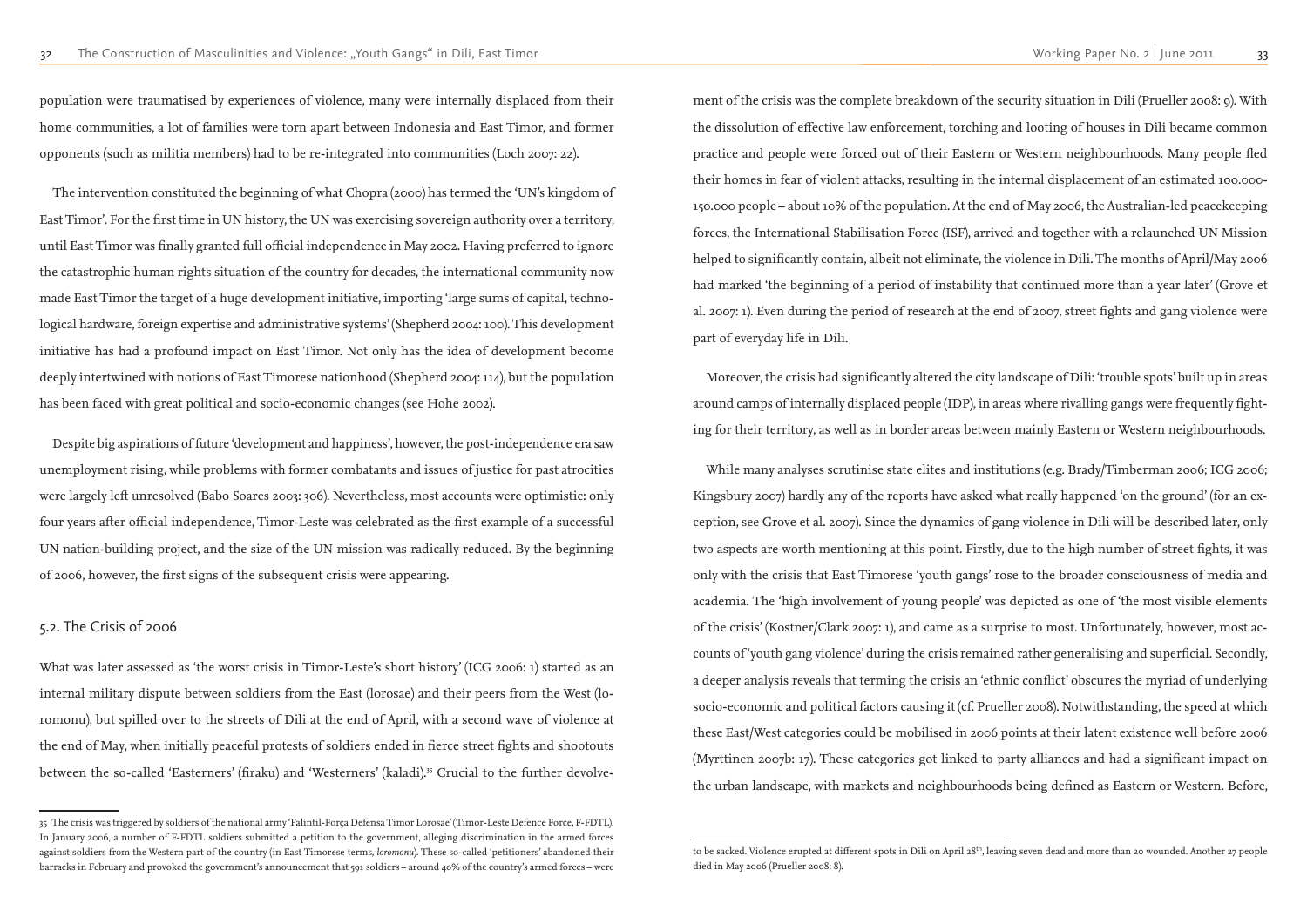during and after the crisis, the East/West categories have provided important reference points for some gangs in Dili.

#### 5.3. Socio-Economic Snapshot of East Timor and Dili

The total population of East Timor amounts to about one million people, with a fertility rate of 7,8 in 2004 – the highest total fertility rate of any country in the world (NSD 2004: 29, 80). Timor-Leste is classified as the poorest country in Southeast Asia and belongs to the group of the poorest countries in the world, ranking 150<sup>th</sup> of 177 countries with data on the scale of the Human Development Index (HDI) and an average GDP per capita of \$358 USD (UNDP 2007). While the list of development challenges in Timor-Leste is endless, two socio-economic issues were of high importance for interview respondents in the context of gang violence: (1) urbanisation and (2) unemployment.

counting about 173.500 inhabitants (NSD 2004: 22, 27).<sup>36</sup> Despite being called an urbanised centre, Dili has a remarkable village-like and semi-urban character (Prueller 2008: 70). Administratively divided into 31 villages (sucos), the smaller units of the suburb (bairo) or the sub-village (aldeia) probably constitute the most important community structure for most people. Due to the violence occurring at different 'troublespots' during and after the crisis, some Dili areas were soon stigmatised as 'extremely dangerous' (Myrttinen 2007b: 15).

(1) During Indonesian occupation, Dili had already become the target of rural-urban migration. According to Moxham (2008: 9), the East Timorese capital had grown to be the 'engine of economic growth, generating construction, trade, transport and utilities and jobs in the civil service'. Aside from being the economic centre, Dili was the centre of government functions and higher education institutions. However, the city was greatly affected by the Asian crisis in 1998, and in the course of the September 1999 violence, large parts of Dili were destroyed. Thousands had to flee the capital, resulting in a chaotic land and property situation when the refugees returned. After independence, Dili exploded in size: from 2001 onwards, the capital was growing at a rate of 12,58% per year (NSD 2004: 29). Moxham (2008: 6) attributes this urban growth largely to the reconstruction boom: Dili had been made capital of a UN kingdom, 'receiving almost unprecedented levels of political and material support', while at the same time agrarian production in the rural areas was stagnating (Moxham 2008: 6). The scale of urbanisation in Timor-Leste can be exemplified by taking a closer look at the origins of the Dili population: only about half of the population was born in Dili. The Dili population sex ratio shows a high concentration of young males, reflecting their movement to the capital in search for work (NSD 2004: 32). Gonzalez Devant (2008: 36) moreover assumes that the crisis and the subsequent international intervention triggered another wave of urban migration, with people hoping to find jobs with the intervening international agencies. Dili district today has the highest population density in East Timor

(2) With only 41% of its residents working in agriculture, Dili constitutes an exception to the agriculture-based economy of East Timor: in the rest of the country, the majority of the active labour force (an average of 78%) work in subsistence-farming (NSD 2004: 48) and about 90% of the population rely on agriculture and subsistence activities for their livelihoods (ILO 2007: 12). In the capital, by contrast, particularly the high international presence has created a different situation. Here, the UN and other donor agencies employ about 14,3% of the workforce, and there is a high demand for multi-lingual and well-educated staff (Moxham 2008: 13), which contrasts with large-scale unemployment of the lower-educated majority. As the formal sector accounts for only 12% of the labour force, the majority work or seek employment in the informal sector (ILO 2007: 13). According to the International Labour Organisation (ILO), unemployment has significantly increased since independence, and is especially high among 20-24-year-olds. On a national average, this age group is twice as likely to be unemployed than the general working age population (ILO 2007: 35). The crisis in 2006 constituted a major disruption to both formal and informal economic activity (CIA 2008), but the precise employment effects of the crisis have yet to be measured statistically.

### 5.4. Violence against Women and Children

Another important contextual factor interviewees referred to is the ubiquity of physical violence in East Timor. Besides gang violence and street fights, two further main types of violence can be distinguished according to the groups of victims: violence against women, often researched under the heading of 'gender-based violence'37, as well as violence against children. Without wanting to draw direct connec-

<sup>36</sup> For a good overview of population density in Timor-Leste, see the map 'Distribution of Occupied Dwellings' in the Census (NSD 2004: 23). 37 Most reports employ a very broad definition of gender-based violence (GBV), encompassing 'physical, sexual and psychological violence' (Hynes et al. 2004: 295). Although GBV technically covers 'all members of society who have experienced violence deriving specifically from their "gendered" role in society' (Swaine 2003: 8), studies so far have solely focussed on women.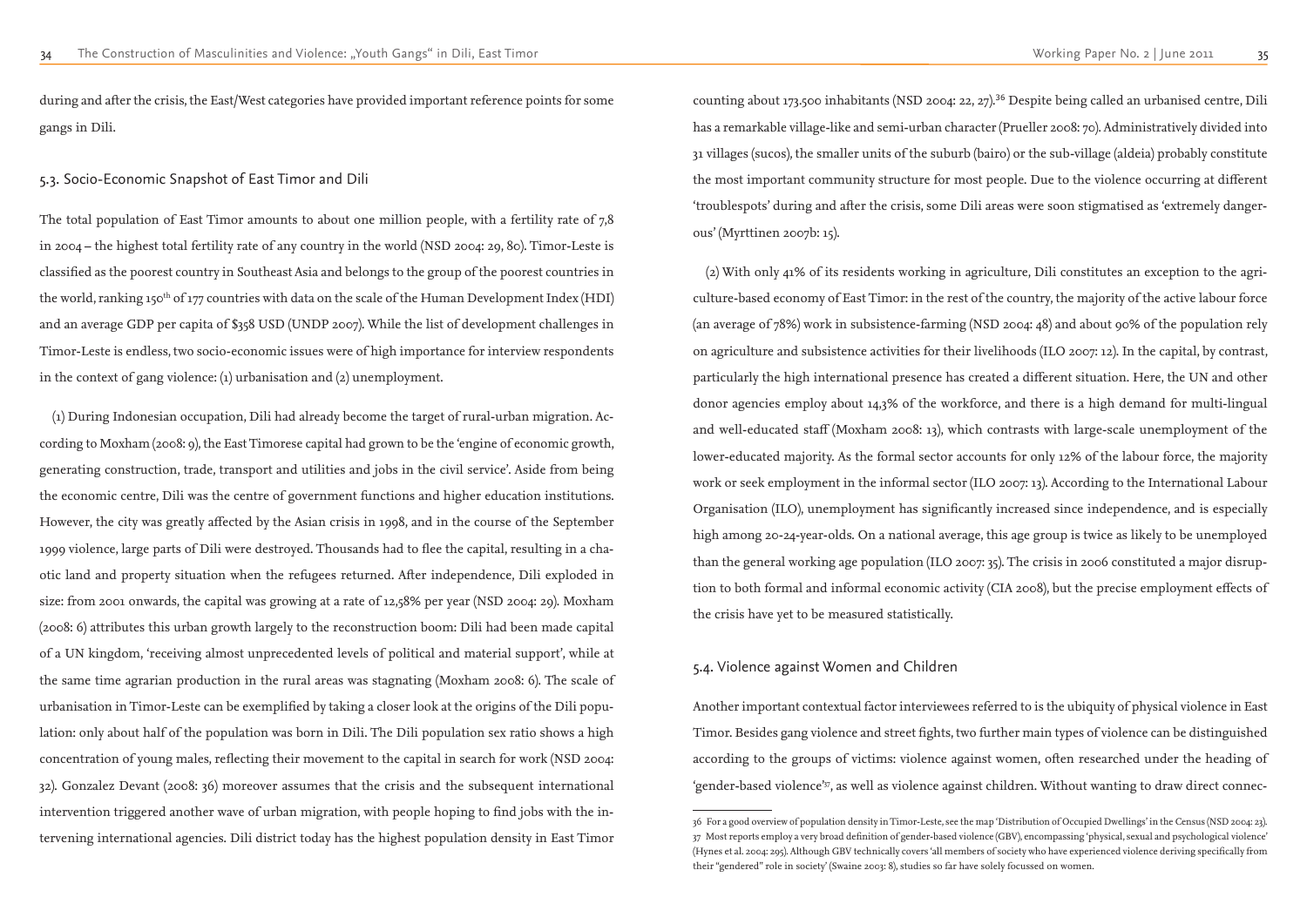tions (e.g. by claiming that perpetrators of sexual violence also engage in street fights), it is crucial to demonstrate the ubiquity of violent practices in Timor-Leste in order to deny statements that classify gang violence as a phenomenon of the 'periphery' of Timorese society.

There have been numerous surveys examining the scale of gender-based violence in East Timor. The high rate of gender-based violence (of about 25%) in households (Hynes et al. 2004: 294) is supported by the widespread attitude that gender-based violence is 'normal' and can be excused by referring to 'traditional beliefs' that violence should be part of a domestic relationship (Robertson 2005: 7).<sup>38</sup> The community level is particularly decisive for the social acceptance of gender-based violence (Schroeter-Simao 2003: 5). In many cases of sexual assault or rape, 'the need to cover a woman's and her family's shame and find support for a child born out of wedlock' is given higher priority than the need to seek justice with official or traditional systems (Swaine 2003: 3).

during the crisis, however, still remains questionable. The term 'youth' is very flexibly defined by researchers, politicians and alleged youth themselves alike.<sup>39</sup>

Violence is also a popular disciplining technique used by both teachers and parents. In an explorative study of violence in East Timorese schools, two thirds of the children were found to have experienced beating with a stick by their teachers, with about 40% reporting that teachers had slapped them on the face (UNICEF 2006: 12). A slightly higher percentage (55%) had experienced beating by their parents. The fact that many children themselves considered being beaten a 'positive disciplinary strategy' shows the high acceptance of violent practices for disciplinary purposes (UNICEF 2006: 14).

#### 5.5. Youth in East Timor

The category of youth is a highly contested concept in East Timor. As mentioned above, it was particularly during the crisis that young people were blamed for perpetrating the majority of street violence in Dili, with international reports talking about the Dili 'youth bulge' as a 'lost generation' engaging in 'mob violence' because of 'frustration' and 'alienation' (e.g. Curtain 2006). Implicitly, the category of youth was thereby assumed to be male: it was (young) men who were blamed for violence. On this basis, different (mostly male) figures presented themselves as youth leaders, demanding political changes in the name of 'the youth'. The extent to which it was really largely 'youth' that engaged in violent clashes

Although many authors claim that the involvement of youth was a very 'visible element' (Kostner/ Clark 2007: 1), there has been no baseline study examining this claim. A study that asked youth themselves about their perspectives on the crisis emphasises that most young people tried to stay away from the fighting – the respondents said that only 10-15% of young people were involved in violence (Grove et al. 2007: ii). The notion of the Dili 'youth bulge', however, also reflects the imbalanced age demographic structure of East Timor. Of the total population, 43% are under 15 years and a quarter is aged 15-30 years, making up about one third of Dili's inhabitants (Curtain 2006: 6). The National Statistics Directorate (NSD) therefore talks about the 'youthful subdistricts in and around Dili' contrasting with a high proportion of elderly living in the rural areas (NSD 2004: 44).

Yet while statistical research sets different age limits, the societal construction of youth in East Timor sets the gendered institution of marriage as marker of adulthood: an unmarried man is referred to as a young man (Babo Soares 2003: 235), which means that even a 35-year-old can be classified as young. According to Babo Soares (2003: 233), the traditional age structure of East Timor is hierarchically organised, with elders being traditionally considered to 'possess more knowledge than younger people'. This generational classification is also manifest in terms of the Timorese language<sup>40</sup> and decisive for political leadership structures. Despite this traditional differentiation between young and old members of society, it is not clear when the category of youth emerged in East Timor. The struggle for independence probably provided an important context for the collective self-discovery of youth. Especially in the late 80s, youth groups began to organise themselves in the clandestine movement, building up a diverse landscape of community-based groups, student groups, civil society groups and groups with links to political parties (Pinto 2001; Wigglesworth 2007: 51). The mass organisation of Timorese youth was founded, providing food supplies for Falintil guerrillas and helping to evacuate villages in the 1999

<sup>38</sup> As a study conducted by the International Rescue Committee (IRC) detected, 51% of their female respondents agreed with the statement that 'a man has good reason to hit his wife if she disobeys him' (Swaine 2003: 13).

<sup>39</sup> While the ILO talks about a high unemployment of the 15-19-year-olds, the World Bank assesses a high fertility rate of the 12-29 age group, and the National Census measures the literacy rate of young people between 15-24. All these factors are drawn together in a study aiming to explain the high involvement of youth in the crisis (without offering any definition of youth itself) (cf. Kostner/Clark 2007). 40 For instance, the terms 'maun' (older brother), 'mana' (older sister) as well as 'alin' (younger brother or sister) are necessary prefixes to individual names.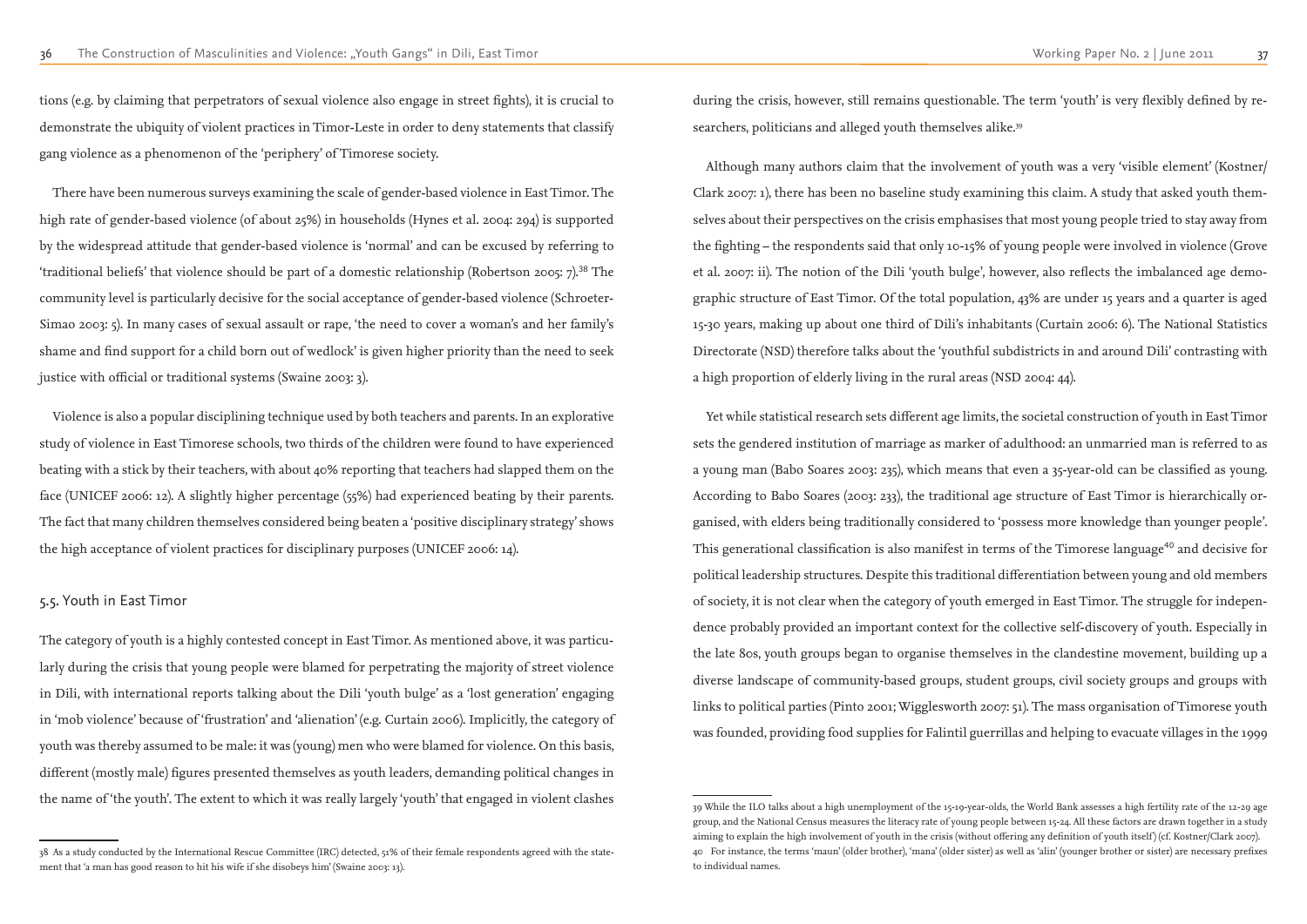wave of militia violence. While the majority of these groups comprised male members, there were also girls groups (Wigglesworth 2007: 55).

Timor-Leste can be described as 'a strongly patriarchal society' (de Araujo 2004; Hovden Bye 2005; OPE 2007b). Although a lot of reports and articles about a variety of different gender issues have been published, they are mostly concerned with *women*, and there is hardly any research on the social construction of gender in East Timor. To gather ideas about *masculinities* in this patriarchal system, I have drawn together literature on gender in East Timor with the results from my interviews with NGO workers in order to describe both the gendered patterns of thought and the gendered practices common in East Timor (1-6), and qualify common assumptions.<sup>41</sup>

This historical background constitutes another significant area of contestation in terms of the category of youth in East Timor. Certain events and narratives of the resistance fight have been politically abused to define political leaders as historical heroes against the younger, inexperienced and immature generation (Babo Soares 2003: 233). In fact, authors talk about a 'generation gap' which opened up after independence, with many of the older resistance fighters becoming part of the political elite, leaving their younger peers 'struggling to find a place in society' (Wigglesworth 2007: 61). In the era of postindependence, the idea of youth thus had to be reinvented without the project of national resistance. On the one hand, this resulted in linking the category of youth to notions of immaturity, exclusion and powerlessness. On the other, many youth organisations themselves declared a change of ideology. Now, the fight for liberation from Indonesia had to be replaced by a fight for liberation from poverty (Wigglesworth 2007: 62). The fact that the urban migration flows to Dili were primarily made up of young males reflects not only certain constructions of youth, but also of masculinities in post-independence East Timor.

### 5.6. Masculinities in East Timor

(4) Men are constructed as the *traditional leaders* both of families and communities (Victorino-Soriano 2004: 5). Interviewees stated that men were not only expected to be decision-makers (Alita 3-4, see also Schroeter-Simao 2003: 5), but also responsible for establishing and building 'good' families and communities (Mericio 30; Joanna 72-73). Consequently, women's public political participation is especially low on a community level, despite a number of governance structures implemented to secure a stronger representation of women, and a comparatively high percentage of female membership in the national parliament (Trembath/Grenfell 2007: 12).<sup>42</sup>

(1) *Labour is sexually divided*: Many interviewees stated that traditionally men were supposed to 'do the hard work' like farming or building houses (e.g. Joanna 78-79; Maria 110-112). According to Mericio (49-52), doing these 'masculine jobs' (Josh 3; 78) serves as proof for being a good, strong and real man in

front of the community. Women, by contrast, are expected to do both agricultural and domestic work (including caring for younger and older members of the family, see Alita 199-203). Generally, men are expected to provide the family income (Josh 78; Maria 112).

(2) The *sexual division of labour is often accompanied by a sexual division of space*: while men are supposed to be 'outside', women are mostly expected to be in and around the house (Joanna 29-30), and it is mostly only men who are seen gathering in groups in public. As will be described later, this division of space is especially relevant in terms of enacting violence. While in the domestic sphere both women and men are known to be perpetrators of violence (e.g. James 242), it is mostly only men acting as perpetrators in public.

(3) Men are the *main perpetrators of violence* against women, children and other men. Historically, although women were active participants in the resistance fight, resistance groups were still predominantly male, and so were their opponent militia groups. Moreover, there are no female gangs known so far in East Timor, and while the high involvement of youth during the crisis is always mentioned, it needs to be stressed that people are implicitly talking about young men.

(5) The idea that *barlake*, the traditional dowry system in East Timor, is a source of women's discrimination, is very often reiterated in gender literature on East Timor, but was contested by a number of my respondents (e.g. Alita 39-49). In the eyes of Balthasar (12-15), *barlake* was not meant to construct

<sup>41</sup> For a description of the background of my interview partners, see 6.1.2.

<sup>42</sup> In 2006, only 7 of the total of 446 *chefe de suco* (Heads of Village) of Timor-Leste were women.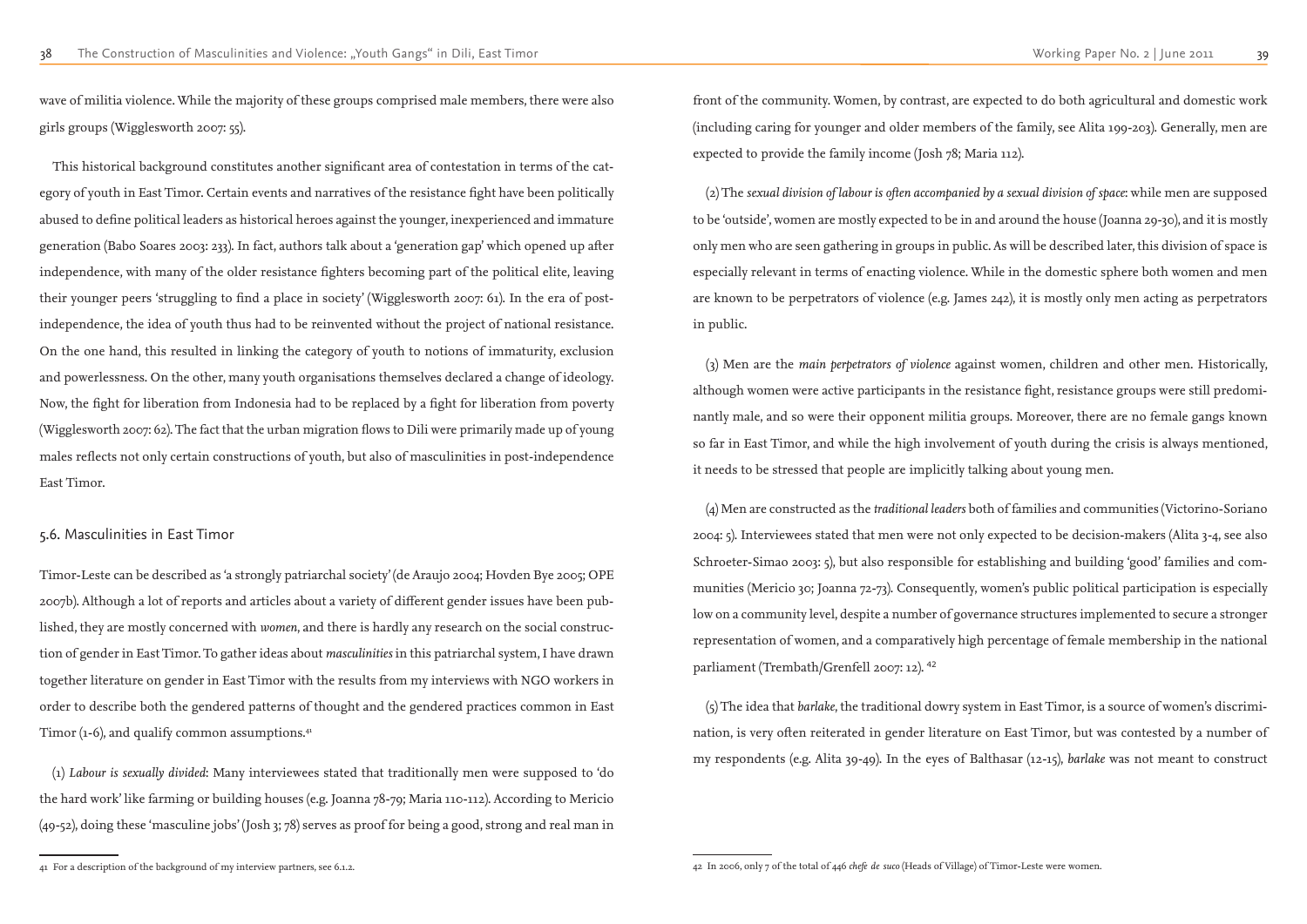women as a commodity, but served to establish a relationship of mutual responsibilities between different families and/or communities (see also Loch 2007: 120-123).<sup>43</sup>

(6) Although the existence of a *men's* organisation working on gender issues in East Timor, 'Alliansa Mane Kontra Violensia' (Men's Association Against Violence, AMKV), illustrates that not all men are victims of the patriarchally shaped culture, the experiences of the AMKV founding fathers demonstrate a number of patriarchal conventions.<sup>44</sup> While many women's organisations welcomed the establishment of AMKV, a lot of men criticised members for using their energy to work on a marginal issue like gender, and ridiculed AMKV members as being 'gay' (de Araujo 2004: 142) and not 'genuine men' (Mericio 9-11).

Notwithstanding, AMKV's claim that 'men have complete control and dominate all aspects of social, economic, and political life' (de Araujo 2004: 140) in Timor-Leste needs to be replaced by a more complex and fluid picture. A careful reading of the interviews reveals that some respondents referred to gendered patterns of thought that are not necessarily always reflected in practice. Firstly, East Timor is marked by high regional differences: a number of communities are matrilineally organised, so that women in these communities have traditionally played a much more important role in many ways (Balthasar 8-11). Many interviewees highlighted that women were often working in the fields like men, and that they were the most important decision-makers in the family (Maria 122; Josh 79). In this respect, Siapno stresses that although East Timorese society is primarily patrilineally organised in terms of kinship, it is still largely matrifocal in the domestic realm. Accordingly, there is disagreement about whether it is men or women who control the household finances (de Araujo 2007: 22). Lastly, stereotypical gender roles are slowly changing, albeit on a very low level, and mainly in Dili. Alita (73-74), for example, described how stereotypical gender roles in households are being re-arranged due to women entering the labour market.

As mentioned above, the debate about 'youth gangs' only started with the 2006 crisis.<sup>45</sup> While it seems clear that these groups consist largely of males, the use of both the terms 'youth' and 'gangs' in this context is contested. Firstly, not all gang members are of young age – in fact, many gang leaders fall outside of even generous statistical definitions of 'youth'. Secondly, most observers agree that the term 'gang' is inadequate to capture the variety of different groups (e.g. Mario 51-52; Fidelis 2-3; Myrttinen 2008), but continue to use it as a collective term out of a lack of adequate alternatives.

5.7. Gangs and Gang Violence in East Timor and Dili

### 5.7.1. Typology of Gangs

To map the variety of groups covered by the term 'gang', I have slightly modified the classification suggested by Myrttinen (2008), and will distinguish between (1) Martial Arts Groups (MAGs), (2) Ritual Arts Groups (RAGs), (3) Veterans' Organisations and (4) Community-Based Gangs.

(1) *Martial Arts Groups* (MAGs) define groups that come together to practice a certain form of martial arts, for instance taekwondo, karate, judo or 'pencak silat'46 (Myrttinen 2008). While claiming to be solely sporting organisations, many MAGs have turned 'to "extracurricular" activities such as street fighting and extortion' (Myrttinen 2008), and a number of them are said to have links to political parties. Many of the 15-20 MAGs in East Timor are organised on a national level, and comprise a relatively high membership (Whande/Galant 2007: 12).

(2) *Ritual Arts Groups* (RAGs) emphasise the Timorese nature of their rituals in opposition to the imported Indonesian practices exercised by the MAGs. Many of the RAGs were established as clandestine organisations under the Indonesian occupation – the leader of KORKA, for instance, is the former resistance fighter Nuno Soares, and Colimau 2000 fought in the clandestine movement for decades. While Colimau 2000 is assumed to have only a few hundred followers, KORKA members amount to as many as 10.000 (Scambary et al. 2006: 14).

<sup>43</sup> Unfortunately, I have not been able to find any discussion about the impacts of the system for men in East Timor, but some gang respondents expressed concern that they would not be able to marry if they stayed unemployed (see 6.4.).

<sup>44</sup> AMKV was established in April 2002 and is the only NGO that explicitly works on masculinities and violence in East Timor. Their main focus, however, remains on changing practices of domestic violence (for a description of their activities, see Trembath/Grenfell 2007: 20-23).

<sup>45</sup> Crucial in this respect was the publication of the 'Survey of Gangs and Youth Groups in Dili' (Scambary et al. 2006), in which James Scambary and his team tried traced the history of a large variety of different groups (see also James 43-90). 46 Pencak Silat is 'a form of martial arts indigenous to the Malay derived ethnic groups that populate mainland and island Southeast Asia'. Pencak Silat is not only a form of self-defence, but can be seen as a pedagogic method meant to teach the practitioner certain cultural and social ideals (see Wilson 2003).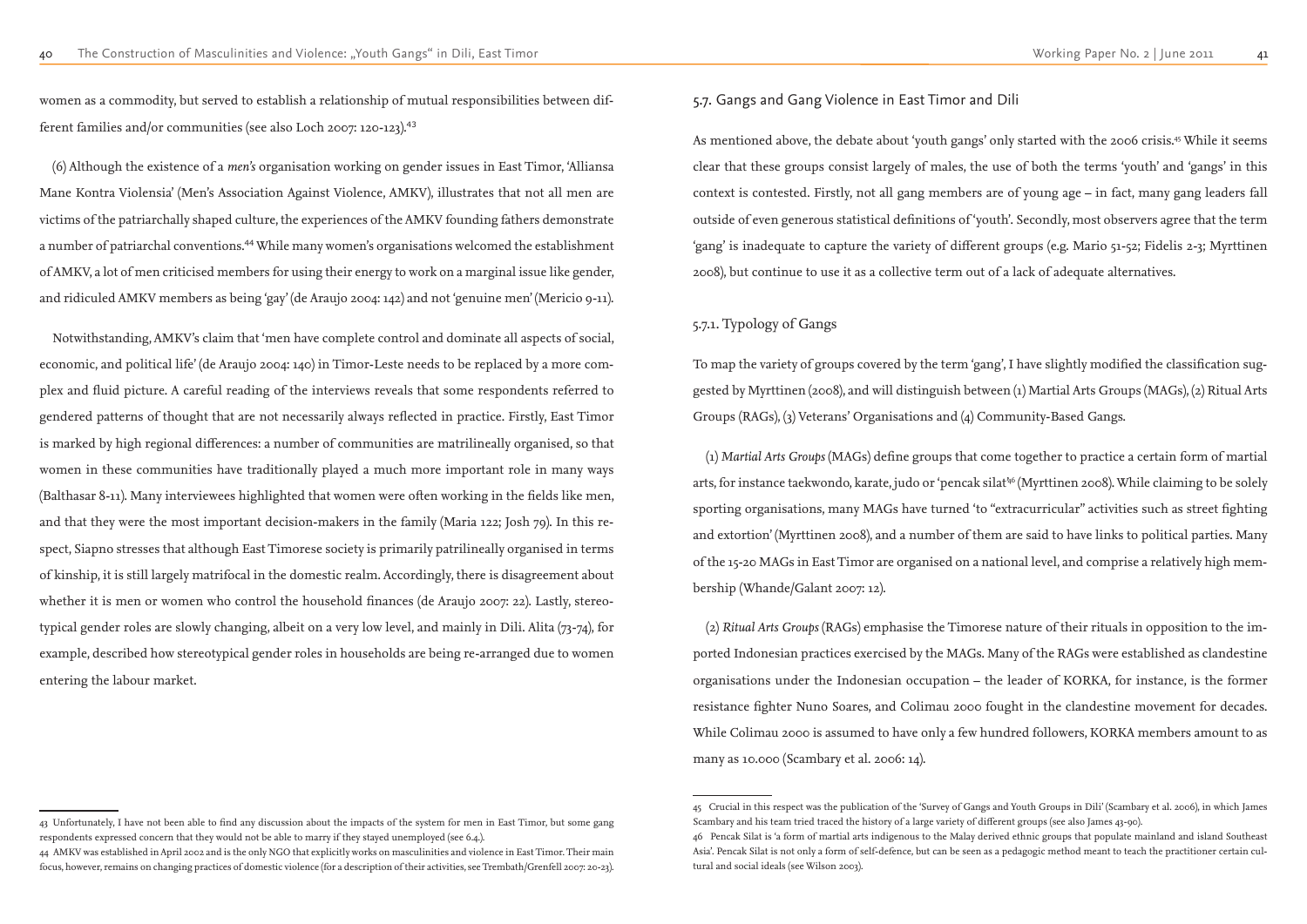(3) *Veterans' Organisations* are groups of disaffected former Falintil fighters or other members of the clandestine movement, and have been involved in a number of violent incidents before, during and after the crisis (Myrttinen 2008). Many of the former guerrilla members also set up groups in the name of maintaining security over a certain area (Babo Soares 2003: 226). The total support base of these groups is believed to be between 2.000 and 10.000 (Brown et al. 2004: 8).

(4) *Community-Based Gangs* mostly consist of members from a certain neighbourhood that, on the one hand, engage in activities like sports or music, but are also actively involved in violence. The line between criminal and licit activities often becomes blurred with these groups (Myrttinen 2008). Many provide their communities with 'privatised security services' based on the extraction of 'taxes' from shopkeepers and residents (Scambary et al. 2006: 18). Membership numbers are usually small, but due to the groups' rather informal organisational character, it is hard to determine definite numbers.

#### 5.7.2. Rituals, Magic, Graffiti

An aspect similar to gangs in the European region, by contrast, is the spread of graffiti in Dili.<sup>47</sup> As Myrttinen (2008) emphasises, the practice of covering the walls of Dili bairos with graffiti is not a new phenomenon, as it was already occurring during the last years of the Indonesian occupation. While in Indonesian times the slogans were often carrying a pro-independence message, today it is commonplace to encounter graffiti connected to gangs and graffiti and marking 'gang territory'.

Western notions of gangs carrying assumptions of crime, street, and drugs are inadequate to capture gangs in the East Timorese context. RAGs in particular are feared to have the power to do 'black magic' – or believed to be able to cure illnesses with traditional healing (Whande/Galant 2007: 14). 7-7 members, for example, have the practice of injecting themselves with medicine that is supposed to cause both invincibility and invisibility to rivals (Scambary et al. 2006: 15). The former Falintil commander and purported spiritual leader of 7-7, L-7, is rumoured to have strong magical powers, and a community member interviewed by Whande/Galant (2007: 18) describes his belief that RAGs can ignite people's hearts to fight by using their poisoned voices in a supernatural way.

Bodily marks are common signifiers of gang membership, especially among the RAGs: members of the 'number RAGs' like 7-7 or 5-5 can be identified 'by a series of cicatrices running longitudinally up their arm, or in clusters, the number corresponding to the group' (Scambary et al. 2006: 6). These scars are allegedly cut into the body with 'magic powder' (Myrttinen 2008). 'Colimau 2000' is a good example of how some groups also make creative use of Catholic influences. According to their Secretary-General, Colimau is based on what he calls the 'New Testament Doctrine' (Whande/Galant 2007: 19): the members

believe that former resistance fighters will return from the dead to lead them to victory (Scambary et al. 2006: 4).

#### 5.7.3. Historical Roots

Gangs did not suddenly emerge out of nothing during the crisis. While a few sources claim connections of gangs to Portuguese colonialism, links of some of the gangs to the era of Indonesian occupation are more obvious.48 Firstly, as mentioned above, many MAGs practice a form of martial arts 'imported' from Indonesia, often by members of the Indonesian military. Secondly, there are a number of connections between gangs and former militia groups. On a general level, the low-tech character and style of violence used by gangs in the 2006 crisis reminded many of the militia violence in Indonesian times (see below, e.g. Gonzalez Devant 2008: 34). More directly, some individuals who are known to be former militia members are rumoured to be involved in more recent gang violence (Abdullah/Myrttinen 2007: 26). Many groups were ideologically and organisationally tightly connected to the clandestine resistance movement. Not only are some of the MAG and RAG leaders, like those of 7-7 and KORKA, well-known former guerrilla fighters, many gangs saw themselves as fighting against militia and for the resistance by protecting their communities, training in martial arts or practicing certain rituals (cf. James 227- 232, Luis 148-150). Significantly, the clandestine network provided an organisational framework with national and even international linkages.

The post-independence era has probably been the most influential in the establishment of Veterans' Organisations and Community-Based Gangs. As Abdullah/Myrttinen (2007) point out, the UN-47 For a comprehensive photographic documentation of gang graffiti in Dili, see the pictures compiled by Chris Parkinson on http:// www.flickr.com/photos/maleye, accessed on 02/05/2008. 48 Some of the gangs, like Twelve-Twelve, one of the smaller RAGs, claim to have been founded in Portuguese times. In fact, the Portuguese colonisers used small armies or militia groups, the so-called 'moradores', of the ruling *liurai* to increase their own military

influence (CAVR 2006: 6).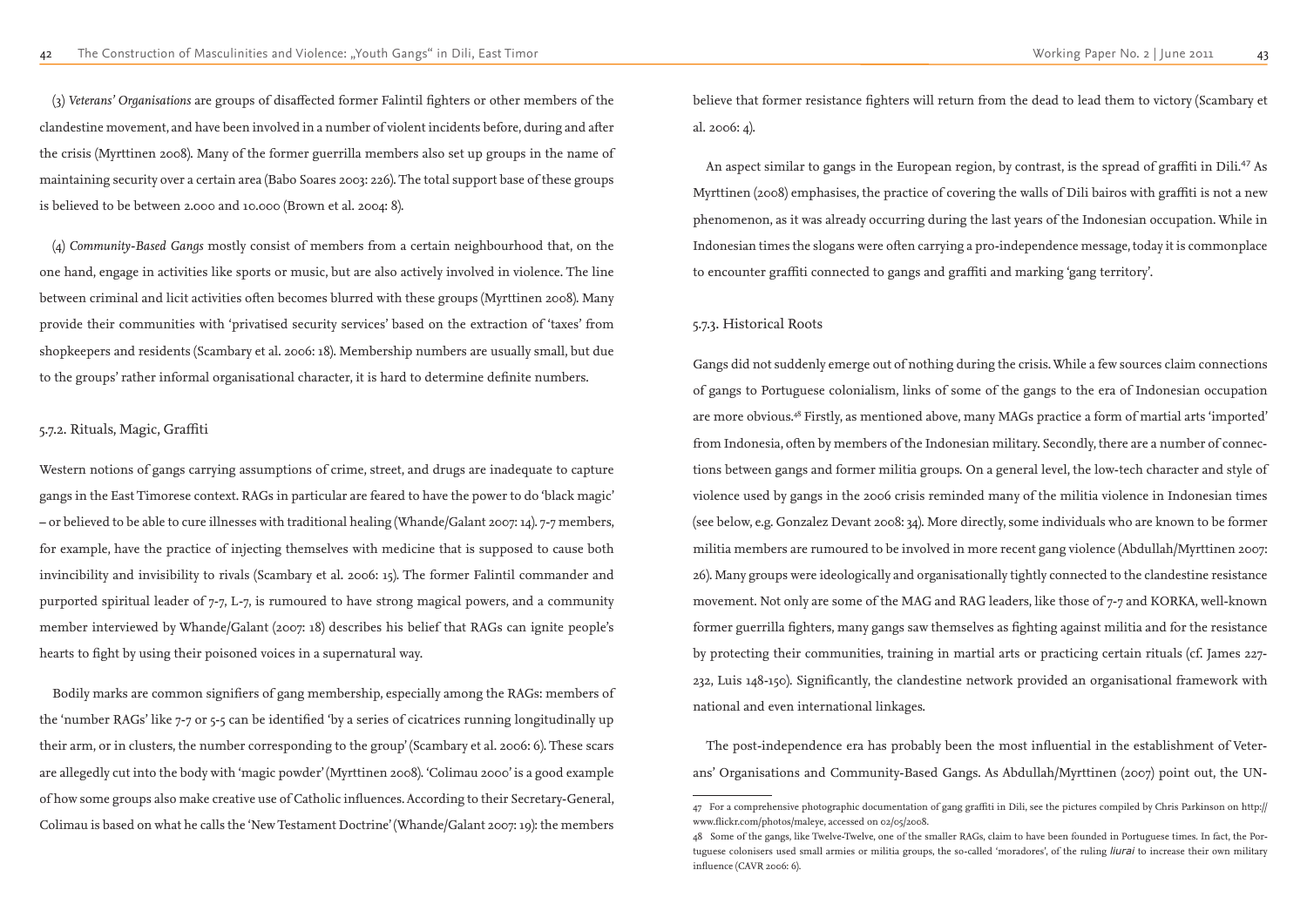organised process of disarmament, demobilisation and reintegration (DDR) of the former guerrilla fighters and the formation of the new East Timorese police and armed forces did not go smoothly. As a result, disaffected former guerrilla fighters provided the perfect membership basis for the newly established Veterans' Organisations. Lastly, the failure to build stable law enforcement mechanisms has – even before their complete breakdown in 2006 – created space for the establishment of gangs offering community-based 'security services', and provided the opportunity for gangs to infiltrate police and private security services (Myrttinen 2008).

#### 5.7.4. Gang Violence in Dili

tion. In the case of Gang Kulau, members even claimed that these East/West loyalties overrode rivalries between gangs (e.g. Eduardo 87-95).<sup>51</sup>

Gangs allegedly 'perpetrated the bulk of the destruction' in the 2006 crisis (Scambary et al. 2006: 1), but there are hardly any more precise descriptions available about the scale and exact kind of gang violence: most authors simply formulate that (gang) violence suddenly 'erupted' and plunged the country into a crisis (e.g. Brady/Timberman 2006: 5). Whilst reports cite numbers about buildings burnt (1000) the deaths caused by fights (38) and the people internally displaced (100.000) during the crisis (Schlicher 2007: 10), violent clashes between gangs remain a rather unspecified characteristic of the crisis.49 A rare exception is Gonzalez Devant (2008: 33), who highlights the remarkably low-tech character of violent gang practices in Dili, which resembles former militia practices. Although civilians had access to arms distributed by the military in the turmoils, she writes, the technical arsenal of gangs was mostly confined to 'arson, stoning, "rama ambon"50, machetes, knives, roadblocks and checkpoints (asking whether one is from the east or west), and occasionally guns (sometimes homemade).' Despite the scale of violence having peaked during the crisis, sporadic fighting was still part of everyday life in Dili at the end of 2007. The following list comprises a great variety of issues that – according to the existing literature and my interview respondents – gangs in Dili fight about:

- girls, community parties, alcohol: Substance abuse in the form of drinking alcohol is named by many as a fuelling factor for fights (Myrttinen 2007a). This is especially obvious in the context of local 'dancing parties', in which men's alcohol consumption features as necessary ingredient. Here, violent gang fights are frequently triggered by conflicts about girls.<sup>53</sup>

- East/West divisions: Contested by some, others confirmed that certain gangs were associated with East/West loyalties (e.g. Luis 166-167), despite the groups themselves not clearly declaring their associa-

- party linkages, money: A common narrative with both gang members themselves and observers is the idea that political leaders – the so-called ema boot ('big people') – authored the crisis (e.g. Grove et al. 2007: 5). According to rumours, leaders have been paying groups in order to carry out violent attacks for their own political purposes (e.g. Maria 193-197).

- gang rivalries: Constantly shifting in some cases, gang rivalries are nevertheless a key reason for fights. Long-standing rivalries, like between KORKA and PSHT, are often caught in cycles of payback, which can take on national dimensions (e.g. a gang branch in Dili can take revenge for an attack in a different district, cf. Myrttinen 2008).

- extortion rackets/territorial disputes: Some gangs have developed criminal activities, allegedly controlling cock-fighting and gambling rackets in certain areas (Scambary et al. 2006: 15) or forcing local shopkeepers to pay 'taxes' in return for security (James 103). Consequently, some fights are assumed to be turf wars about the control of territory.

- (cycles of ) payback: As James (185) confirmed, gangs often have to carry out strong obligations of payback that sometimes go back four generations. In many cases, gangs take revenge for highly localised or even private problems.<sup>52</sup> The original reason often gets lost once the fighting between bigger groups has begun (Grove et al. 2007: 12).

51 Eduardo explained that although there were members of different rivalling martial arts groups in Kulau, they would 'fight together'

<sup>49</sup> There are hardly any numbers available about how many of such incidents of violence occurred during and after the crisis. The number of 38 deaths caused by gang fights only refers to the period between April and June 2006 – by the beginning of 2008, gang fights were estimated to have caused about 100 deaths (personal correspondence with Henri Myrttinen, 14/05/2008).

<sup>50</sup> 'Rama ambon' are arrows shot from slingshots, sometimes dipped in antifreeze or other poisonous substances, see Gonzalez Devant (2008: 33).

against groups from the East.

<sup>52</sup> For instance, one youth interviewed by Grove et al. (2007: 12) reports how gang fights started because 'one boyfriend and girlfriend, they had been together for a long time but the older brother did not accept her boyfriend.' 53 These dancing events are a popular opportunity for dating regulated by certain social rules. For instance, a girl that has been asked by a guy to dance and denied his offer is not supposed to accept another invitation during the same song (e.g. Joaquino 127-130; Eduardo 59-60). For a similar description of a typical scenario, see Loch (2007: 435).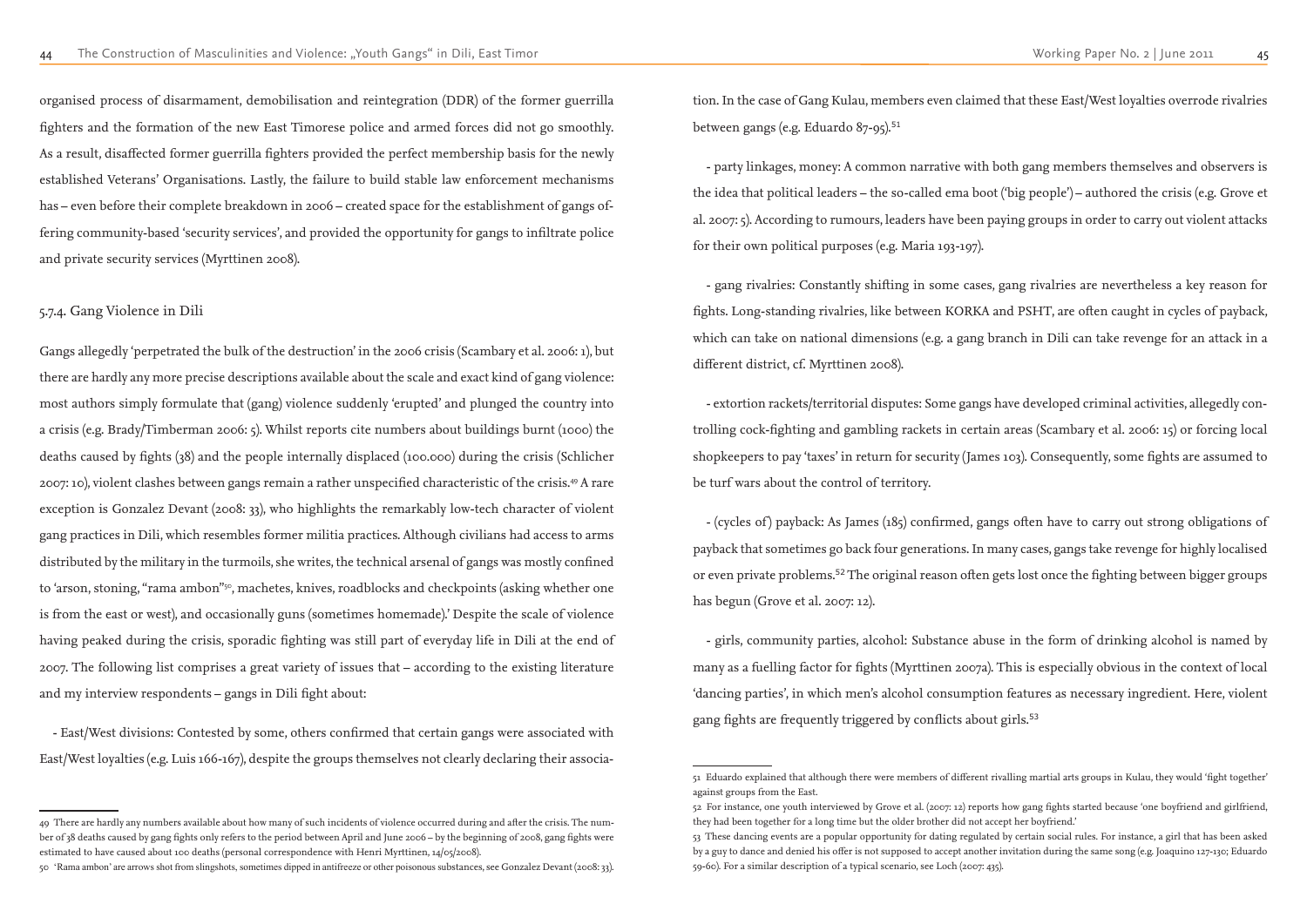# 6. Gendered and Gendering Youth Gang Violence in East Timor and Dili

To understand the gang violence described above from a gendered perspective, I have talked to members of the community-based gang 'Gang Kulau' as well as a number of NGO workers, and will employ the gendered analytical lens formulated above to discuss their responses. Whilst a number of results are therefore confined to the community of Kulau, or can help to interpret community-based gangs in Dili, others are meant to shed light on broader issues regarding gang violence in Dili and East Timor from a gendered perspective.

#### 6.1. Interview Sample

In total, I conducted 12 interviews with 9 male and 3 female NGO workers. I chose to talk to people with experience working on gang violence or in the field of gender in East Timor. Contacts were taken from an excellent recently compiled directory of both national and international NGOs and agencies working in the field of gender in Timor-Leste (cf. Trembath/Grenfell 2007) and – using the snowball technique – from recommendations of contacts and interview partners. Although I did not record them, a number of informal conversations with a wide variety of different NGO members in Dili were very instructive for my work.

With the methods of interviewing and analysing already presented and critically discussed in chapter 4, the description of interview samples provide important context-sensitive background to understand the results presented below.

#### 6.1.1. Interviewing NGO workers

I was provided access to Gang Kulau by Luis from JPC. He recommended that I talk to members of Gang Kulau mainly because he had previously had good experiences when working with Gang Kulau in the context of an active non-violence training. Therefore, I could build upon an already established positive relationship, which proved very important for the reception in the community. Supported by one translator and one research assistant, I conducted one group interview and 6 individual interviews with a total of 9 gang members.

To quickly describe the background of my interview partners: I talked to Maria from 'Rede Feto', an umbrella organisation of NGOs working on gender in Timor-Leste. Alita was my respondent from 'Alola Foundation', one of the biggest East Timorese NGOs working on gender. Joana works at 'Ba Futuru', a small NGO mostly active against violence in schools and homes, but starting work with youth in Dili as well. Both Mario and Mericio are board members of the only men's organisation working primarily on domestic and sexual violence, AMKV. Kiera has founded 'East Timor Insight' (ETIS), an independent research body in Dili, and has participated in research projects on domestic violence and

youth violence during the crisis. Josh and Fidelis are independent researchers in Dili who have been involved in different research projects including issues of gang violence. Both Joao and Luis work at the 'Justice and Peace Commission' (JPC) and have been involved in conducting a number of trainings and workshops with gangs in and outside of Dili. In Melbourne, I interviewed Balthasar, an East Timorese lecturer at a Melbourne University, who provided a more academic view of violence in Timor. Also in Melbourne, I had a number of informative and inspiring talks with James. He has published the first overview survey of gangs in Dili.

#### 6.1.2. Interviewing Gang Kulau

Gang Kulau can be classified as a community-based gang: their name Kulau is derived from their neighbourhood, the sub-village (aldeia) Kulau Laletek in the suco Becora in Dili. Becora is a peri-urban area of Dili to which a lot of villagers from the rural areas moved in order to find a better life in the capital (Abdullah/Myrttinen 2007: 5). Becora has about 7000 inhabitants, with approximately 700 living in Kulau (Eduardo, Group Interview 86-90). Maria (72-91), who has lived and worked in Becora for her whole life, described how people in Becora were mainly working in agriculture when she was born in Portuguese times. The Indonesian occupation brought education in the form of new schools to Becora, but also drove a big part of the young people into the clandestine movement, especially in the 1980s. Due to increasing urbanisation, there is not enough land left to do much agricultural work in Becora today.

According to Scambary et al. (2006: 17), Gang Kulau is alleged to be responsible for the bulk of the violent clashes in the Dili areas of Becora, Bidau and Taibessi during the crisis. Moreover, while there have been reports of a violent incident in 2005 (Scambary et al. 2006: 17), the most important violent clash gang members themselves talked about was in 2001 (see below). The group started as a base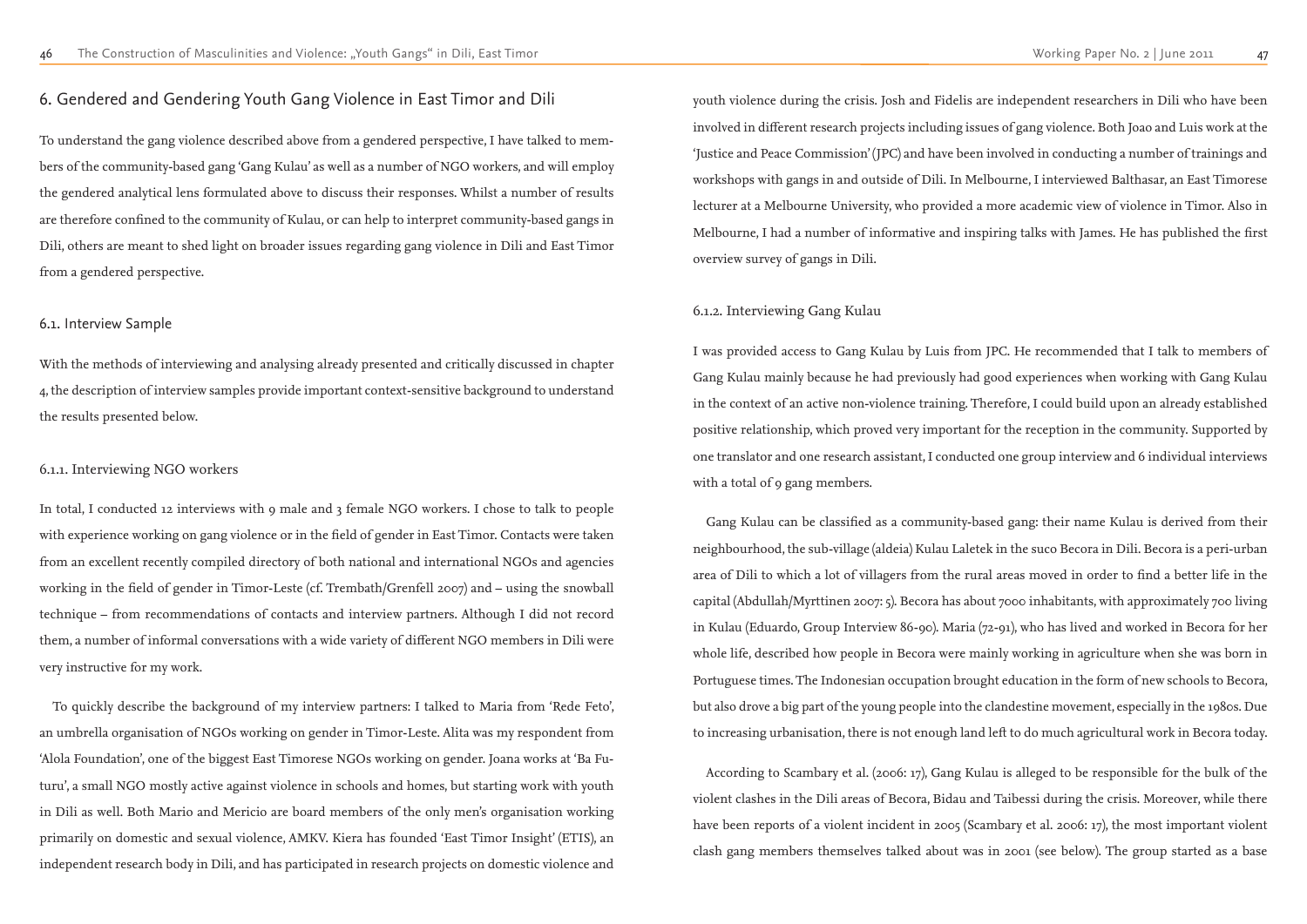for the clandestine network during Indonesian times but only became known as 'Gang Kulau' in the context of the East/West rivalry after independence. Since Gang Kulau members define themselves as 'Westerners', they talked about gangs from the East as their endemic rivals. The leader of Gang Kulau is a former resistance fighter. In a violent clash with a gang from the Eastern side in 2001,<sup>54</sup> he killed one of his opponents and was sentenced to prison for seven years, but was released in 2005. When he returned from prison, he resumed his old position as leader of Gang Kulau.

Membership of Gang Kulau is rather informal, with most of the respondents estimating a total of about 100 gang members.<sup>55</sup> While some members are working in paid jobs (e.g. the gang leader), most others are unemployed. The age of Gang Kulau members varies, with the leadership belonging to an older generation, and the group includes both married and unmarried men.<sup>56</sup> Although some members declared that girls would be accepted as members, the girls I informally talked to in the community denied such statements. Only when asked explicitly would gang members talk about their involvement in violent clashes. Otherwise, they mentioned a number of different gang activities, such as sitting and talking together, playing sports and music (Eduardo, Group Interview 16-17). Regarding community activities, most members said the gang would carry out gardening, clean up the roads of Kulau or engage in otherwise 'positive' activities for the community (e.g. Eduardo, Group Interview 16-19; Enrico, Group Interview 43-45). Despite these positive community contributions, gang members recognised that Gang Kulau has a bad image with other groups, who perceived them as 'a negative gang' (Eduardo, Group Interview 32). The power and decision-making structure of the group seemed to be based on a mixture of former resistance power structures and current leadership structures in the community. Eduardo previously led the clandestine youth movement in Kulau before becoming leader of Gang Kulau. Enrico, the administrative head of the sub-village (chefe de aldeia), is both part of the group and integrated into decision-making processes of the group leadership. Most interviewees agreed that the 'leaders' would come together when important decisions had to be taken. These would then be discussed with the wider gang membership (e.g. Antonio 167-172).

From the interview experience, a few points provide an important context for understanding the group. Firstly, at the initial group interview, we were quite surprised about the presence of the subvillage head of Kulau. As it turned out, he is part of the gang leadership structure, and made sure that Gang Kulau was presented as 'gang of the community' Kulau. Also, the interview atmosphere was not 'aggressive', and I was not ridiculed for being a female researcher. Rather, I encountered a very friendly and open reception, which was certainly also due to the good experiences the gang members had had with our initial contact person Luis. In the living room of the gang leader, where the group interview and some individual interviews were conducted, the overall atmosphere was one of domesticity: the noise of crying babies in the background and family photos as well as religious paraphernalia on the wall added to our overall impression that the gang was not seen, nor saw itself, as something deviant from these type of normal family/societal values. Nevertheless, it was obvious that – as a white girl – I was able to enter spaces normally confined to men. When conducting the group interview the gang leader's wife would only appear to serve coffee.

In this final presentation, I will discuss interview results of both NGO and gang respondents together. Although I have always tried to indicate from which group of respondents the statement is taken, a list of people's names can provide additional assistance. I have changed the gang respondents' names into: Eduardo (the gang leader), Enrico (the head of the village), Justino, Mariano, Antonio, Joaquino, José and Roberto. The NGO respondents are Maria, Joao, Alita, Josh, Joana, Mericio, Kiera, James, Fidelis, Luis and Balthasar (see above). In the following, the results will be presented and analysed according to the theoretical notions described in the analytical framework.

### 6.2. Positioning Men as Community Protectors and Youth

To understand gang violence from a gendered perspective, it is necessary to look at the structural positioning of young men according to gendered and generational patterns of thought. Regarding a broader societal level, a number of NGO respondents expressed that it was not considered 'part of women's traditional role' (James 246) to engage in violence. This notion implicitly included a separation of space: while women are supposed to be 'inside the house sleeping' (Joanna 29-30), men are positioned to be outside the house watching to secure and 'protect the honour of the house' (James 248). In Mario's words, 'women [are] just talking about different attitudes […] but for men it's implementation […] like burn-

<sup>54</sup> This clash happened in the aftermath of a dancing party in Kulau. According to Kulau gang members, they had invited friends from other communities to join in the party. In their view, it was these foreign guests who provoked the violent clash (e.g. Antonio 20-26). 55 Members denied my questions about certain membership rituals as well as clothes or other markers symbolising gang membership. 56 The age of gang members interviewed ranged from 24 to 48.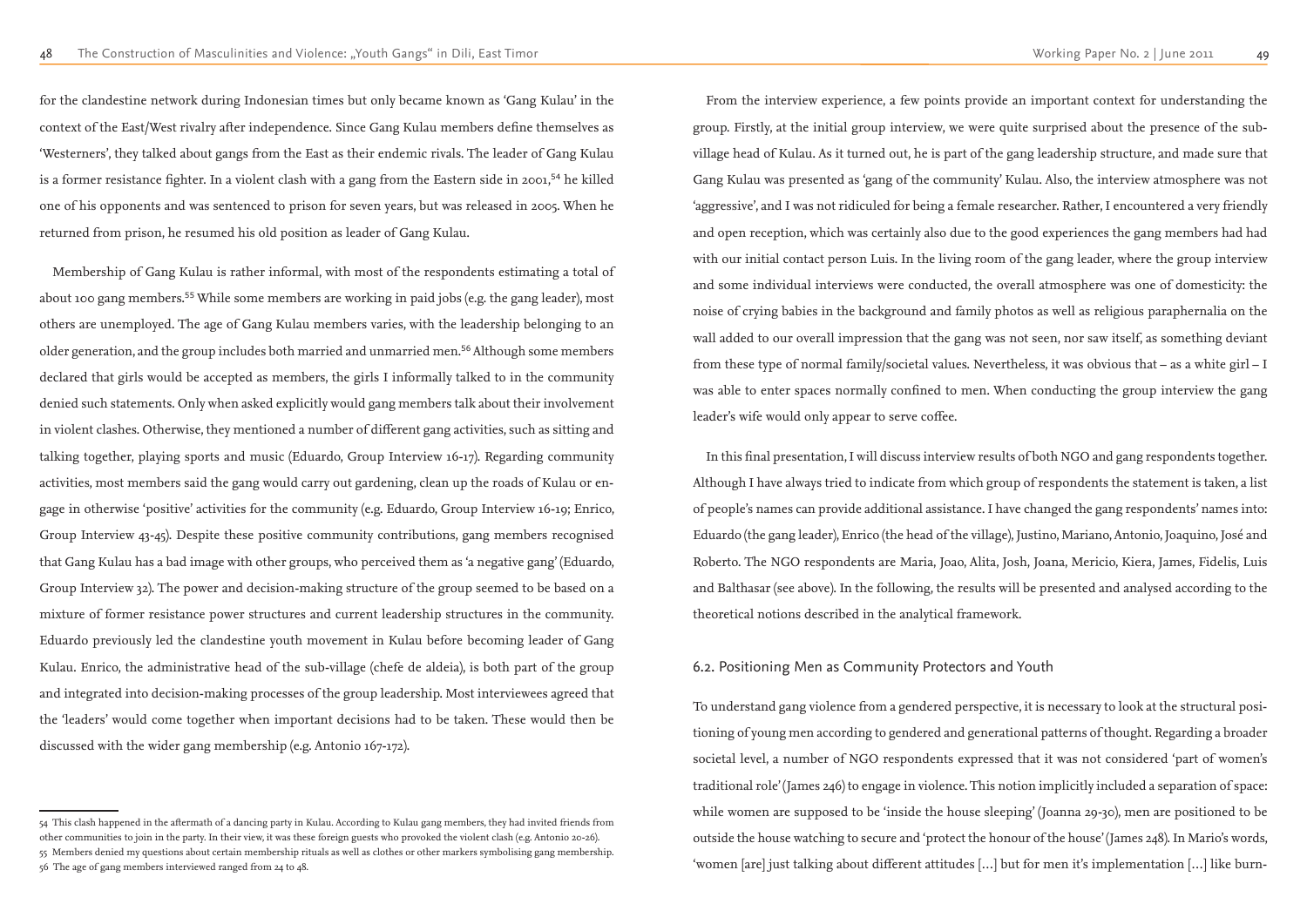ing the house and fighting, and killing each other: it's men, it's not women' (Mario 18-20). NGO worker Alita (91-92) added that men were not just the main actors but also usually the targets of violent attacks.

This division of roles in relation to violence was often highlighted in a community context: men, especially young men, are responsible for the protection and defence of the community, said NGO member Joao (83). In the words of Eduardo, the leader of Gang Kulau:

'This is the custom, the culture of Timor. When you live in this area you have responsibility to protect this community. So we assure that the young men [are] supposed to protect, and we will fight if the other groups come and attack' (Eduardo, Group Interview 220-222).

This notion of protection was outlined by other gang members as well. Enrico (Group Interview, 39- 40) constructed Gang Kulau members as the 'sons of the community', who nevertheless had to take on the responsibility of parents who 'will not abandon their children' and 'take care of them'. By referring to the metaphor of the family, Enrico graphically expresses two notions crucial to his idea of being a paternal community protector: responsibility and belonging. Gang members belong to the community as sons, and take on the responsibility to protect it as parents.

It was mainly NGO workers who emphasised the enormous social pressure involved in positioning men in terms of the 'power to violate'. According to Joanna (56-60), pressure can be built up in the community neighbourhood:

'If they [men] do not go, the other neighbours will come [and say:] "Why don't you come to defend our community? […] you are the man, and you don't want to go and save our community, you just wait at home and enjoy people's work, you just get the profit!" […] Some people don't want to do it [engage in violence], but they get the influence from the others.'

Pressure can, however, also be exerted in a family context. 'So if the husband is not too old, the wife will suggest him to defend their community' said Kulau member Antonio (156-157). Whereas some NGO workers still held the view that women had the connotation of inducing 'something positive and good' (Joao 57) and therefore normally try to 'reduce the violence' (Maria 138), others qualified these stereotypes. In both the contexts of the community and the family, said James (195-196), women can be among the main instigators of violence. NGO respondent Mericio (126-130) agreed that 'women support some

violence […] by men.' He described that 'when there are problems between two families, many times women give their support against other families. Sometimes they say: go, go, go, you will win!' Lastly, pressure to engage in violence and thereby fulfil 'male responsibilities' is especially high in the context of a group or gang. If gang members try and escape violent fights, 'they say, in Tetum […] "tauk ten"57, you are not a gentleman, you are stupid, you cannot defend yourself and your community and […] you betrayed your group', said NGO worker Joao (98-100). Besides describing peer pressure, Joao's statement is interesting because he is connecting being a man (a 'gentleman') with defending both oneself and the community, as well as being loyal to the group.

Kulau gang members expressed this peer pressure in more positive terms of group solidarity and unity. Joaquino (30-31) stressed that his group was always 'united', especially in the case of a violent attack from other groups. Similarly, Antonio (118) stated that 'as part of the group', he had to do whatever the group did, regardless of these actions being 'bad or good.' This unity of the gang was also seen as a survival strategy, as is exemplified by the gang members' belief that only getting involved in violence could guarantee them protection. In Eduardo's eyes (Group Interview 230-231), refusal to participate in fights could have lethal effects: 'those who don't want to involve themselves in the violence, they get killed'. The idea of an outside threat to the community was of crucial importance in these statements. On the whole, members only talked about violence when framed as a necessary reaction to an 'attack' or 'provocation' by other groups (in the Kulau context, these 'other' groups were mostly groups from the East): 'But when […] other groups come to attack our group, we have to do something to protect our community', explained e.g. Enrico (175-177).

As a consequence, they constructed their own violent behaviour not as aggressive, but rather as a necessary part of being a 'good' and respectable man for the community. Only 'if we behave good, then the community will respect us', clarified Antonio (125-126). Joaquino (27-28) only joined the group because he felt the leader wanted 'to organise the youth to [engage in] good behaviour.' In the case of a violent attack, it was their community duty to respond with violence, gang members stressed: in their view, the Kulau community respected Gang Kulau for their violent reaction. The gang leader stated that he was gaining respect 'when the other groups attack, and I can organise the young men to fight against them'

<sup>57 &#</sup>x27;Tauk ten' can be translated as (being a) coward (Loch/Tschanz 2005: 71).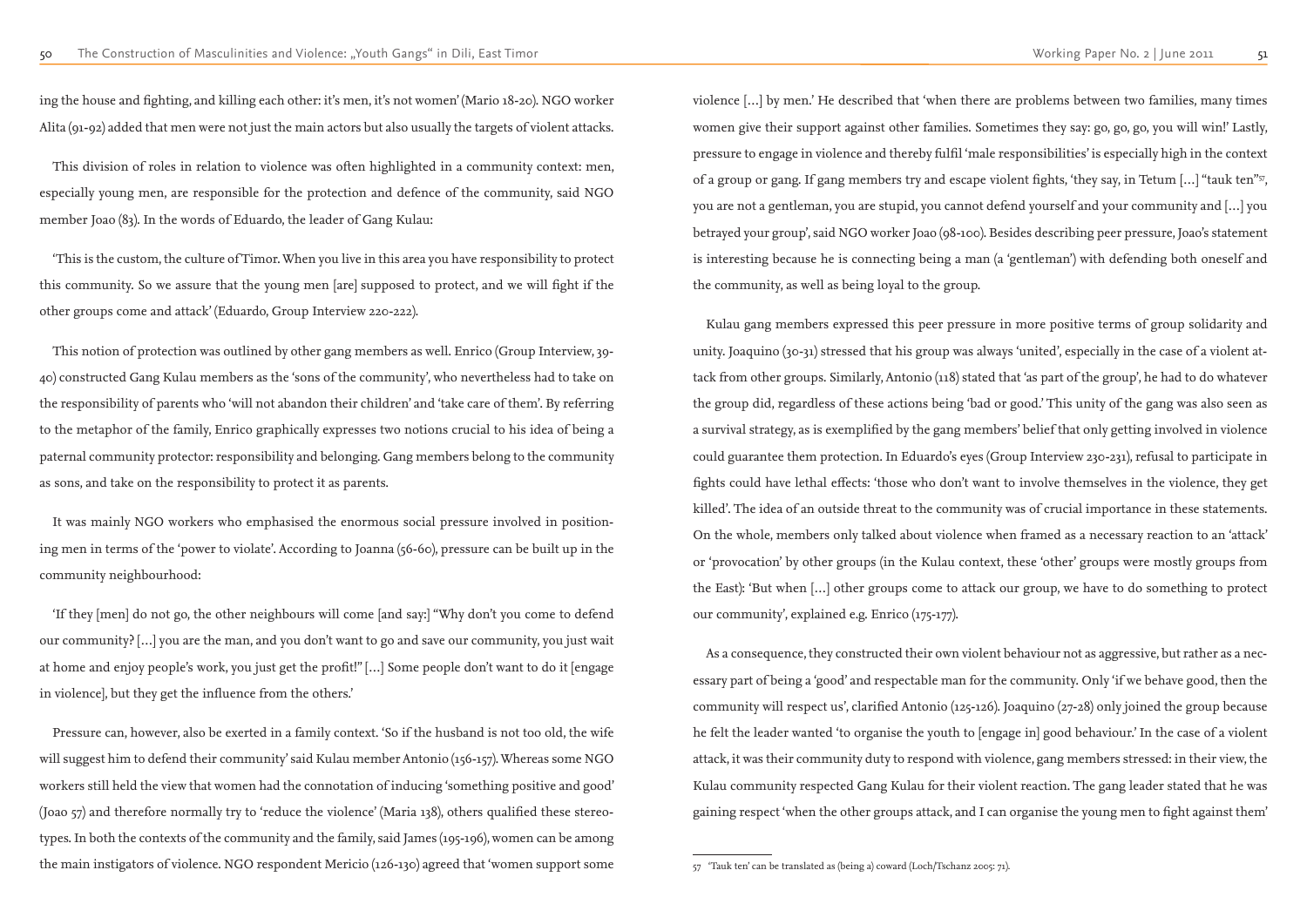(Eduardo, 61-62). In combination with the construction of an outside threat, violence thus becomes an indispensable part of being a good community protector.

This gendered positioning is intertwined with positioning according to age categories. In fact, the idea of 'youth' as less powerful and influential than the older generation was a central reference point for both NGO and gang interviewees. According to NGO respondent Mario (28-30), people in East Timor often expressed that 'the "big people", the people with power, from political part[ies], [are] just talking. And after that, "small people" will be fighting each other.' Youth were constructed as part of the 'small' or 'common people' (ema beik), who are more generally defined as the non-elite population. Besides being attributed a powerless position, youth were also portrayed as lacking the ability to reflect upon their actions, making them vulnerable to exploitation by ema boot: 'So if a political party or people with their own interests provoke them or use them to fulfil their interests, they [the young people] just follow because they have no [ability to] think, they just follow' (Joao 19-21).

The gang members themselves used the position of 'youth' to deny responsibility for violence. 'It takes the leaders to stop the violence', said Roberto (58), because the youth themselves 'have no power', added José (175). Enrico (46-47) accused the leaders of creating the East/West divisions, while Eduardo (Group Interview 138-139) detected that the ema boot have power, influence and money but 'don't care much about the lives of people.'

In sum, NGO respondents stressed that men in East Timor are generally attributed the position of powerful protectors (e.g. of women) who have to use violence to ensure protection. Social pressure to assume this position can be exerted by other community, family and group members. The members of Gang Kulau positively construct this social pressure as group unity and solidarity, frame their involvement in violence as necessary reactions to attacks upon the Kulau community, and legitimise their violent behaviour with the necessity of being a 'good and respectable man' for the community. Tied up with this powerful positioning in terms of this 'good community man' version of masculinity is the contrasting powerless positioning of gang members as 'youth'. While gang members take on responsibility for protecting their own community, they blame the *ema boot* – the national elite – for inciting youth to engage in violence. These statements reflect underlying social age hierarchies in East Timorese society: the positioning of youth as less powerful and unthinking puts *ema boot* in the position to take

on the responsibility for a 'good' leadership of the youth. Precisely because of these hierarchies, violent behaviour among young men enjoys a higher degree of social acceptance. By referring to their own youthfulness, gang members can thus legitimise (violent) actions and deny their own responsibility.

These contradictory positions help to shed light on the complex power relationships that evolved in the post-independence era. During the Indonesian occupation, a lot of community groups like Gang Kulau were involved in the clandestine movement, and could therefore define themselves as part of the national fight for independence. Not only did this national cause bridge generational gaps, it also enabled positive masculinity constructions on a national level: young men could position themselves as fighting together with old men for the national community. With the end of resistance and the increasing divisions and conflicts of the post-independence era, this positive national 'resistance narrative' has been replaced by the notion that the national elite manipulates youth. While positive masculinity constructions of young men therefore no longer work on a national level, the violent defence of a small-scale community enables the positioning of young men as powerful, positive and masculine community protectors.

Elaborating only on these two positions already shows three important points: there are a myriad of different positions connecting masculinity and violence available to gang members in different contexts, they always need to be seen in relation to their empowering and disempowering effects (e.g. the empowering position of 'community protector' vs. the social pressure involved), and there are central differences between the community and the national level. Kulau gang members are thus not complete victims of a hegemonic gender discourse, but actively reproduce the gendered patterns of thought that structurally position them towards the practice of violence; and there is not one single hegemonic model of masculinity available to them, but a myriad of different constructions which they creatively use in different contexts.<sup>58</sup>

58 As I will show later using the example of the 'male bread-winner' position, however, some constructions are supported by powerful

structural constraints (e.g. socio-economic pressures), decisively reducing the degree to which gang members can creatively 'play' with different constructions. In this respect, Cornwall/Lindisarne (1994: 20) talk about *different hegemonic masculinities* operating in different contexts.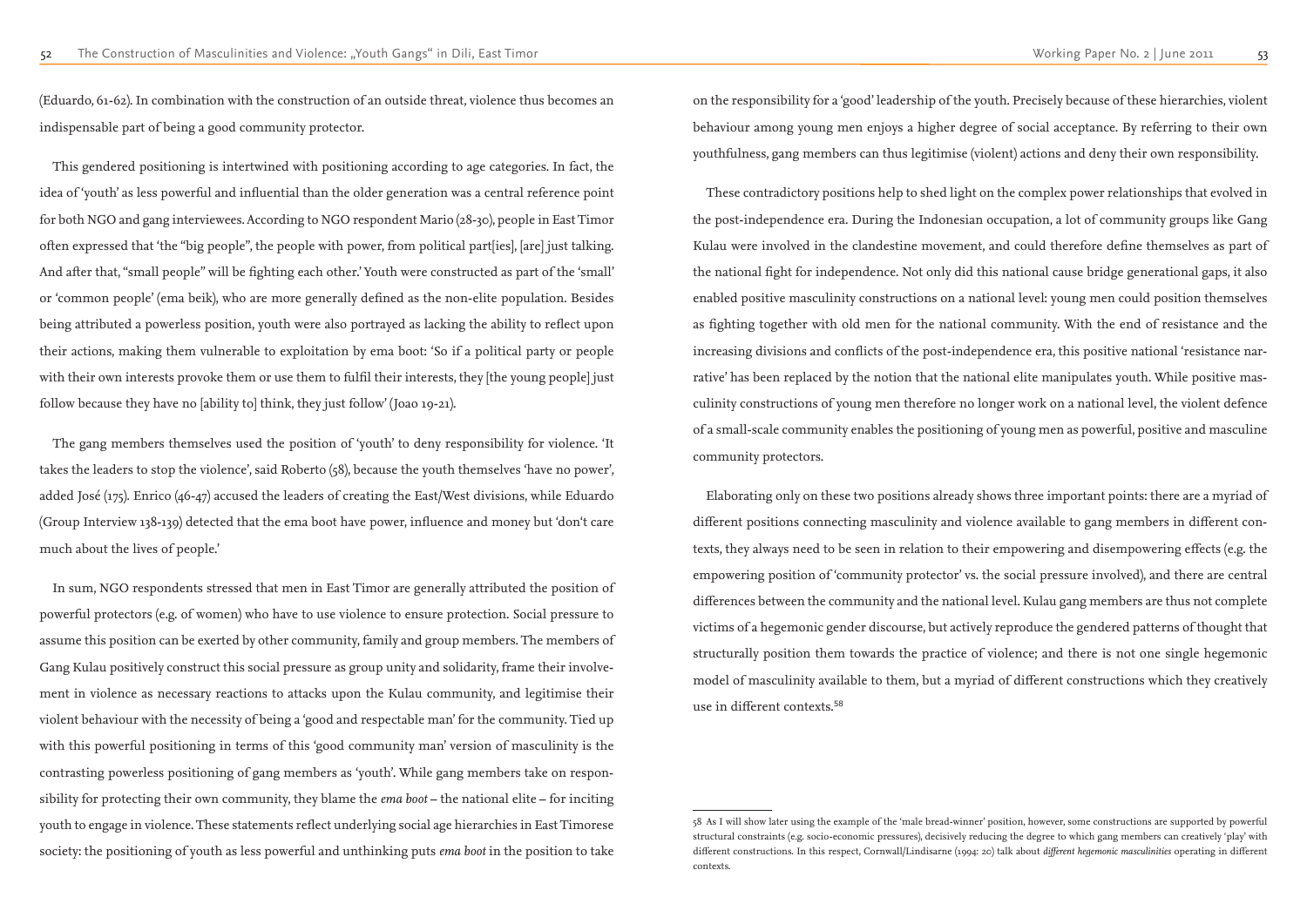6.3. The Gendered Experience, Normalisation and Anticipation of Violence

With positioning focusing on the gendered patterns of thought, the following remarks offer ways to understand youth gang violence in Dili by looking at the gendered experience and practice of violence. NGO respondents in particular understood youth gang violence partially as a result of experiencing violent practices. Arguing on a broader level, they often referred to the ubiquity of violent experiences in the East Timorese historical context.

'First, you know, 24 years of violence, all the violence to get the Indonesian military out of our country… They learn the violence, every day! Our attitude: violence! This is, I think, in 2000, now we are in [a] post-conflict and post-traumatic [era]. How to transform our attitude, our mentality, now [that] we [have] independence?' (Maria 167-170).

In Maria's view, violence had become an everyday practice during the years of Indonesian occupation, which cannot be easily unlearned in post-independence times. NGO respondent Joao (138-142) offered a more precise explanation of how, in his view, young men in East Timor learned to practice violence during the Indonesian occupation:

'Actually, [they did] not teach [violent practices] like a lecture: "you must throw stones like this or like that", but […] they show[ed it], no? […] For example in Indonesian times, we ha[d] no guns, but we f[ou]ght like this, and the children, they saw. Not because they [we]re trained, because they saw. […] Like they internalised what they experienced. They don't have to practice. They already know. Because it always happened in their life.'

His statement reflects the idea that an everydayness of violent practices can have effects on socialisation, and leads to normalisation. Even today, as especially manifest in the 2006 crisis, East Timorese were living in a 'very violent environment', remarked Luis (58). A lot of young men had themselves been part of the clandestine movement. 'Either they were directly involved as fighters, or they had to provide food and links in the city, or they were organising in the underground' (Alita 154-157). Gang Kulau members were 'involved to help the resistance, to assist the resistance, like Falintil, in the forest, by food, or money, to support them'. While no one had explicitly taught young men how to fight, 'during occupation everybody learn[ed] how to protect their community' (Eduardo, Group Interview 132-133).

Some of the gang members reflected on their experience of suffering from violence in this context: José (87-90), for instance, talked about how the Indonesian army caught and beat him. When asked about their own engagement in violence, however, members only referred to gang fights after independence, especially the violent clash with Eastern groups in 2001.59

Normalisation was also apparent in the ways Kulau gang members talked about violence. Eduardo (Group Interview 116-117, 178), for instance, made several jokes about the violent behaviour of Gang Kulau. Referring to the Christian majority in the community, he joked that 'in the name of God, we kill each other' [laughing], and moreover warned that 'if other groups come, we simply kill them' [laughing]. José (120-122) laughingly explained the weapons Gang Kulau used: 'normally […] we just get stones and throw them. If we have bomb[s] we use bomb[s], but we don't' [laughing].

Another significant indicator that violent practices have become normalised for Gang Kulau members is their practice of framing violence as being just one of their normal gang activities. They constructed themselves as not having 'negative intentions.' Members would just 'gather together and sit and talk about […] positive activit[ies]' (Enrico, Group Interview 27-30), like cleaning and gardening (Eduardo, Group Interview 16-19). Thus, crucially, enacting violence was not the exclusive purpose of Gang Kulau. Rather, the violent role of the gang and its members was embedded and socialised within other mundane, habitual, everyday community practices.

In Kulau, certain organisational and leadership structures were set up during the Indonesian occupation, ensuring a more effective response to violent attacks of the community. These structures are still kept intact, which demonstrates the degree to which violent practices are both normalised and anticipated. When the community is attacked, community members 'ring the bell' of the community, which hangs in the community's main square (e.g. Enrico, Group Interview 241). A specific way of ringing the bell with iron announces the attack and calls upon community and gang members to gather together. 'We have [a] sign, this is, to ring the bell, to collect everybody. We concentrate in one place, make a meeting and decide how to react' (Eduardo, Group Interview 205-206). The fact that the community has

<sup>59</sup> A lot of NGO respondents moreover drew attention to the fact that the young people's involvement in the clandestine movement often prevented them from receiving proper education (e.g. Alita 142-143). When the young people grew up, explained Josh (94-96), 'that was when all the tensions happened, they could not go to school' and therefore had no 'opportunity to learn anything at all', including 'any traditional value, or any modern value.'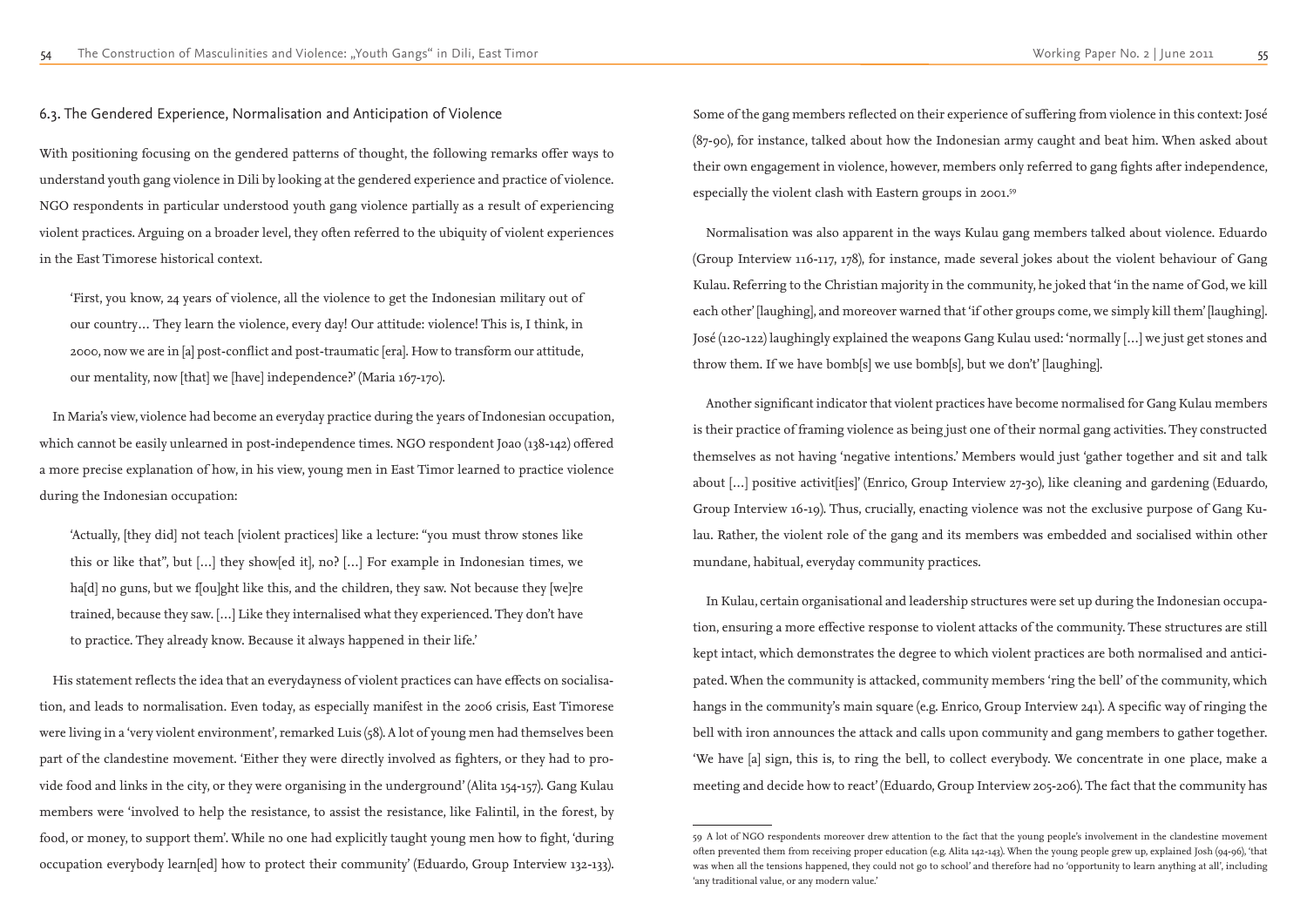developed certain rituals to announce a violent attack shows the degree of normalisation of violence. The experience and normalisation of violence has also ensured that old leadership structures survived in the post-independence era. According to the gang leader himself, he was chosen as a leader of Gang Kulau because of his important role in the resistance fight (Eduardo 72-74). The community of Kulau trusted him because he could effectively organise the youth. Besides organising sports and gardening, this also involves the organisation of violent activities. Accordingly, he admitted that in 2001, he had been the one who 'organised the youth here to attack the youth from the Eastern side' (Eduardo 100-102).

The establishment and survival of these organisational power structures moreover shows that experience and normalisation of violence go hand in hand with its anticipation. Gang members emphasised that they 'always have to be ready to fight […] because the other groups maybe will also come and attack us' (e.g. Joaquino 67-71). According to Joaquino (73), gang members therefore always have their weapons – arrows, knives and swords – ready for action. Rumour is an important mechanism through which the anticipation of violence is disseminated, highlighted researcher Fidelis (16-17). In his view, people were often tense and afraid because of rumours of violence. Gang Kulau members themselves saw rumours as a common way of announcing violent attacks: 'Maybe we will just hear: "Oh, the other groups will come and attack us!" And then we will just go' (Joaquino 73-75). Joaquino's statement demonstrates how normalisation and anticipation are intertwined – a violent attack of another group is seen as nothing special, therefore gang members have to be ready to 'just go' and use violence.

To summarise, a lot of links can be drawn to theoretical notions outlined by Bourdieu. The fact that violence has become an everyday practice can be understood by referring to Bourdieu's ideas of social learning: due to the ubiquity of violence in the East Timorese historical context, people have learned to see the practice of violence as a potentiality that can be re-activated in certain situations. In the words of many interview partners, the brutality of the Indonesian occupation has lead to a 'culture of violence' in East Timor: people learned violence 'every day' (Maria 173) so that they 'internalised what they experienced' (Joao 153). Regarding gangs, violence can be seen as a normalised aspect of gang culture – for instance, Kulau gang members' ways of talking about violence hint at a certain degree of normalisation. The anticipation of violence ensures the survival of certain community structures. The fact that the Kulau community can always be attacked legitimises the violent reaction of Gang Kulau.

From a gendered perspective, these notions needs to be connected with gendered patterns of thought (see positioning). Crucial in this respect is the public/private divide as well as the corporeal construction of gender – ideas of men being physically stronger and therefore outside as protectors of weaker women at home. If men are positioned as having the 'power to violate', and as powerful protectors of communities, their experience of violence is substantially different from that of women, who are expected to stay in the house and 'be protected'. As a consequence, it becomes more 'normal' for men to engage in violent practices in the public realm; and structures regulating the reaction to violent attacks 'normally' organise men as the ones supposed to fight. In the Kulau community, the anticipation of violence has created space for the emergence of 'good man' community protector masculinities, legitimating the violence enacted by Gang Kulau.

To re-connect with Bourdieu, it is worth describing the 'loop effect' of habitus with the help of this example: gendered patterns of thought connect masculinity with violence and are powerful to an extent that they can shape both the experience and practice of violence. As a result, the habituation and anticipation of violent practices are significantly gendered, and help to re-create gender structures. This loop effect, however, only works if men actively (re-)enact violence, and thereby help to normalise certain practices. Kulau gang members are not passive objects of the community's defence mechanism, but actively use the imagined space of violent anticipation for (re-)enacting their roles. This re-enactment of gendered practices helps to reproduce and normalise gendered patterns of thought: gang members 'always have to be ready to fight' both because they are expected to defend the community, but also because they have actively engaged in fighting before.

# 6.4. Re-Establishing Masculinities? Gendering Unemployment and Urbanisation

The theoretical notion of re-establishing conceptualises gang violence as an identity resource for 'doing masculinity' in the face of socio-economic developments that cause a change of gender power structures, and thereby weaken male domination. Socio-economic developments were named by a number of NGO and gang interviewees as crucial factors in fostering gang violence. Mostly, they referred to urban growth and unemployment in Dili. In Fidelis' (38-39) opinion, many young men migrate from rural areas 'because they think they have better opportunities in Dili than in the districts.' These hopes are often destroyed right after their arrival at the East Timorese capital, as described by James (283-287):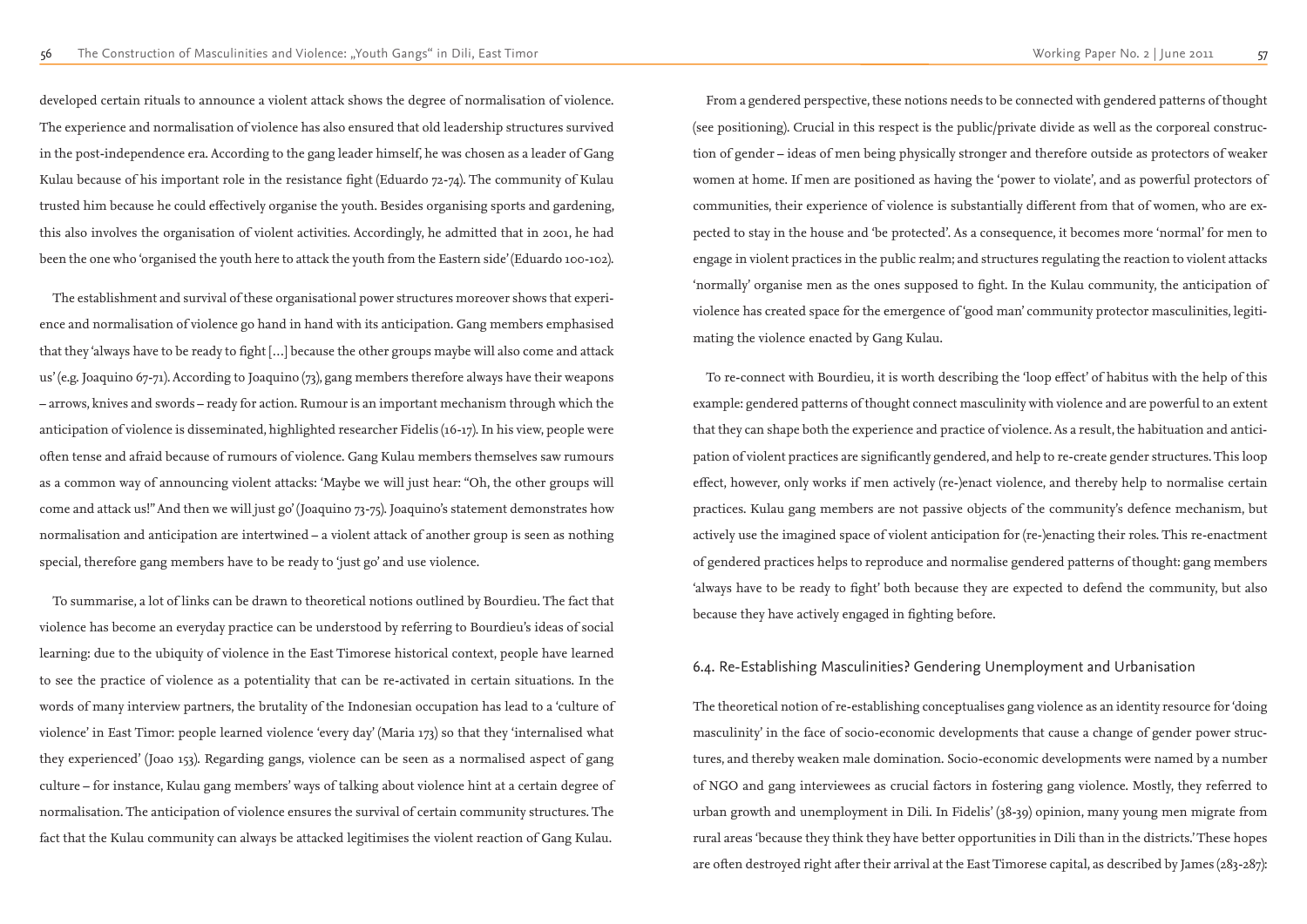'Back in the rural areas they help on the farm, cultivating the land and there's all the different rituals surrounding the harvest and they have a part in all of that. Then they come to Dili and quite often they are living with their relatives, they can't help with rent or buying food or supporting the families so they feel useless.'

James elaborates on the different disempowering effects that the migration to Dili can have on young men. On the economic side, young men in Dili often cannot live on subsistence farming as they used to do in the rural areas. In terms of family and community structures, they are faced with very different conditions in the capital, where they often live with remote relatives, and are not integrated into traditional community rituals and leadership structures any more (e.g. Joao 128-136).

Urban migration is tightly linked to the problem of unemployment: the hopes of young migrants looking for work are bound to be disappointed in Dili, where job opportunities are rare. Researcher Josh (236-238) connected unemployment to low education, with youth caught in a vicious circle of marginalisation and disempowerment:

'Like if I'm a young man here and I can only read and write, trying to find a job even as a security guard is very, very difficult. So what should I do in this situation? [...] I think all these processes disempower them.'

James (279-281) formulated a similar standpoint. In his opinion, many young people were coming to Dili 'looking for jobs hoping to cash in on the development or the UN presence and that [doesn't work] out that way, cause they don't have the skills.' As a consequence, elaborated NGO worker Maria (2-4), many young men felt bored and frustrated.

Gang Kulau members also mentioned the problem of boredom in the context of unemployment. Unemployed youth, expressed Enrico (Group Interview 258-259), 'just sit and talk.' In his view, boredom thus could lead to violence because bored young men would 'drink, become drunk, […] beat someone, [and] provoke [violent] situations.' For unmarried Gang Kulau members, unemployment was problematic in terms of future family plans: José (153-156), for instance, said that he wanted to marry but was lacking the money to pay the bride price in the traditional barlake system.

Employment was therefore one of the solutions proposed most often to tackle the problem of gang violence in Dili, both in NGO and gang interviews. NGO worker Kiera (88) expressed his opinion that gang violence was all about economy and education: 'In urban areas, it is purely, [that young men have] no job.' Similarly, Joao (17-18) analysed that 'the root cause of this problem [of gang violence] is that most […] young people don't have work.' Employment, said NGO worker Maria (39-40), would help stop gang violence, because it could provide youth with 'something to be occupied every day.' Enrico (Group Interview 257), another Kulau gang member, predicted that employment could 'automatically reduce the violence.'

NGO workers and gang members thus referred to urban migration and unemployment as the most important socio-economic trends creating a sense of disempowerment. From the theoretical angle of re-establishing, these processes would have to be analysed in their gendered implications, assuming that unemployment and urbanisation could have caused a change of gender structures in society and inhibited men from living up to certain models of masculinity. In this interpretation, gangs and violence in East Timor could be interpreted as having the function to re-establish male domination. Notwithstanding, taking a closer look at Gang Kulau members' statements led me to qualify this theoretical assumption, and suggest a more complex gendered interpretation.

Gang Kulau members themselves emphasised that in their view, there had been 'no significant change after independence' in terms of socio-economic development. 'Before there was unemployment, and now it's still the same' (Enrico, Group Interview 141-142). Consequently, 'many people who used to suffer are still suffering' (Eduardo, Group Interview 138-139). Similarly, there had been no significant change in terms of urban migration in Kulau. Although the majority of my Gang Kulau respondents stated that they were originally from another district, they had mostly migrated with their parents at a very young age and grew up in Dili, so that they now felt integrated into the community.<sup>60</sup> In Kulau, both unemployment and urban migration were seen as long-term developments rather than new postindependence phenomena.

<sup>60</sup> Most interviewees stated that their parents used to work or were still working in agriculture. When asked about where they felt at home, most named both their original 'rural' district and Dili.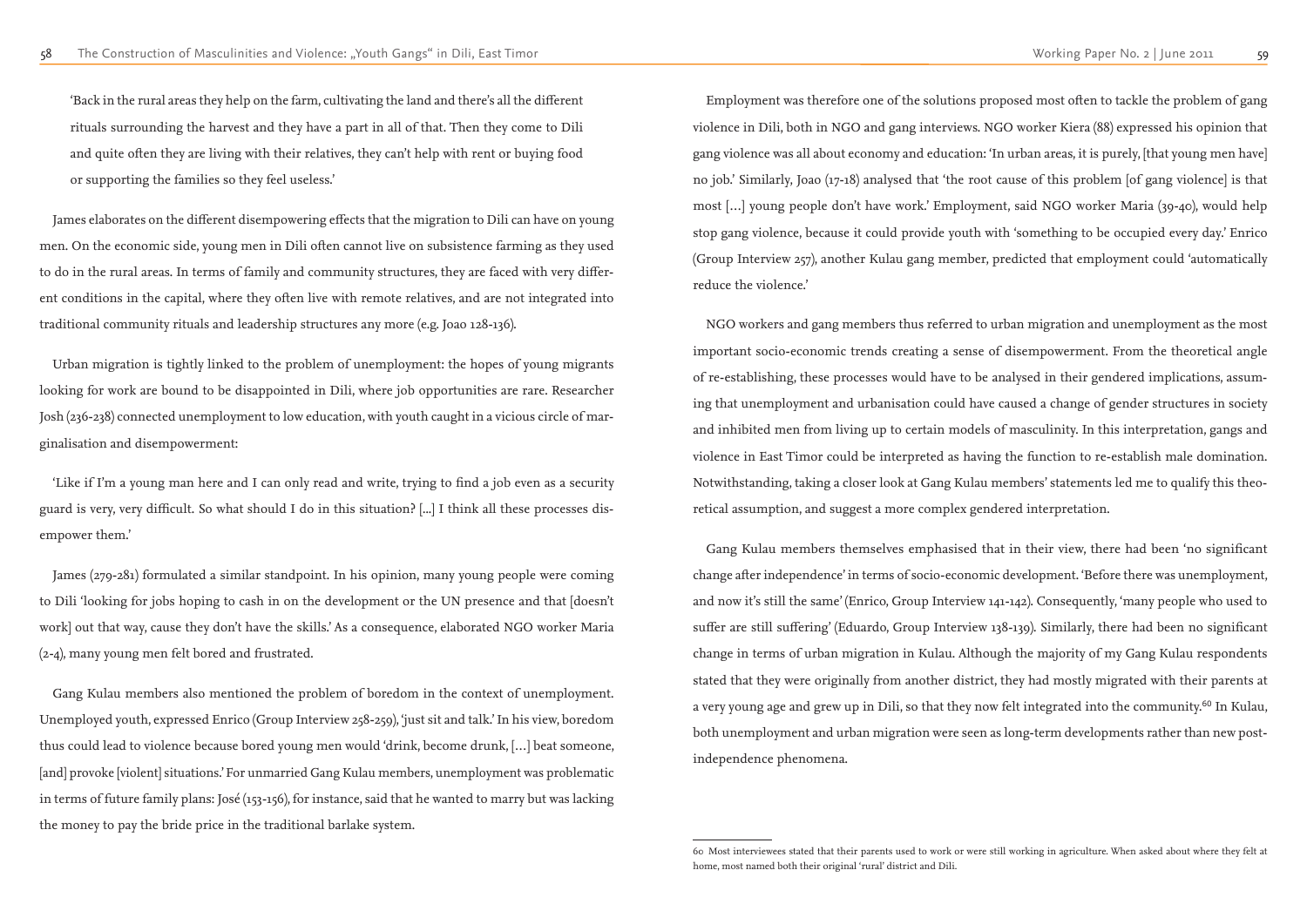By contrast, the end of the resistance fight – coupled with the unfulfilled promise of employment and development – can be seen as a major source of disempowerment that came with independence. NGO respondent Maria (90-96) expressed people's disappointed expectations after independence:

'Now [we have] independence and we can be free, and we can receive anything, that [was] something in our mind. Everything. And in 2000, 2000-2003, a lot of international NGOs [came] here, [and had] trainings [...] And after [that], when in 2004, 2005, the international NGOs [...] went, everything [was] very… now we want to have… receive something, but no.'

Against this background, it makes sense to look at masculinities by gendering and historicising the idea of (un-)employment in the East Timorese context. In a society largely based on subsistence agriculture where the whole family had to contribute to securing the household income, the idea of (un-) employment, combined with the notion that 'being a man' means 'having a paid job', has to be seen as a relatively new invention.<sup>61</sup> Lecturer Balthasar (136-138) confirmed this notion: 'now, [...] in Dili, [there is] the demand [that] men have to become bread-winner. That's the concept of the modern western society.' Since paid jobs have only been available in the capital of Dili, the ideal of the male bread-winner can be seen as having endorsed urbanisation.

While ideas of development and modernisation had previously also been promoted by Portuguese and Indonesian development and modernisation projects., socio-economic development became the new national project of the imagined East Timorese community after independence, and replaced the national cause of resistance. The struggle for national independence had offered national masculinity models according to which the enactment of violence for the cause of the national community could automatically be constructed as 'positive activity'. Ideas of the modern new nation, however, not only carried modern masculinity models such as the male provider, but also assumptions about employment having 'civilising effects' on 'violent men'.

These modern masculinity constructions were reflected in several statements of Gang Kulau members. As described above, many agreed with the widespread opinion that young men were fighting because of unemployment. Gang Kulau member Antonio (216-217) stated that young men were supposed to work for the family and in a paid job according to their set role, but unemployment hindered them. The assumption that employment can have civilising effects is perhaps best reflected in the following demand advanced by the gang leader himself: 'Men mostly involve in violence because of unemployment. It is the fault of the government. If they are all employed, it will be reduced, the violence will disappear' (Eduardo, Group Interview 252-254). Education was another crucial aspect in this respect. According to Eduardo (Group Interview 165-167), families in the Kulau community 'want the young men to be a man. To be a good man, for the future. But because of the economic problems sometimes they cannot send them to school, that's a problem of the community.'

Some NGO workers more explicitly drew the link between employment, masculinity and a common national project, suggesting that unemployment was especially tough for the new generation of young men. Alita (148-150) described how young men involved in the clandestine movement 'were not able to get proper education, [and] no vocational training, and now they have no job and say "I don't belong to this country!"' Josh (101-103) suggested that unemployment had driven youth into an identity crisis, because they had no job and no national project to believe in. 'They are like the lost generation, of course they will do violence […], because they don't feel they belong to something.' In order to stop the violence, suggested Maria (133-134), the people of East Timor 'must work hard, reduce the fertility rate, and […] create job[s].'

In this environment of disempowerment and insecurity due to the end of resistance fight and unfulfilled promises of development, gangs can take on an important empowering function. NGO respondents highlighted particularly the social empowering aspects of being in a gang. Joao (47-49) expressed that 'sometimes they [young men] involve themselves in […] group[s] so that people know them and know they are strong.' The fact that gang membership signified masculine strength and belonging was underlined by some gangs' bodily marks like tattoos (Joao 162-163). In the eyes of Fidelis (65-67), the empowering effect of gangs for gang members was most relevant in a community context: 'You gain respect in your community when you are in a gang; being in a gang gives you a sense of belonging.' Luis (196-198) stressed another empowering cultural function of gangs, stating 'in Timorese culture, the idea of men coming together in a group is very strong already'. Young men in Dili were no longer part of traditional ceremonies in which men would come together and discuss everything. Therefore, 'coming

<sup>61</sup> According to Neupert/Lopes (2006: 15), unemployment requires 'the development of a modern economy with predominantly monetary commercial operations, labour relations based on contracts or formal arrangements, production diversification, and an increasing demand for a more qualified labour force.'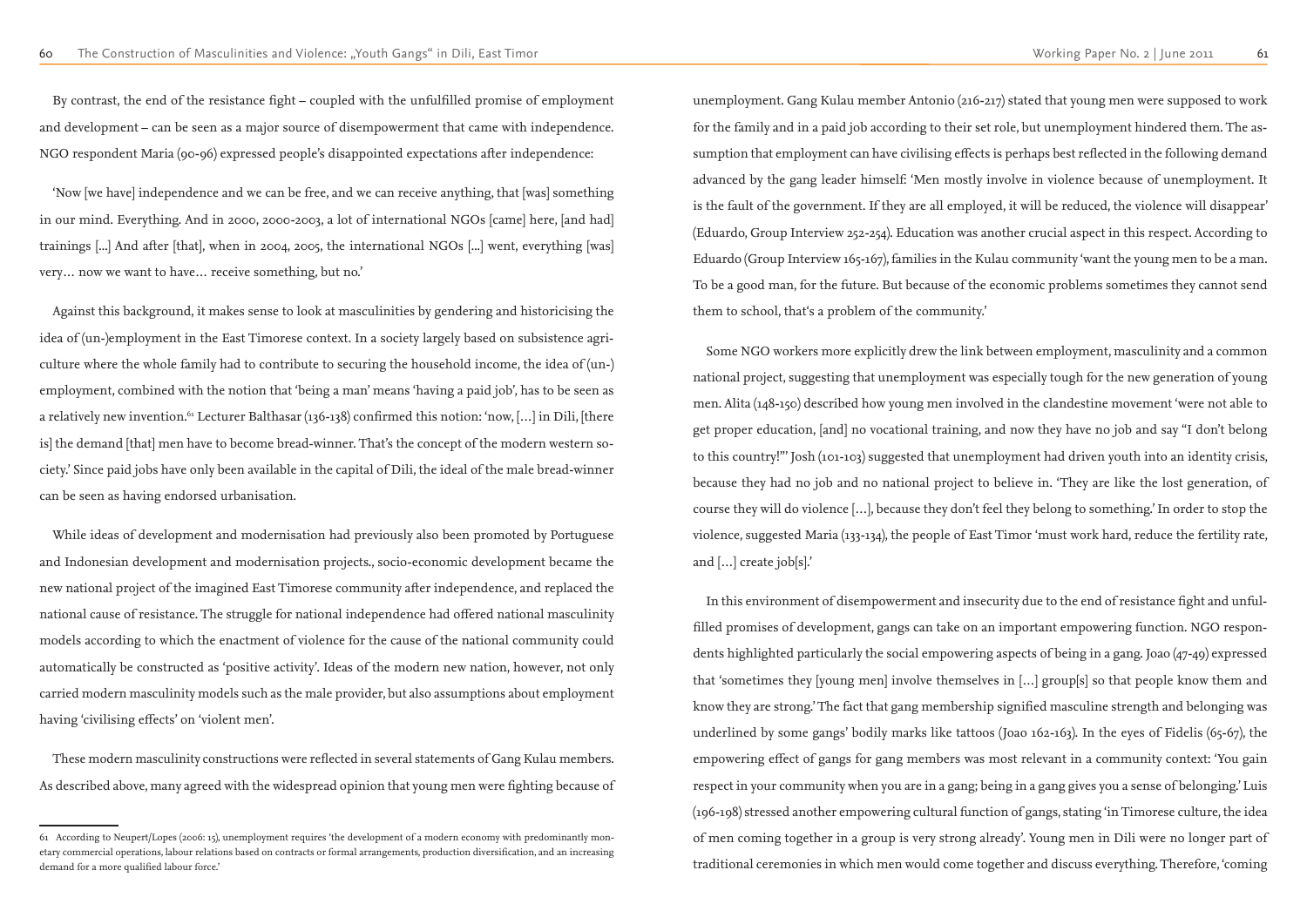together as a gang is maybe like a mini ceremony' (Luis 214-215), which would replace traditional ways of gathering. As described above, gang members themselves expressed this empowering effect not only in terms of group loyalty and solidarity, but also in relation to gaining respect in the Kulau community.

To sum up, I have contested the idea that violence was used by gang members as an identity resource to re-establish traditional masculinities in the East Timorese context: urbanisation and unemployment have to be seen against the background of promises of development and modernisation. To interpret with Bourdieu, promises of modernisation and development have already significantly altered gendered patterns of thought and generated gendered practice. If masculinity ideals are linked to ideas about power and agency in the world, old masculinity models of the national resistance fighter were replaced by modern masculinity models promising power and agency with employment and further endorsing immigration of young men to Dili. Furthermore, the modern idea of employment is underpinned by a connotation of maturity. Therefore, large-scale unemployment is a manifestation of the broken promise of modernisation and has deeply disempowering effects, since it is perceived by young men as inhibiting them from being both modern and mature. Although social change in East Timor has changed gendered patterns of thought, gendered power structures have been left well intact. As manifest in the existence of male gangs like Gang Kulau, men can retreat to these structures.

It is only on the basis of still-existing gender structures that Gang Kulau can provide 'habitual security': gang members are positioned as powerful (male) protectors of the (female) community, and respected for taking on this role, even if it involves employing violence (see positioning). Rather than viewing violence as an identity resource to re-establish male domination, however, I would argue by referring to the idea of normalisation in this case. In the community context, violence is not a direct reaction to unemployment, but habitualised practice enclosed in gang member masculinities, which also involve taking part in other everyday community activities.

### 6.5. Competing for Male Honour with Violence

This theoretical approach is based on the idea that masculinity is acquired through 'serious games of competition', which can take a violent form especially in the context of certain youth subcultures. It is 'common sense', said NGO worker Joao (22-27), that 'the young people of East Timor, sometimes […]

just say, oh we go fighting, and they just follow. After that, they don't know what's the problem.' Whereas Gang Kulau members themselves always named different reasons for their involvement in violent fights, Joao's statement was confirmed by a number of other NGO respondents. Frequently, the original reason triggering the violence got lost, so that gangs ended up fighting for the sake of fighting. Researcher James (188-189) stressed that gang members constructed themselves as victims of the political elite and unemployment, but were often 'active' and 'enthusiastic' instigators of violence. NGO member Mericio (91-93) similarly emphasised that many young men enjoyed engaging in violence, because they could prove their strength in front of their peers. Fidelis (41-42) remarked that young men were often looking for an exciting opportunity to escape everyday boredom. Lastly, the enactment of violence is often embedded in other fun activities, like singing, drinking and hanging out on the street (Maria 75-76).

Another aspect of gang violence in Dili is the linkage to martial arts. The competitive games that are normally fought out on a sporting level changed to be fought out with violence in the course of the 2006 crisis, said Kiera (114-119). According to him, martial arts groups were 'living together peacefully before the crisis. There was some fighting, but not much, […] But the crisis was just like fuel burning up everything, and it was a disaster.' Although others denied that martial arts groups had been peaceful before 2006 (e.g. James 16-18), the violent fights between these groups exemplify the blurred line between what counts as violence and what counts as sports, with both being different forms of the serious games of competition.

NGO respondents remarked that for many groups engaged in the clandestine support network, the original reason for their very existence got lost with the end of the Indonesian occupation. 'Before that, there was a clear objective – resistance and independence', said Luis (144-147). James (276-279) agreed that 'after independence these groups don't have a role any more'. Now, 'sometimes, the groups just fight each other and attack each other' (Luis 155-157). In other words, the serious games of competition that were fought out with the Indonesian army during the occupation continued after independence, albeit in the form of inner-Timorese gang fights. Gang Kulau members themselves confirmed this notion. During Indonesian times, stated Antonio (223-225), 'Timorese were fighting the Indonesians, they were not fighting each other. Now, starting from 2001, people from different groups – maybe martial arts – fight each other.' For Kulau gang members, the violence after independence was tightly connected to the East/West conflict, which had 'divided people into two groups' (Eduardo, Group Interview 150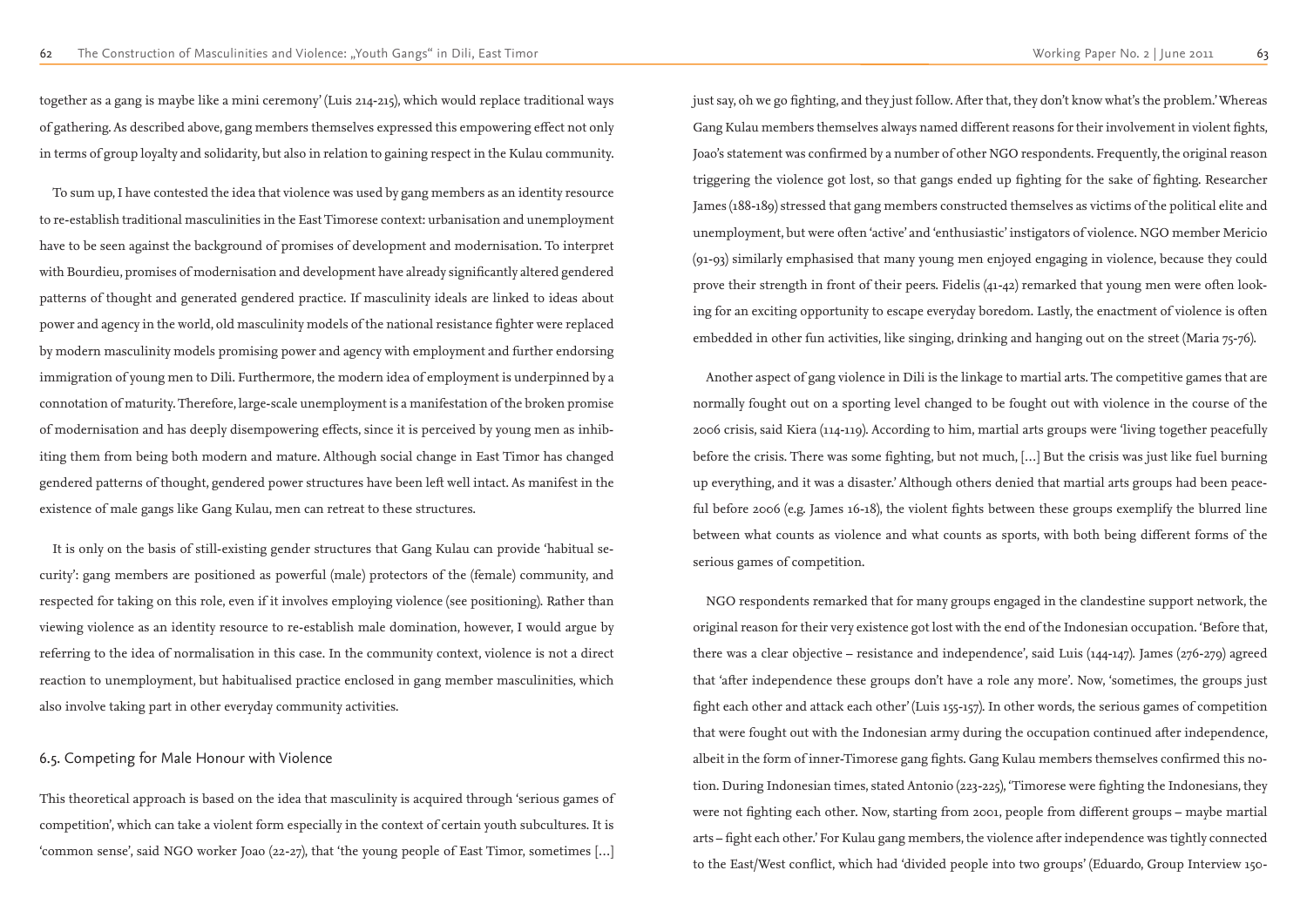151). While the Indonesian army had constituted a clear enemy before independence, the enemy after independence, however, was not that clear (Eduardo, Group Interview 156).

In fact, some aspects of the East/West conflict itself can be seen as a masculine game of competition about the male national heroes of the resistance fight. Particularly gang members themselves constructed the 2006 East/West cleavage in this vein. Eduardo (94-96) described how Easterners had accused Gang Kulau as Westerners that they were 'not the heroes, you [did] not contribute [to] the struggle to get independence'. Against these allegations, however, Gang Kulau was able to prove its strength and defend its honour in the course of the crisis. Since members resisted gangs from the East and successfully defended the community of Kulau, Gang Kulau 'became more and more famous' (Eduardo 42-43).

Implicitly hidden in these statements about the crisis and the East/West conflict is a notion of an injured male honour that needs to be defended with violence, also apparent when gang members talked about causes for fights on a local level. Mostly, they referred to 'provocations' by other groups. Explaining gang fights in post-independence era, Antonio (93-94) said that 'now, there is really no enemy here, after the independence, but some of our friends always provoke the [violent] situation, that's why we create enemies'. The entanglement of the notion of provocation with that of male honour became obvious when gang members talked about the different kinds of provocations, which could take the form of threats with weapons, but could also be about girls:

'So when the other groups [from other communities] have a party and we [go] there and there is a lot of girls and we want to dance with them but maybe they refuse to dance with us, that maybe also create[s] conflict' (Joaquino 123-125).

Joaquino's statement is implicitly based on the assumption that girls are the 'property' of communities, so that conflict about girls becomes a competition about both, the honour of the men and the honour of the community. Interestingly, gang members talked about their new enemies after independence mostly as 'friends' or 'brothers'. Also, they did not see the gang fights in opposition to an imagined East Timorese national community. Gang Kulau 'has good interest […] for the nation, for the country', declared Justino (Group Interview 59-60), for instance. One of the Kulau interviewees, moreover, was wearing a T-shirt declaring 'Unidade Nasional' – national unity.

To sum up, a variety of gang fight elements can be understood by referring to the theoretical approach of competing. The fact that gangs continued to engage in violent clashes even after independence demonstrates that gangs were also active instigators of violence, even though the enemies had suddenly changed to be their own 'brothers'. Male pride and honour are furthermore central components of the East/West conflict, with mostly men now fighting about their constructed male heroes of independence. The fact that gang members did not refrain from stating that they were all fighting for one common East Timorese nation, points to the idea that violence can be a practice effecting both distinction and conjunction.

Again, competing needs to be connected to positioning and normalisation: violence can only be used in the serious games of competition between groups of (young) men because men are put into a position in which it is socially acceptable to draw on violence as corporeal power practice in the public realm; and because homosocial group fights have become an unquestioned and very normal practice. In other terms, positioning enables men to compete with violence in groups, so that competing in serious games has been normalised. At this point, competing can be linked up with the observations made in re-establishing: gangs provide habitual security for young men in the current disempowering context. One aspect of the gangs' provision of habitual security is their habitualised engagement in the serious games of competition, which constitute a source of empowerment. Importantly, the enactment of violence here needs to be seen in its socialising effects: it not only helps both sides of the violent relationship defend their male honour, but also constitutes an exciting and 'fun' activity in the context of boredom. Gang Kulau members thus have both parties and fights with their 'friends' from the Eastern side. Also, groups from both sides would probably share the will to build a common East Timorese nation, and agree on demands for more employment.

# 7. Conclusions

Having discussed the interview results theoretically, I will use these results together with a critical reflection upon the terms 'youth' and 'gangs' to provide some concluding food for thought. In addition, I will point to the limits of my analysis and suggest avenues for further research by re-connecting with the different research areas summarised in the first chapeter, before making some final remarks about gang members strategically performing their membership.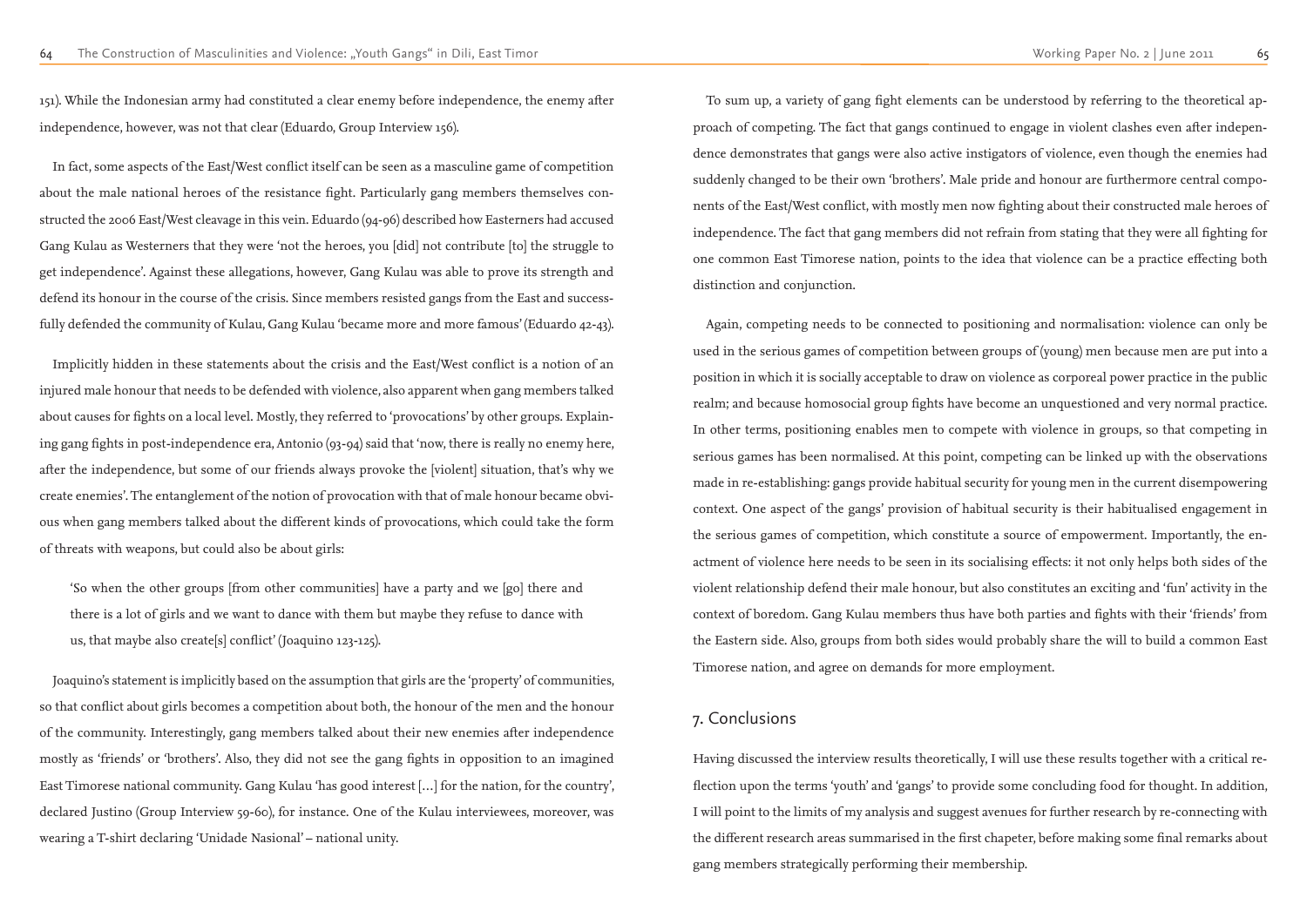### 7.1. Questioning the Terms 'Gangs' and 'Youth'

'Youth gangs' have been held 'responsible for East Timor's violence, political intimidation, extortion and crime' (Murdoch 2006), especially during the 2006 crisis. This way of talking about 'gangs' as a generalised bloc in Dili or East Timor conflates very different groups into one blurred entity, carrying notions of crime, the street, drugs and violence and constructing the gang as the 'ultimate symbol of crisis, deviance and threat' (Alexander 2000: 20). Following earlier attempts of researchers (e.g. Myrttinen 2008), these groups not only need to be further differentiated, but also studied as different single cases. After all, the background of Veterans' Organisations differs greatly from that of Martial Arts Groups.

While existing research tries to investigate the membership, names, alliances and criminal behaviour of the different groups, a gendered perspective asks questions about power and identity: gangs are not only discursive constructions represented in media and academia, but comprise potent 'gendered spaces of experience'. In the case of community-based gangs, like Gang Kulau, it makes sense to look at these questions within a localised community context. Despite being located in the East Timorese capital of Dili, Kulau community has a village-like character – gang members do not 'hang out on the street', but in the community centre. In contrast to notions that conceptualise gangs as standing at the fringes of society, Gang Kulau is very much embedded and respected in the Kulau community, and takes on important community functions – the enactment of violence is a community protection mechanism. Gang members are thus not disenfranchised from their community, but form an integral part of it, and are bound by certain responsibilities and loyalties.

Another myth in need of deconstruction is the youthfulness of East Timorese gangs: 'youth' is a category equally loaded with highly gendered notions of deviance and threat. Fears that the growing 'youth bulge' in Dili could destroy the development of the new nation reflect an underlying link between demographic determinism (that population growth harms the development of a country) and developmental assumptions of adolescence (as period of 'storm and stress'). At least in the case of Gang Kulau, however, it is questionable how young the members of gangs really are, and whether a certain idea of adolescence is an important factor to consider. Here, the employment of 'youth' as an ideologically charged and politicised category was much more obvious than any age-limited category of 'youth'. Gang Kulau members actively referred to themselves as 'youth' (regardless of their actual age or family status) to express their subordinate power position against the elder leaders and remind them of their responsibilities. This position has also enabled them to deny their responsibility for violent acts and blame the 'big leaders' for inciting the violence on the streets.

### 7.2. The Myriad Constructions of Masculinities and Violence

Inherently underlying both the constructions of researchers and gang members is the assumption that 'youth' are male. It was this gender-blindness in many publications about youth gang violence in East Timor that prompted me to further scrutinise the apparent gender/violence nexus by asking about the construction of masculinities and violence. The focus on masculinities and violence, however, risks obscuring an important fact. The idea of multiple masculinities includes both violent and non-violent masculinities, the latter probably constituting the majority of masculinity constructions. Salo's (2006: 149) formulations for gangs in Manenberg can be transferred to Kulau: gang members are also 'sons, brothers, husbands, fathers, lovers, friends, and social mentors.'

On our second visit to Kulau, for instance, the gang leader Eduardo asked to be excused – he had to return back to his house, where his wife had just given birth. And while he was the one inciting Gang Kulau members to fight in violent clashes, he also organised non-violent gang activities. These nonviolent masculinities constitute an important background for analysing the varying constructions connecting masculinity and violence. As I have highlighted, gang members are both pressured to assume certain positions, but also actively re-enact them. In the case of Gang Kulau, three different levels of community were crucial for constructing these positions: the community of Gang Kulau, the Kulau community as direct neighbourhood, and the national community of an imagined East Timor.

Gang Kulau as a 'gendered space of experience' can be said to provide a sense of belonging to its male members in multiple dimensions, and a certain sense of 'habitual security'. Gang members collectively experienced their involvement in violent clashes, but they also collectively engage in playing sports and music. In terms of the resistance movement, members primarily stressed their role as logistical providers of guerrilla fighters. This collective experience of both violent and non-violent masculinities is constitutive to the constructed unity of the gang: gang members are always 'united' in whatever they do, regardless of their actions being 'bad or good' (Antonio 118). In the case of violent clashes, gang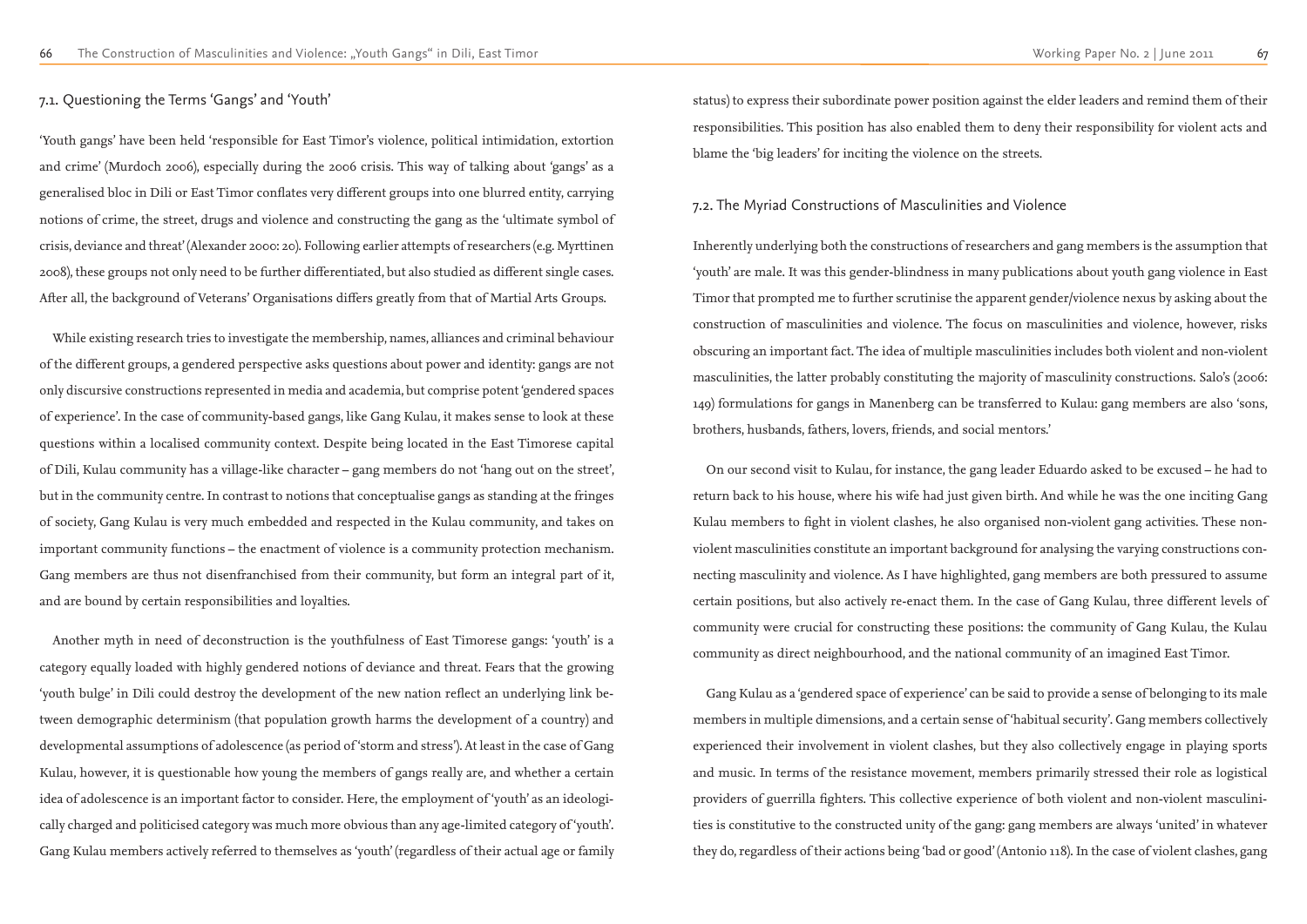loyalty compels members to carry out violence, yet they also actively enact violence as a sign of taking on responsibility for their peers.

A similar conclusion can be drawn at the level of Kulau community. Community members put gang members in the position of community protectors, and the gang is an important part of a very localised 'defence mechanism' that is employed when violent attacks are anticipated. Being a 'good' and respected member of Kulau community and of Gang Kulau cannot be disconnected from enacting violence in certain situations. Again, the community protector version of masculinity is one of ambiguity: it offers belonging and respect, but comes with social pressure that can be exerted by family, community and gang members alike.

The connection of gang members to an imagined national community has decisively changed with the end of the clandestine struggle for independence. During Indonesian times, the national resistance fight constituted an important reference point for the construction of gang member masculinities in addition to the community and the gang. When the fight for liberation from Indonesia evolved into the fight for liberation from poverty in the post-independence era, the masculinity model of the national resistance fighter was replaced by that of the employed male bread-winner working for national development. Large-scale unemployment, however, impedes gang members from taking part in this national project, and one way of expressing their feelings of disempowerment and frustration is their employment of the category of youth. The ambiguity of this position works the other way round: gang members' exclusion from a national project releases them from responsibilities, and they actively reconstruct this position as young, irresponsible and unthinking youth to deny responsibility for violence. Significantly, gang members blame the ema boot as youth belonging to an imagined national community, not to articulate of alienation from the nation. Whilst they position themselves as 'good boys' of the gang and the community, they express their sense of belonging to the nation as 'bad boys'.

While these gendered patterns of thought relate constructions of masculinity to violence in different ways, I have also scrutinised violence as corporeal power practice that can be experienced by men and needs to be seen as a form of social interaction between men. It is out of the question that gang members have been socialised in the violent environment of the Indonesian occupation, and that they have normalised violent practices to a certain extent: the enactment of violence is merely one of their

habitualised mundane community activities. Nevertheless, it is questionable whether gang members themselves were involved in violent clashes during the occupation and are therefore today repeating violent practices they directly experienced in the past. For Gang Kulau members, the experience of non-violent activities during resistance was probably of higher importance to their membership today.

The practice of violence was normal and natural not only for members of Gang Kulau. In Kulau, it seemed that violence had become a gendered mainstream phenomenon, and an everyday potentiality with highly gendered effects. The community has developed certain mechanisms to deal with violent attacks, because it is normal to deal with them. Rumours anticipating violence derive their truthfulness from people's previous experiences of violence, they can only unfold their power in an environment where violent attacks have been normalised. Gang Kulau itself can be seen as product of this normalisation, an effective mechanism to respond to violence and protect the community.

The normalisation of violence, however, requires active re-enactment. Gang members are not only passive community protectors, but actively use the imagined space opened up by the anticipation of violence for (re-)enacting it. Also, they actively provoke fights with other groups. These fights can be understood as 'serious games of competition' about male honour and pride, opening up the view for violence as resource for doing masculinity. The enactment of violence in the serious games can be an empowering, fun, exciting and socialising activity for gang members: they have both parties and fights with their friends from other groups. Crucially, the serious games are a power resource only available to men in the public realm, an insight important against the background of the current socio-economic context.

The arguments I have advanced in terms of the disempowering socio-economic context help to shed light on Dili as the main stage of violent gang performances in 2006. Contrary to the popular narrative, I think that the crisis occurred because of –not despite – the huge development efforts of the international community. Accordingly, the causal chain assuming that unemployment and urbanisation caused violent reactions of gangs needs to be deconstructed from a gendered perspective. I have argued that the huge project of national development in post-independence times came with modern models of masculinity, especially that of the male bread-winner. Employment also promises a new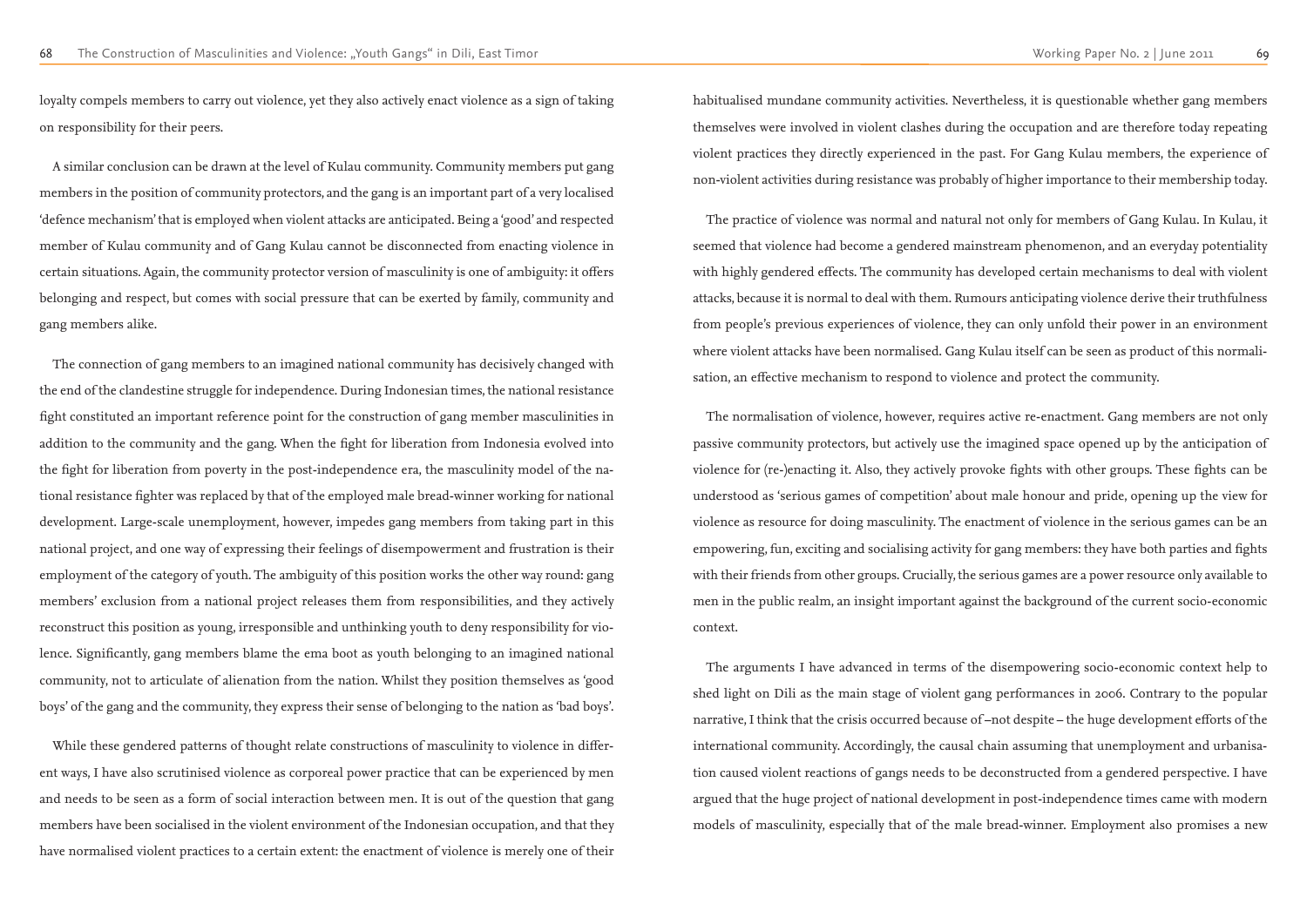way of relating to the nation, for the resistance fight has been replaced by economic development as collective national enterprise.

The development initiative has decisively altered gendered patterns of thought and thereby encouraged urbanisation, with Dili being the only place in East Timor where aspiring male providers can hope for job opportunities, but left promises of employment unfulfilled. In Dili, the employed male bread-winner is not just one of many masculinity options, but about to become the only alternative for economic survival. Ironically, with the project of national modernisation reinforcing modern masculinity models and elevating the idea of the male bread-winner to a national level, the conditions to fulfil these aspirations have worsened especially in Dili.<sup>62</sup> I have consistently talked about 'promises' of modernisation, because they have remained promises for the majority of Gang Kulau members. Most had not been in a paid job during Indonesian times, but were hoping for employment after independence. The fact that the huge international presence and support in Dili has only created jobs for a small, educated, English-speaking elite is perceived as deeply disempowering by gang members. While I think that Gang Kulau can provide 'habitual security' in this context of disempowerment, I have contested the idea of violence as a direct reaction to unemployment. The existence of gangs actually manifests that gender power structures are well intact (and do not need to be re-constructed by using violence), and violent practices can be seen as part of habitualised gang member activity.

In sum, a gendered reading of the example of Gang Kulau contests a number of assumptions about the disaffected, alienated, unemployed youth forming gangs during the crisis to express their dissatisfaction by engaging in gang warfare. As men, Kulau gang members are bound by different loyalties and responsibilities in relation to the gang and the community, which include a habituated enactment of violence. Gang Kulau is integral part of the gendered structure in the Kulau community, not deviant from it, and it did not suddenly emerge during the crisis, but traces its roots back to the resistance fight. By blaming their own national leaders for inciting gang violence, gang members express a negative sense of belonging, not alienation, from the national community. Lastly, large parts of the 'gang warfare' are better described as violent games of competition about male honour and pride.

# 7.3. 'Youth Gangs' and their Creative Construction of Masculinities and Violence

There is one last aspect of gang violence that needs to be investigated in greater depth: the 'spectacular' aspect of violence as a symbolic means of communication (cf. Goldstein 2004). I want to stress this aspect at the very end, as it puts an ironic twist to the issue of youth gang violence in Dili, and shows how gangs creatively construct masculinities and violence by inventing themselves as 'youth gangs'.

Some of my NGO respondents emphasised that gang members struggle to find a voice in society. Luis (120-121), for instance, said that gang members often 'have the feeling that the government doesn't listen to their demands'. In the course of the crisis, however, Gang Kulau members have learned just how much attention they can grab by being known as violent – they have become famous due to the crisis. On this basis, government representatives, NGOs and international researchers (including myself) suddenly became interested in the group, giving voice to demands that would never have been heard without the violent clashes.

Crucially, the modernisation project starting to be implemented in East Timor created the very conditions for a certain interpretation of gang violence and the fame of Gang Kulau. Since East Timor was deemed to be the new UN 'poster child', and this construction carried with it the idea that a country which had suffered from decades of a violent regime could be 'civilised' in a very short period of time, the violent clashes symbolically marked a huge (inter-)national disappointment. The scale of this disappointment created the need for the government and international observers to listen to the demands of gangs. In this context, violence has proved a powerful tool to open channels of communication normally closed for members of Gang Kulau.

This modern framework of interpretation has also shaped ideas for containing gang violence: employment has emerged as one of the major strategies with which government and (inter-)national organisations hope to civilise the youth 'gone wild'.<sup>63</sup> Ironically, on that count, gang members completely agree with international consultants (notably, both are also inherently referring to young males). Regardless of the actual reasons for violence, they are actively using the direct connection drawn between unemployment and violence to advocate one of their major interests: employment. In this sense, the violent crisis

<sup>62</sup> As Moxham (2008: 19) formulates, 'those seeking opportunity in Dili were increasingly faced with acutely unequal and stagnant employment markets, a housing squeeze, unaffordable basic commodities and exposure to the volatile global rice market.'

<sup>63</sup> For instance, together with the International Labour Organisation (ILO), the government rapidly launched a cash-for-work programme that was meant to mostly benefit youth (cf. Kostner/Clark 2007: 1).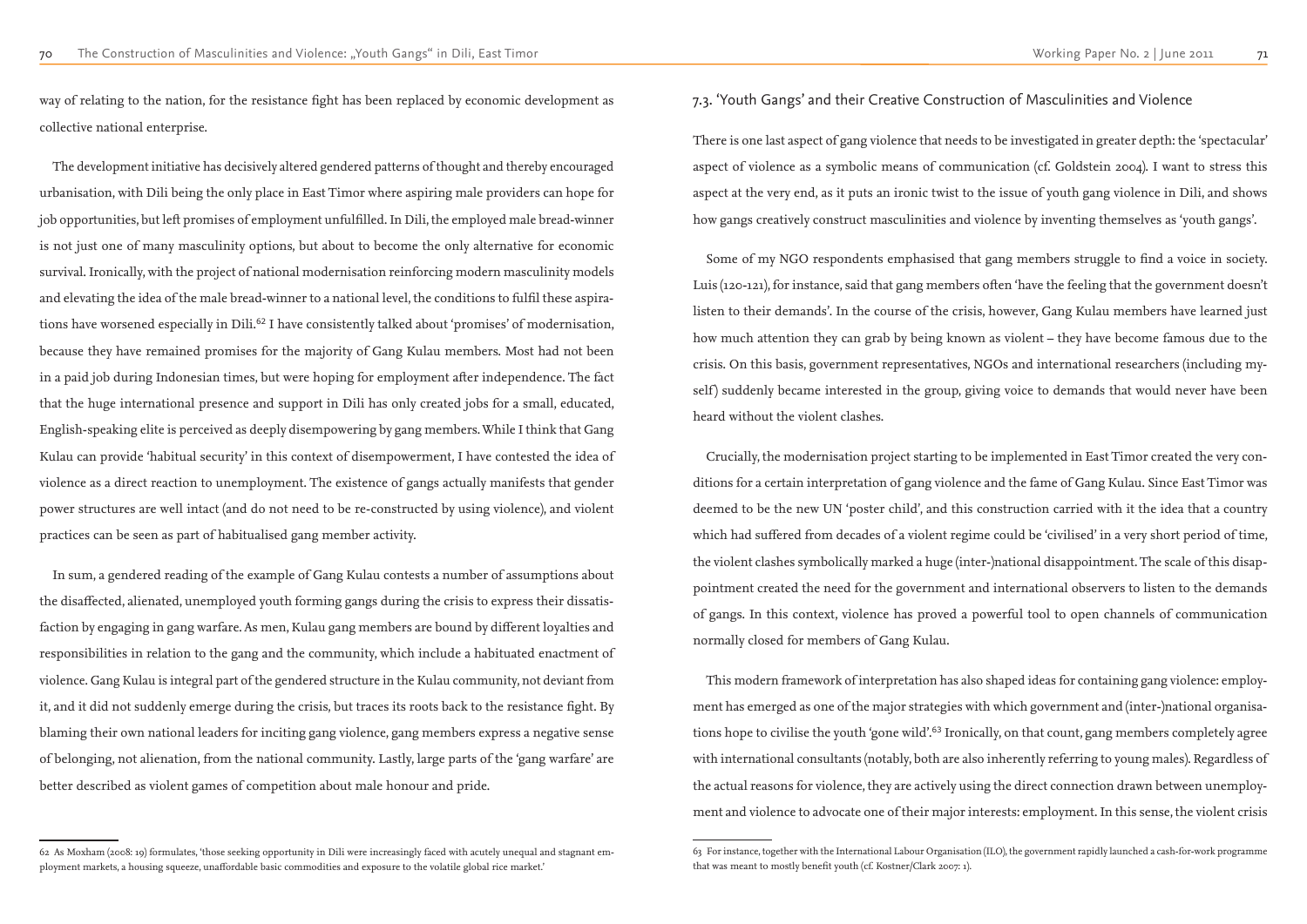of 2006 has politicised both the gendered categories 'youth' and 'gang'. Gang members know that the name 'gang' evokes certain potent imaginations of threat and violence, enabling them to make powerful claims. As (male) scapegoats being held responsible for perpetrating the bulk of violence in the 2006 crisis, they can play on people's fears, and threaten that an unchanged situation of unemployment will lead to more violence. Similarly, they make political usage of the category of 'youth', arguing that, in order to educate the 'bad boys', the 'big leaders' should provide them with employment.

When asked about political intentions, Gang Kulau members themselves, however, denied any political affiliations, and talked about themselves as 'political party zero-zero' (my emphasis, Eduardo, Group Interview 96-97). The contradictory nature of this statement is obvious (Gang Kulau members describe their group as an unpolitical political party), and hints to a smart way of making politics beyond the arena of political parties: the category of the 'youth gang' provides Gang Kulau with a 'zero-zero' position from which they can make powerful political claims and advocate for employment. Gang members thus actively re-appropriate the omnipresent narrative of unemployment causing gang violence and help to create a collective social meaning of fights. By performing their 'youth gang membership' in this way, they are doing both gender and adolescence, pressuring the government to implement the promise of development that goes hand-in-hand with the promise of 'becoming a modern and mature man'. Rather than being 'hell-bent on destroying their country', Gang Kulau members thereby seem to seek integration into the national project of modernisation.

#### References

- *Abdullah, Saleh/Myrttinen, Henri 2007*: Gender, Violence and Small Arms and Light Weapons (SALW) in East and West Timor, Berlin, unpublished manuscript.
- *Aditjondro, George J. 1999*: Is Oil Thicker than Blood? A Study of Oil Companies' Interests and Western Complicity in Indonesia's Annexation of East Timor, Commack.
- *Adkins, Lisa 2004a*: Introduction: Feminism, Bourdieu and after, in: Adkins, Lisa/Skeggs, Beverley (Ed.): Feminism after Bourdieu, Oxford, 3-18.
- *Adkins, Lisa 2004b*: Reflexivity: Freedom or Habit of Gender?, in: Adkins, Lisa/Skeggs, Beverley (Ed.): Feminism after Bourdieu, Oxford, 191-210.
- *Alemann, Ulrich von (Ed.) 1995*: Politikwissenschaftliche Methoden, Opladen.

*Alexander, Claire E. 2000*: The Asian Gang. Ethnicity, Identity, Masculinity, Oxford. *Amit, Vena 2001*: Youth Culture, Anthropology of, in: Smelser, Neil J./Baltes, Paul B. (Ed.): International Encyclopedia of the Social & Behavioral Sciences, Amsterdam, 16657-16660. *Anderson, Benedict 1993*: Imagining East Timor, in: Arena Magazine 4, (accessed at: ftp://english.hss.cmu.edu/english.server/cultural.theory/Anderson-Imagining%20East%20Timor; 20/04/2008). *Babo Soares, Dionisio 2003*: Branching From the Trunk (Dissertation), Canberra.

*Barlösius, Eva 2006*: Pierre Bourdieu, Frankfurt/Main. *Behnke, Cornelia/Meuser, Michael 1999*: Geschlechterforschung und qualitative Methoden, Opladen. *Berard, T.J. 2007*: Subcultures, deviant, in: Ritzer, George (Ed.): The Blackwell Encyclopedia of Sociology, London, 4872-4874.

André/Schaal, Gary S. (Ed.): Politische Theorien der Gegenwart I. Eine Einführung, Opladen, 440-466. Ruth (Ed.): Gender, Identität und kriegerischer Konflikt. Das Beispiel des ehemaligen Jugoslawiens,

- *Bieling, Hans-Jürgen 2002*: Die politische Theorie des Neo-Marxismus: Antonio Gramsci, in: Brodocz, *Blagojevic, Marina 2004*: Conflict, Gender and Identity: Conflict and Continuity in Serbia, in: Seifert, Münster, 68-88.
- *Bohnsack, Ralf 2003*: Der Habitus der "Ehre des Mannes". Geschlechtsspezifische Erfahrungsräume bei Sturzbecher, Dietmar (Ed.): Vereintes Deutschland - geteilte Jugend, Opladen, 49-71. *Bohnsack, Ralf/Loos, Peter/Schäffer, Burkhard/Städtler, Klaus/Wild, Bodo 1995*: Die Suche nach Gemeinsamkeit und die Gewalt der Gruppe. Hooligans, Musikgruppen und andere Jugendcliquen, Opladen. *Bohnsack, Ralf/Nentwig-Gesemann, Iris/Nohl, Arnd-Michael 2001*: Einleitung: Die dokumentarische Metho-Die dokumentarische Methode und ihre Forschungspraxis. Grundlagen qualitativer Sozialforschung, Opladen, 9-24.
- http://uk.youtube.com/watch?v=5fHKXv3uh7s; 02/05/2008. *Bourdieu, Pierre 1976*: Entwurf einer Theorie der Praxis auf der ethnologischen Grundlage der kabylischen Gesellschaft, Frankfurt/Main.
- *Bourdieu, Pierre 1997*: Die männliche Herrschaft, in: Dölling, Irene/Krais, Beate (Ed.): Ein alltägliches

Jugendlichen türkischer Herkunft, in: Andresen, Sabine/Bock, Karin/Otto, Hans-Uwe/Schmidt, Mathias/ de und ihre Forschungspraxis, in: Bohnsack, Ralf/Nentwig-Gesemann, Iris/Nohl, Arnd-Michael (Ed.):

*Bormann, Trevor 2008*: Gangland Dili (ABC documentary, broadcast: 11/03/2008), accessed at:

Spiel. Geschlechterkonstruktion in der sozialen Praxis, Frankfurt/Main, 153-217.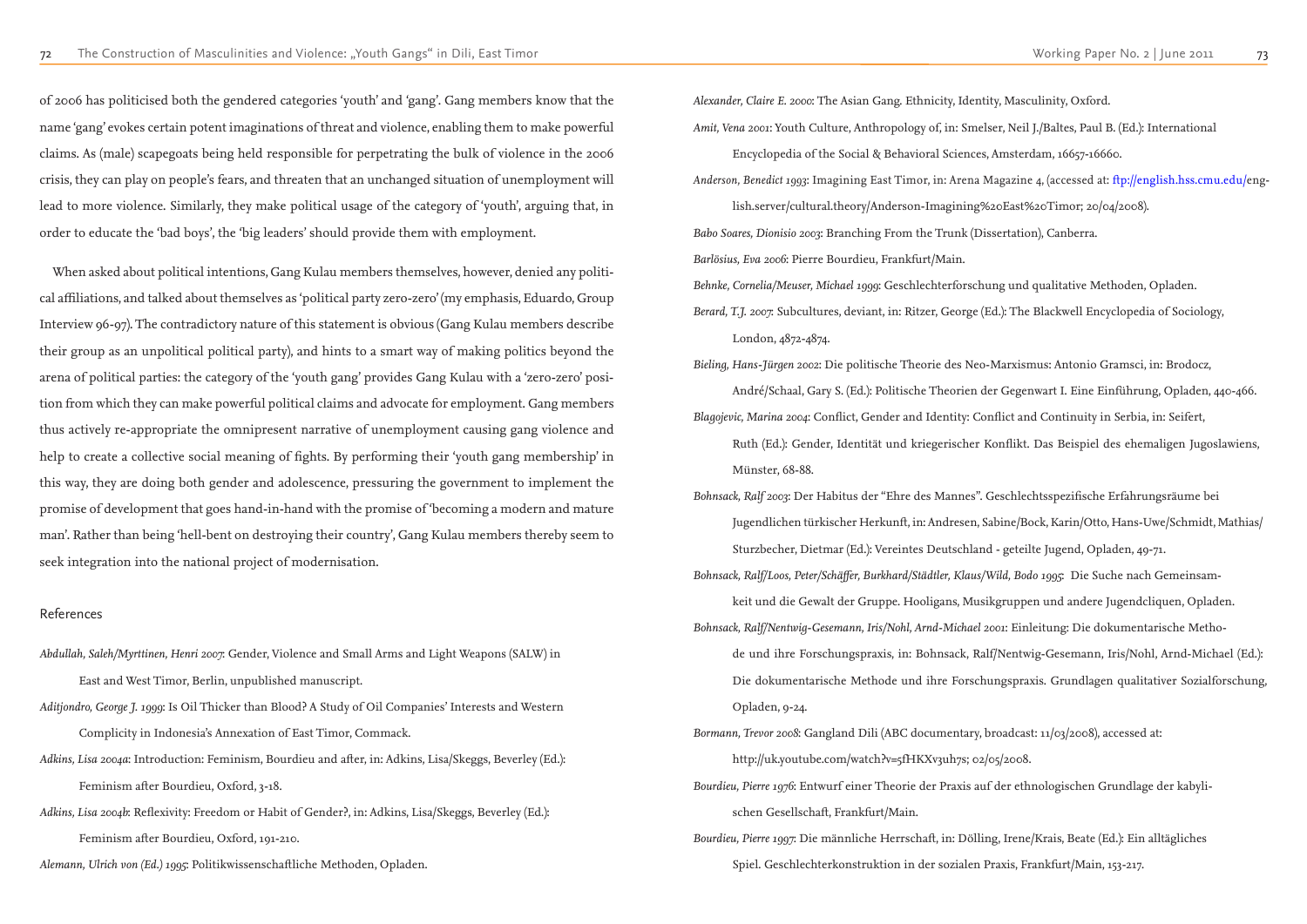*Bourdieu, Pierre 1998*: Praktische Vernunft. Zur Theorie des Handelns, Frankfurt/Main.

*Bourdieu, Pierre 1999*: Understanding, in: Bourdieu, Pierre (Ed.): The Weigth of the World. Social Suffering in Contemporary Society, 607-626. *Bourdieu, Pierre 2002*: Gender and Symbolic Violence, in: Adams, Rachel/Savran, David (Ed.): The Masculinity Studies Reader, Oxford, 339-342. *Bourdieu, Pierre/Wacquant, Loic J.D. 1996*: Reflexive Anthropologie, Frankfurt/Main. *Bourgois, Philippe 1996*: In Search of Masculinity, in: British Journal of Criminology 36: 3, 412-427. *Brady, Cynthia/Timberman, David 2006*: The Crisis in Timor-Leste: Causes, Consequences and Options for Conflict Management and Mitigation (Report prepared for USAID Timor-Leste), Dili. *Brake, Mike 1980*: The Sociology of Youth Culture and Youth Subcultures. Sex and Drugs and Rock'n'Roll?, London. *Breitenbach, Eva 2001*: Sozialisation und Konstruktion von Geschlecht und Jugend. Empirischer Konstruktivismus und dokumentarische Methode, in: Bohnsack, Ralf/Nentwig-Gesemann, Iris/ Nohl, Arnd-Michael (Ed.): Die dokumentarische Methode und ihre Forschungspraxis. Grundlagen qualitativer Sozialforschung, Opladen. *Brown, Michael/Vavra, Jacqueline/Singh, Jay/Ward, Gene/Freitas, Sidonio 2004*: Conflict Assessment: East Timor (Report produced for USAID/East Timor and USAID Office of Conflict Management and Mitigation). *Bruhns, Kirsten 2003*: Gewaltbereitschaft von Mädchen und jungen Frauen - Ausdruck einer Neupositionierung im Geschlechterverhältnis?, in: Koher, Frauke/Pühl, Katharina (Ed.): Gewalt und Geschlecht. Konstruktionen, Positionen Praxen, Opladen, 213-227. *Bruhns, Kirsten/Wittmann, Svendy 2002*: "Ich meine, mit Gewalt kannst du dir Respekt verschaffen". Mädchen und junge Frauen in gewaltbereiten Jugendgruppen, Opladen. *Brunotte, Ulrike 2004*: Zwischen Eros und Krieg. Männerbund und Ritual in der Moderne, Berlin. *Bühler-Niederberger, Doris 2003*: Jugend in soziologischer Perspektive - Annäherung und Besonderung, in: Bühler-Niederberger, Doris (Ed.): Jugendsprache-Jugendliteratur-Jugendkultur, Frankfurt/Main, 11-27. *Burman, Michael/Brown, Jane/Batchelor, Susan 2003*: *Jaking it to heart'. Girls and the Meanings of* Violence, in: Stanko, Elizabeth (Ed.): The Meanings of Violence, London, 71-89. *Butler, Judith 1990*: Gender Trouble. Feminism and the Subversion of Identity, New York, NY.

*Cardigan, Tim/Connell, Robert W./Lee, John 1985*: Toward a New Sociology of Masculinity, in: Theory and Society 14: 5, 551-604. *CAVR 2005*: Timor-Leste. Women and the Conflict (National Public Hearing, April 28-29 2003), Dili. *CAVR 2006*: Chega! Final Report of the Commission for Reception, Truth and Reconciliation in East Timor (Comissao de Acolhimento, Verdade e Reconciliação de Timor Leste, CAVR), Dili, accessed at: http://www.cavr-timorleste.org; 10/05/2008. *Charmaz, Kate 2006*: Constructing Grounded Theory, London. *Chojnacki, Sven/Branovic, Zeljo 2008*: Räume strategischer (Un‐)Sicherheit: Ein Markt für nichtstaatliche Gewaltakteure und Gelegenheiten für Formen von Sicherheits‐Governance, in: Risse, Thomas/Lehmkuhl, Ursula (Ed.): Regieren ohne Staat? Governance in Räumen begrenzter Staatlichkeit, Baden-Baden, i.E. *Chomsky, Noam 2001*: East Timor, the United States, and International Responsibility. "Green Light" for War Crimes, in: Tanter, Richard/Selden, Mark/Shalom, Stephen R. (Ed.): Bitter Flowers, Sweet Flowers, Lanham, 127-148. *Chopra, Jarat 2000*: The UN's kingdom of East Timor, in: Survival 42: 3, 27-39. *CIA 2008*: Timor-Leste (CIA World Factbook, updated in March 2008), accessed at: https://www.cia.gov/library/publications/the-world-factbook/; 01/04/2008. *Clark, Adele E. 2005*: Situational Analysis. Grounded Theory after the Postmodern Turn, London. *Cockburn, Cynthia 2001*: The Gendered Dynamics of Armed Conflict and Political Violence, in: Moser, Caroline O./Clark, Fiona C. (Ed.): Victims, Perpetrators or Actors? Gender, Armed Conflict and Political Violence, London, 13-29. *Cockburn, Cynthia 2007*: From Where We Stand: War, Women's Activism, and Feminist Analysis, London. *Cohen, Stanley 1972*: Folk Devils and Moral Panics: the Creation of the Mods and Rockers, London. *Cohn, Carol/Enloe, Cynthia 2000*: A Conversation with Cynthia Enloe: Feminists Look at Masculinity and the Men Who Wage War, in: Signs - Journal of Women in Culture and Society 28: 4. *Collier, Richard 2001*: ,Rat Boys' and ,Little Angels': corporeality, male youth and the bodies of (dis)order, in: Holiday, Ruth/Hassard, John (Ed.): Contested Bodies, London, 21-35. *Colombijn, Freek 2001*: What is so Indonesian about Violence?, in: Wessel, Ingrid (Ed.): Violence in Indonesia, Hamburg, 25-46. *Connell, R. W. 1987*: Gender & Power, Oxford.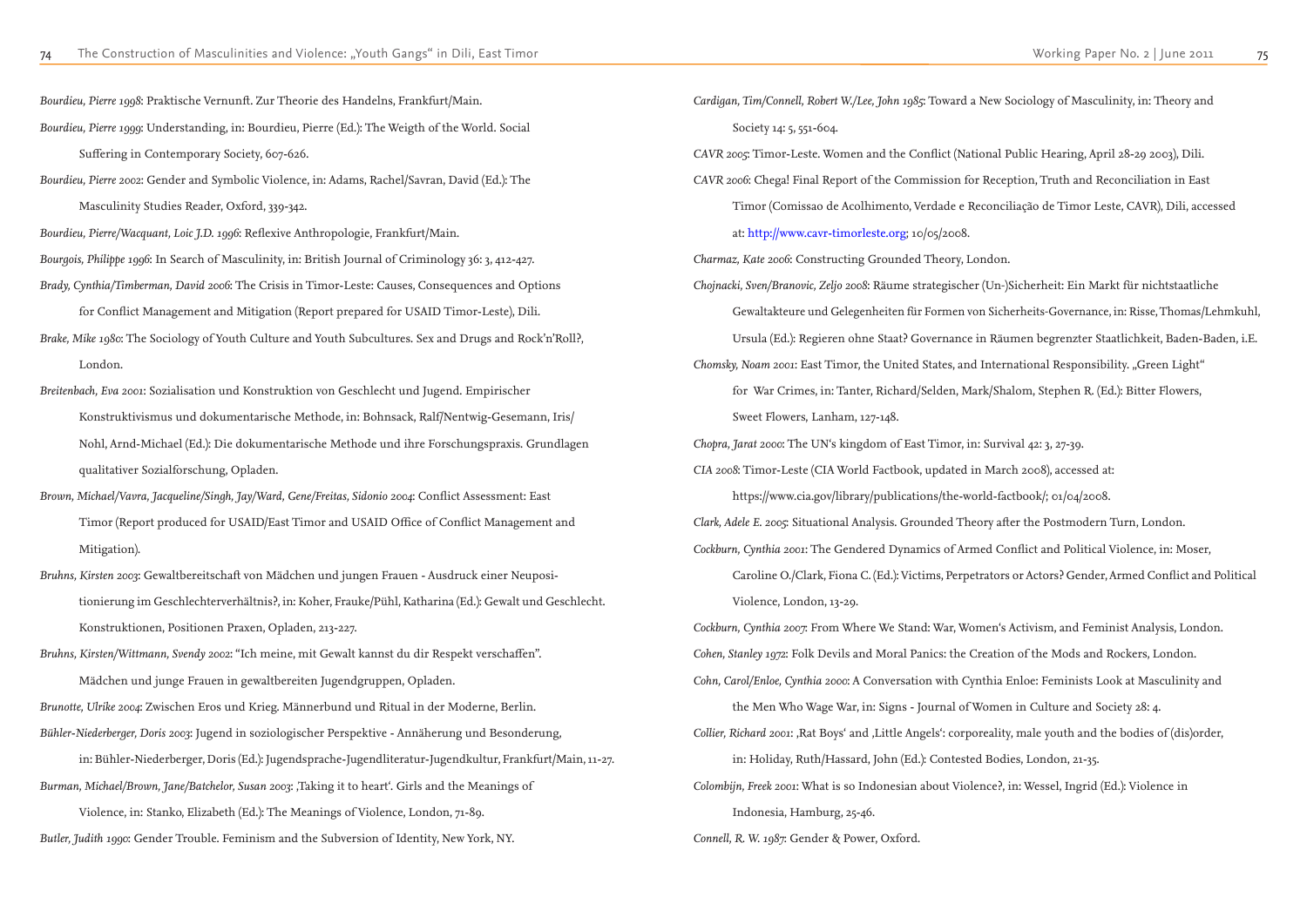*Connell, R.W. 2002a*: Masculinities, the Reduction of Violence and the Pursuit of Peace, in: Cockburn, Cynthia/Zarkov, Dubravka (Ed.): The Postwar Moment. Militaries, Masculinities and International Peacekeeping - Bosnia and the Netherlands, London, 33-39. *Connell, Robert W. 2000*: Arms and the Man: using the new research on masculinity to understand violence and promote peace in the contemporary world, in: Breines, Ingeborg/Connell, Robert W./Eide, Ingrid (Ed.): Male roles, masculinities and violence. A culture of peace perspective, Paris, 21-33. *Connell, Robert W. 2002b*: The History of Masculinity, in: Adams, Rachel/Savran, David (Ed.): The Masculinity Studies Reader, Oxford, 245-261. *Connell, Robert W./Messerschmidt, James W. 2005*: Hegemonic Masculinity. Rethinking the Concept, in: Gender & Society 19: 6, 829-859. *Conquergood, Dwight 1994*: Homeboys and Hoods: Gang Communication and Cultural Space, in: Frey, Lawrence R. (Ed.): Group Communication in Context, Hillsdale, NJ, 23-55. *Coppel, Charles A. 2006*: Violence. Analysis, representation and resolution, in: Coppel, Charles A. (Ed.): Violent Conflicts in Indonesia, London, 3-18. *Corbin, Juliet 2003*: Grounded Theory, in: Bohnsack, Ralf/Marotzki, Winfried/Meuser, Michael (Ed.): Hauptbegriffe Qualitative Sozialforschung, Opladen, 70-75. *Cornwall, Andrea/Lindisarne, Nancy 1994*: Dislocating Masculinity: Gender, Power and Anthropology, in: Cornwall, Andrea/Lindisarne, Nancy (Ed.): Dislocating Masculinity. Comparative Ethnographies, New York, NY, 11-47. *Côté, James E. 1994*: Adolescent Storm and Stress. An Evaluation of the Mead-Freeman Controversy, Hillsdale, NJ. *Cribb, Robert 2001*: How Many Deaths? Problems in the statistics of massacre in Indonesia (1965-1966) and East Timor (1975-1980), in: Wessel, Ingrid (Ed.): Violence in Indonesia, Hamburg, 82-99. *Cribb, Robert 2002*: From Total People's Defence to Massacre. Explaining Indonesian Military Violence in East Timor, in: Colombijn, Freek/Lindblad, J. Thomas (Ed.): Roots of Violence in Indonesia. Contemporary violence in historical perspective, Leiden, 227-241. *Curtain, Richard 2006*: Crisis in Timor Leste: Looking Beyond the Surface Reality for Causes and Solutions (SSGM Working Paper Series), Canberra.

*D'Cruze, Shani/Rao, Anupama 2005*: Violence and the Vulnerabilities of Gender, in: D'Cruze, Shani/Rao, Anupama (Ed.): Violence, Vulnerability and Embodiment. Gender and History, Malden, MA, 1-18. *Davidson, Katharine G 1994*: The Portuguese Colonisation of Timor. The Final Stage 1850-1912 (Dissertation), Canberra. *de Araujo, Mario 2004*: 'Liberation for everyone, not just men'. A case study ofthe Men's Association Against Violence (AMKV) in Timor Leste, in: Ruxton, Sandy (Ed.): Gender equality and men: learning from practice, Oxford, 140-146, accessed at: http://publications.oxfam.org.uk//oxfam/add\_info\_003.asp; 10/05/2008. *de Araujo, Mario 2007*: Oxfam and Partners in East Timor. Creating a Voice for Women, and Carving a Space for that Voice, in: Globalism Institute (Ed.): Challenges and Possibilities. International Organisations and Women in Timor-Leste (Conference Report, A Weekend of Reflection, Dialogue and Collaboration 9-11 September 2005, RMIT University), Melbourne, 21-25, accessed at: http://www.timor-leste.org/events/ challenges.html; 10/05/2008. *Decker, Scott H./Weerman, Frank M. (Ed.) 2005*: European Street Gangs and Troublesome Youth Groups, Oxford. *Dinnen, Sinclair 2000*: Violence and Governance in Melanesia - an introduction, in: Dinnen, Sinclair/ Ley, Allison (Ed.): Reflections on Violence in Melanesia, Canberra, 1-16. *Döge, Peter/Meuser, Michael 2001*: Geschlechterverhältnisse und Männlichkeit. Entwicklung und Perspektiven sozialwissenschaftlicher Männlichkeitsforschung, in: Döge, Peter/Meuser, Michael (Ed.): Männlichkeit und soziale Ordnung, Opladen, 7-26. *Dolan, Chris 2002*: Collapsing Masculinities and Weak States - a Case Study of Northern Uganda, in: Cleaver, Frances (Ed.): Masculinities Matter! Men, Gender and Development, London, 57-83. *Dunn, James 2002*: Crimes against Humanity in East Timor, January to October 1999: Their Nature and Causes, in: McDonald, Hamish/Ball, Desmond/Dunn, James/van Klinken, Gerry/Bourchier, David/Kammen, Douglas/Tanter, Richard (Ed.): Master of Terror: Indonesia's Military & Violence in East Timor in 1999, Canberra, 60-83. *Durand, Frédéric 2006*: East Timor. A Country at the Crossroads of Asia and the Pacific - A Geo-Historical Atlas, Chiang Mai. *Eifler, Christine 1999*: Nachkrieg und weibliche Verletzbarkeit. Zur Rolle von Kriegen für die Konstruktion von Geschlecht, in: Eifler, Christine (Ed.): Soziale Konstruktionen - Militär und

Geschlechterverhältnis, Münster, 155-186.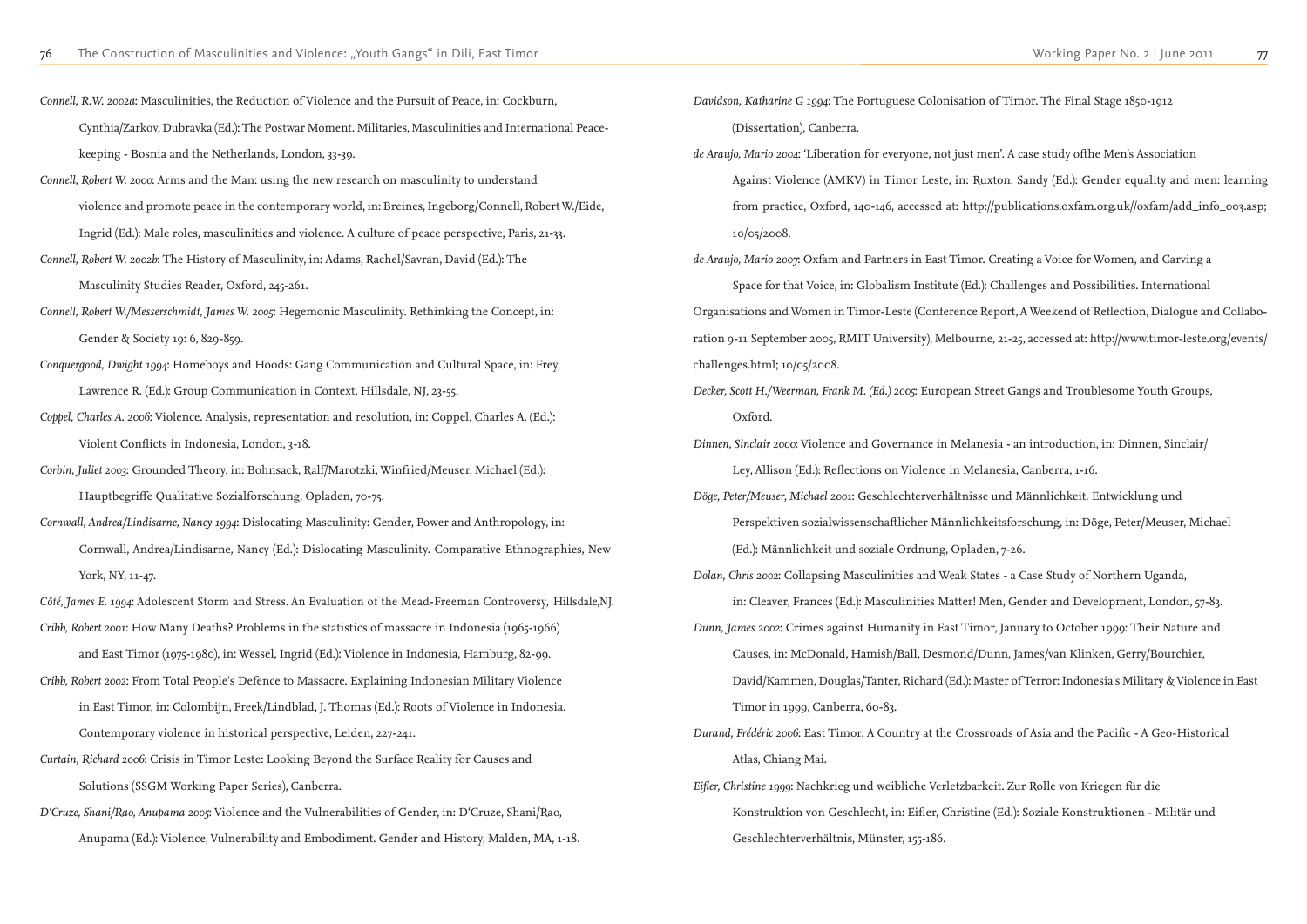*Eifler, Christine 2000*: Militär, Gender und "Peacekeeping" - zu einem widersprüchlichen Verhältnis, in: femina politica 1, 37-47.

*Eisenstein, Zillah 1996*: Hatreds: Racialised and Sexualised Conflicts in the 21st century, London.

- *Elwert, Georg 1999*: Markets of Violence, in: Elwert, Georg/Feuchtwang, Stephan/Neubert, Dieter (Ed.): Dynamics of Violence, Berlin, 85-102.
- *Engels, Bettina/Chojnacki, Sven 2007*: Krieg, Identität und die Konstruktion von Geschlecht, in: gender. politik. online, i.E.
- *Engler, Steffani 2004*: Habitus und sozialer Raum: Zur Nutzung der Konzepte Pierre Bourdieus in der Frauen- und Geschlechterforschung, in: Becker, Ruth/Kortendiek, Beate (Ed.): Handbuch Frauen- und Geschlechterforschung. Theorie, Methoden, Empirie, Wiesbaden, 222-233.
- *Engler, Steffani 2005*: Pierre Bourdieus Beitrag zum Verstehen symbolischer Herrschaft, in: Harders, Cilja/ Kahlert, Heike/Schindler, Delia (Ed.): Forschungsfeld Politik. Geschlechtskategoriale

*Franks, Emma 1996*: Women and Resistance in East Timor. "The Centre, as They Say, Knows Itself by the Margins", in: Women's Studies International Forum 19: 1-2, 155-168.

Einführung in die Sozialwissenschaften, Wiesbaden, 127-146.

- *Fleschenberg, Andrea 2001*: Das Gestern im Heute. Frauen in Osttimor, in: südostasien 3, 52-55, accessed
	- at: http://www.osttimor.de/Laenderbericht/frauen.doc; 08/10/2006.
- *Flick, Uwe 2004*: Triangulation. Eine Einführung, Wiesbaden.
- *Flick, Uwe 2006a*: An Introduction to Qualitative Research, London.
- *Flick, Uwe 2006b*: Qualitative Sozialforschung. Eine Einführung, Hamburg.

*Fowler, Bridget 2007*: Pierre Bourdieus "Die männliche Herrschaft" lesen: Anmerkungen zu einer

intersektionellen Analyse von Geschlecht, Kultur und Klasse, in: Querelles Jahrbuch für Frauen- und Geschlechterforschung 2007, 141-175.

*Franklin, Karen 2004*: Enacting Masculinity: Antigay Violence and Group Rape as Participatory Theater in: Sexuality Research & Social Policy 1: 2, 25-41.

- *Gardiner, Judith Kegan 2002*: Theorizing Age with Gender: Bly's Boys, Feminism, and Maturity Masculin-ity, in: Gardiner, Judith Kegan (Ed.): Masculinity Studies and Feminist Theory, New York, NY, 90-118.
- *Giddens, Anthony 1979*: Central Problems in Social Theory: Action, Structure and Contradiction in Social Analysis, London.

*Gildemeister, Regine 2004*: Doing Gender: Soziale Praktiken der Geschlechterunterscheidung, in: Becker, Ruth/Kortendiek, Beate (Ed.): Handbuch Frauen- und Geschlechterforschung. Theorie, Meth oden, Empirie, Wiesbaden, 132-140. *Goddard, Michael 2005*: The Unseen City. Anthropological Perspectives on Port Moresby, Papua New Guinea, Canberra. *Goldstein, Daniel M. 2004*: The Spectacular City. Violence and Performance, London. *Goldstein, Joshua S. 2001*: War and Gender, Cambridge. *Gonzalez Devant, Sara 2008*: Displacement in the 2006 Dili Crisis: Dynamics of an Ongoing Conflict (RSC Working Paper Series, Refugee Studies Center), Oxford, accessed at: http://www.rsc.ox.ac. uk/ PDFs/RSCworkingpaper45.pdf; 14/02/2008. *Greenlees, Don/Garran, Robert 2002*: Deliverance. The Inside Story of East Timor's Fight for Freedom, Sydney. *Grenfell, Damian 2007*: Making Modernity in Timor-Leste: The Post-colonialism of Political Interpretation, in: Arena Magazine 90: August-September, 9-12. *Grove, Natalie/Zen, Kiera/Bucar, Eurosia/Moniz Cardoso Pereira, Luis/Fernandes, Geovana/Amaral, Noemia 2007*: Like Stepping Stones in the River. Youth Perspectives on the Crisis in Timor-Leste (Report prepared for Plan Timor-Leste), Dili, accessed at: http://www.plan-international.org/pdfs/stones.pdf; 12/11/2007. *Hafeneger, Benno 1994*: Jugend-Gewalt, Opladen. *Harders, Cilja 2002*: Staatsanalyse von Unten: urbane Armut und politische Partizipation in Ägypten. Mikro- und mesopolitische Analysen unterschiedlicher Kairoer Stadtteile, Hamburg. *Harders, Cilja 2004*: Krieg und Frieden: Feministische Perspektiven, in: Becker, Ruth/Kortendiek, Beate (Ed.): Handbuch Frauen- und Geschlechterforschung. Theorie, Methoden, Empirie, Wiesbaden, 461-466. *Harders, Cilja/Kahlert, Heike/Schindler, Delia 2005*: Einleitung. Forschungsfeld Politik: Method(ologi)e - Geschlecht- Politik, in: Harders, Cilja/Kahlert, Heike/Schindler, Delia (Ed.): Forschungsfeld Politik. Geschlechtskategoriale Einführung in die Sozialwissenschaften, Wiesbaden, 1-6. *Hardman, M.J./Taylor, Anita 2004*: War, Language and Gender. What new can be said? Framing the issues, in: Women and Language 27, 3-19. *Hark, Sabine 2007*: Vom Gebrauch der Reflexivität. Für eine "klinische Soziologie" der Frauen- und Geschlechterforschung, in: Querelles Jahrbuch für Frauen- und Geschlechterforschung 2007, 39-62. *Harwood, Valerie 2005*: Youth Culture, in: Sears, James T. (Ed.): Youth, Education, and Sexualities, London,

912-916.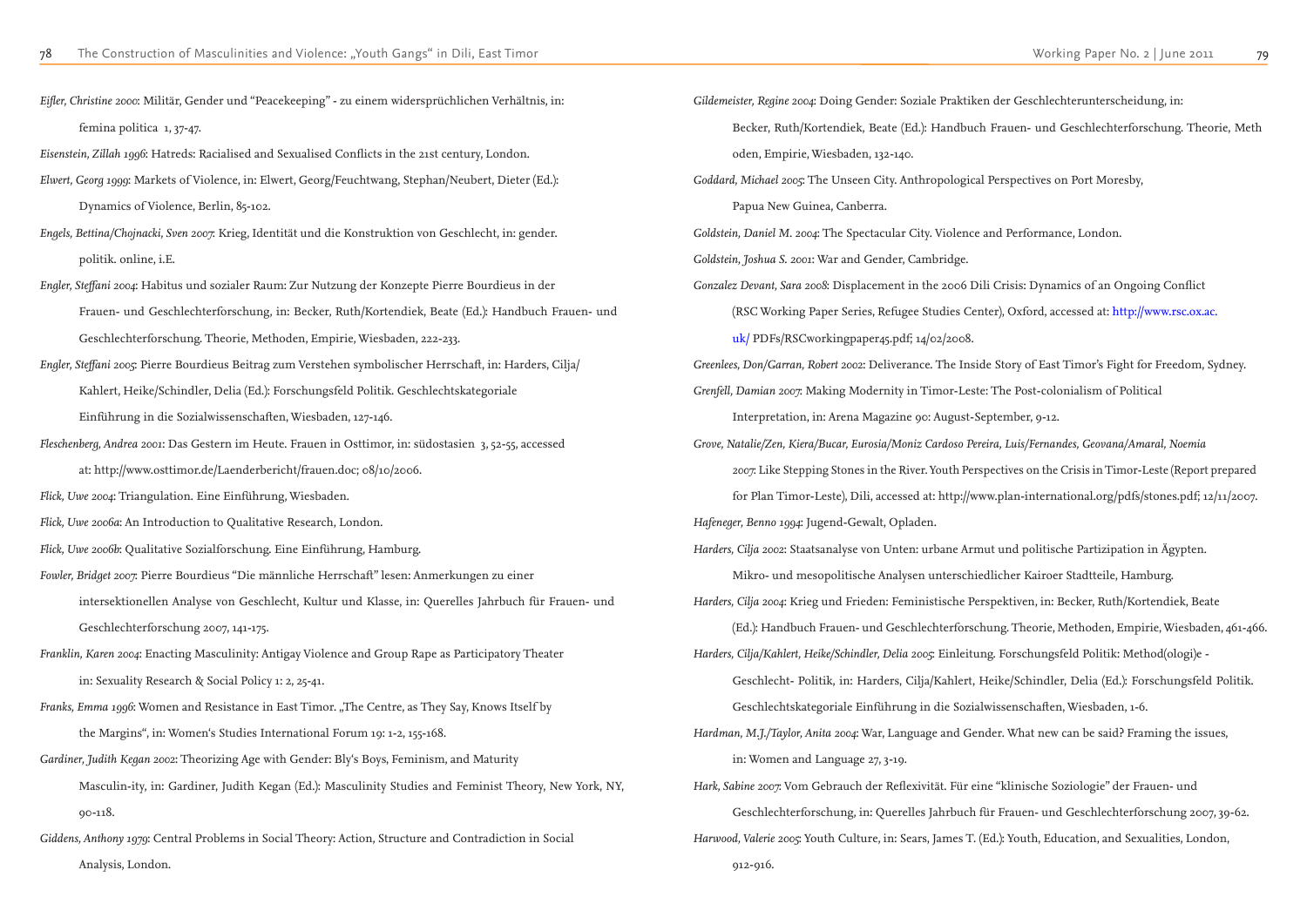*Hermanns, Harry 2000*: Interviewen als Tätigkeit, in: Flick, Uwe/von Kardoff, Ernst/Steinke, Ines (Ed.): Qualitative Forschung. Ein Handbuch, Hamburg, 360-369. *Hicks, David 1976*: Tetum Ghosts and Kin. Fieldwork in an Indonesian Community, Palo Alto, CA. *Hohe, Tanja 2002*: The Clash of Paradigms: International Administration and Local Political Legitimacy in East Timor, in: Contemporary Southeast Asia 24: 3, 569-589. *Holmes, Mary 2007*: What is Gender? Sociological Approaches, London. *Hopf, Christl 2000*: Qualitative Interviews - ein Überblick, in: Flick, Uwe/von Kardoff, Ernst/Steinke, Ines (Ed.): Qualitative Forschung. Ein Handbuch, Hamburg, 349-360. *Hörning, Karl H. 2004*: Kultur als Praxis, in: Jaeger, Friedrich/Liebsch, Burkhard (Ed.): Handbuch der Kulturwissenschaften. Grundlagen und Schlüsselbegriffe, Stuttgart, 139-151. *Hovden Bye, Hanna 2005*: The fight against domestic violence in East Timor. Forgetting the perpetrators (The University of Tromso: MA Thesis), Tromso. *Hynes, Michelle/Ward, Jeanne/Robertson, Kathryn/Crouse, Chadd 2004:* A Determination of the Prevalence of Gender-based Violence among Conflict-affected Populations in East Timor, in: Disasters 28: 3, 294-321. *ICG 2006*: Resolving Timor-Leste's Crisis (International Crisis Group, Asia Report No. 120), Jakarta, accessed at: http://www.crisisgroup.org/home/index.cfm?id=4438&l=1; 01/04/2007. *ILO 2007*: YES. Youth Employment Study (Report prepared for the Ministry of Labour and Community Reinsertion and the International Labour Organisation (ILO)), Dili. *Inhetveen, Katharina 1997*: Gesellige Gewalt, in: von Trotha, Trutz (Ed.): Soziologie der Gewalt, Opladen, 235-260. *Jeganathan, Pradeep 2000*: On the Anticipation of Violence: Modernity and Identity in Southern Sri Lanka, in: Arce, Alberto/Long, Norman (Ed.): Anthropology, Development and Modernities, London, 112-126. *Jensen Arnett, Jeffrey 2007*: Introduction, in: Jensen Arnett, Jeffrey (Ed.): International Encyclopedia of Adolescence, London, vii-ix. *Jolly, Margaret 2000*: Epilogue: Further Reflections on Violence in Melanesia, in: Dinnen, Sinclair/Ley, Allison (Ed.): Reflections on Violence in Melanesia, Canberra, 305-324. *Joshi, Vijaya 2005*: Building Opportunities. Women's Organizing, Militarism and the United Nations Transitional Administration in East Timor (Clark University: Dissertation), Worcester.

- in: Harders, Cilja/Kahlert, Heike/Schindler, Delia (Ed.): Forschungsfeld Politik. Geschlechtskategoriale Options (Report prepared for the World Bank), Dili, accessed at: http://siteresources.worldbank.org/ IN rInnen und die Reproduktion von Machtverhältnissen im wissenschaftlichen Feld, in: Feministische
	-
	-
	-
	-
	-
	-
	-

*Kahlert, Heike 2005*: Die Entgrenzung des Politischen im Kontext von Anthony Giddens' Strukturierungstheorie, Einführung in die Sozialwissenschaften, Wiesbaden, 147-173. *Kimmel, Ellen B./Crawford, Mary 2001*: Methods for Studying Gender, in: Worell, Judith (Ed.): Encyclopedia of Women and Gender, Amsterdam, 749-758. *King, Vera/Flaake, Karin 2005*: Sozialisations- und Bildungsprozesse in der männlichen Adoleszenz: Einleitung, in: King, Vera/Flaake, Karin (Ed.): Männliche Adoleszenz. Sozialisations- und Bildungsprozesse zwischen Kindheit und Erwachsensein, Frankfurt/Main, 9-16. *Kingsbury, Damien 2007*: Political Development, in: Kingsbury, Damien/Leach, Michael (Ed.): East Timor: Beyond Independence, Melbourne, 19-28. *Koch, Reinhard/Behn, Sabine 1997*: Gewaltbereite Jugendkulturen, Weinheim. *Kostner, Markus/Clark, Samuel 2007*: Timor-Leste's Youth in Crisis: Situational Analysis and Policy TTIMORLESTE/Resources/youngincrisienglish.pdf; 10/05/2008. *Krais, Beate 2001*: Die feministische Debatte und die Soziologie Pierre Bourdieus: Eine Wahlverwandschaft, in: Knapp, Gudrun-Axeli/Wetterer, Angelika (Ed.): Soziale Verortung der Geschlechter. Gesellschaftstheorie und feministische Kritik, Münster, 317-336. *Krais, Beate/Beaufays, Sandra 2005*: Doing Science - Doing Gender. Die Produktion von Wissenschaftle-Studien 1, 82-99. *Kühnel, Wolfgang 2003*: Groups, Gangs and Violence, in: Heitmeyer, Wilhelm/Hagan, John (Ed.): International Handbook of Violence Research, Dordrecht, 1167-1180. *Lamnek, Siegfried 2005*: Qualitative Sozialforschung, Basel. *Lawler, Steph 2004*: Rules of Engagement: Habitus, Power and Resistance, in: Adkins, Lisa/Skeggs, Beverley (Ed.): Feminism after Bourdieu, Oxford, 110-128. *Loch, Alexander 2007*: Haus, Handy & Halleluja, Frankfurt/Main. *Loch, Alexander/Tschanz, Maria 2005*: Kleines Wörterbuch. Tetum-Deutsch/Deutsch-Tetum, Hamburg. *Locher, Birgit/Prügl, Elisabeth 2001*: Feminism and Constructivism. Worlds Apart or Sharing the Middle Ground?, in: International Studies Quaterly 45, 111-129. *Loyal, Steven 2003*: The Sociology of Anthony Giddens, London.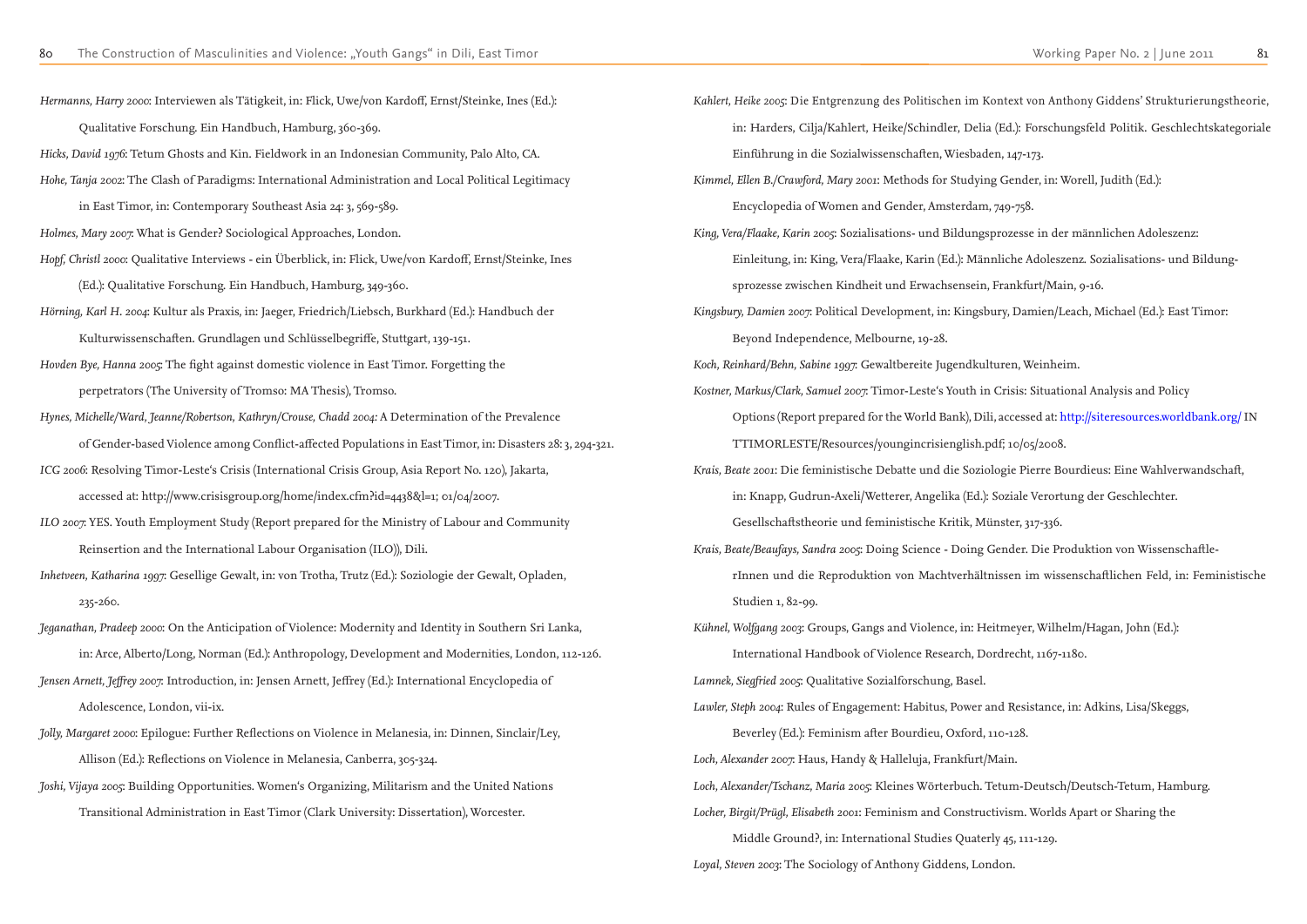*McCall, Leslie 2005*: The Complexity of Intersectionality, in: Signs 30: 3, 1771-1800. *McRobbie, Angela 2000*: Feminism and Youth Culture, New York, NY. *McWilliam, Andrew R. 2005*: Houses of Resistance in East Timor: Structuring Sociality in the New Nation, in: Anthropological Forum 15: 1, 27-44. *Meier, Jörg 2005*: Der Osttimor-Konflikt (1998-2002). Gründe und Folgen einer gescheiterten Integration, Berlin. *Messerschmidt, James W. 2004*: Nine Lives. Adolescent Masculinities, the Body, and Violence, Boulder, CO. *Meuser, Michael 2002*: "Doing Masculinity" - Zur Geschlechtslogik männlichen Gewalthandelns, in: Dackweiler, Regina-Maria/Schäfer, Reinhild (Ed.): Gewalt-Verhältnisse. Feministische Perspektiven auf Geschlecht und Gewalt, Frankfurt, 53-78. *Meuser, Michael 2004*: Junge Männer: Aneignung und Reproduktion von Männlichkeit, in: Becker, Ruth/ Kortendiek, Beate (Ed.): Handbuch Frauen- und Geschlechterforschung. Theorie, Methoden, Empirie, Wiesbaden, 370-377. *Meuser, Michael 2006a*: Geschlecht und Männlichkeit. Soziologische Theorie und kulturelle Deutungsmuster, Wiesbaden. *Meuser, Michael 2006b*: Riskante Praktiken. Zur Aneignung von Männlichkeit in den ernsten Spielen des Wettbewerbs, in: Bilden, Helga/Dausien, Bettina (Ed.): Sozialisation und Geschlecht. Theoretische und methodologische Aspekte, Opladen, 163-178. *Meuser, Michael 2007*: Serious Games. Competition and the Homosocial Construction of Masculinity, in: Nordic Journal for Masculinity Studies 2: 1, 38-51. *Meuser, Michael/Nagel, Ulrike 1991*: ExpertInneninterviews - vielfach erprobt, wenig bedacht, in: Garz, Detlef/Kraimer, Klaus (Ed.): Qualitativ-empirische Sozialforschung, Opladen, 441-471. *Mitchell, Jean 2000*: Violence as Continuity: Violence as Rupture - narratives from an urban settlement in Vanuatu, in: Dinnen, Sinclair/Ley, Allison (Ed.): Reflections on Violence in Melanesia, Canberra, 189- 209. *Mohideen, Reihana 2005*: Gender and Nation-Building in Timor-Leste. Country Gender Assessment (Report prepared for the Asian Development Bank (ADB)), Manila, accessed at: http://adb.org/ Documents/ Reports/Country-Gender-Assessments/tim.asp; 10/05/2008.

*Möller, Kurt 2003*: Gewalt und Rechtsextremismus als Phänomen von Jugendcliquen, in: Andresen, Sabine/Bock, Karin/Otto, Hans-Uwe/Schmidt, Mathias/Sturzbecher, Dietmar (Ed.): Vereintes Deutschland - geteilte Jugend, Opladen, 257-270. *Molnar, Andrea K. 2004*: An Anthropological Study of Atsabe Perceptions of Kolimau 2000, in: Anthropos 99, 365-379. *Monsell-Davis, Michael 2000*: Social Change, Contradictions, Youth and Violence in Fiji, in: Dinnen, Sinclair/Ley, Allison (Ed.): Reflections on Violence in Melanesia, Canberra, 209-222. *Moore, Henrietta L. 1994*: A Passion for Difference. Essays in Anthropology and Gender, Cambridge, MA. *Moser, Caroline O. 2001*: The Gendered Continuum of Violence and Conflict, in: Moser, Caroline O./Clark, Fiona C. (Ed.): Victims, perpetrators or actors? Gender, armed conflict and political violence, London, 30-51. *Moxham, Ben 2008*: State-Making and the Post-Conflict City: Integration in Dili, Disintegration in Timor-Leste (Crisis States Research Centre, Working Paper 32), London. *Münkler, Herfried 2002*: Die neuen Kriege, Hamburg. *Murdoch, Lindsay 2006*: Powerbrokers tied to Timor's gangs, in: The Age, October 31, 2006. *Myrttinen, Henri 2003*: Alte "neue" Kriege. Die Privatisierung der Gewalt in Indonesien, in: Azzellini, Dario/Kanzleiter, Boris (Ed.): Das Unternehmen Krieg, Berlin, 129-141. *Myrttinen, Henri 2007a*: A Tale of Two Cities - Notes on Gang Violence in Dili and Port Moresby, Berlin, unpublished manuscript. *Myrttinen, Henri 2007b*: Up in Smoke. Impoverishment and Instability in Post-Independence Timor-Leste (Kepa's Working Papers No. 11), Helsinki. *Myrttinen, Henri 2008*: Timor-Leste. A Kaleidoscope of Conflicts, accessed at: http://www.watchindonesia.org/ Kaleidoskop.htm; 05/04/2008. *Nagel, Joane 2007*: War, in: Flood, Michael/Gardiner, Judith Kegan/Pease, Bob/Pringle, Keith (Ed.): International Encyclopedia of Men and Masculinities, London, 626-629. *Naples, Nancy A. 2007*: Feminist Methodolgoy and Its Discontents, in: Outwaite, William/Turner, Stephen P. (Ed.): The SAGE Handbook of Social Science Methodology, London, 547-564. *Neupert, Ricardo/Lopes, Silvino 2006*: The Demographic Component of the Crisis in Timor-Leste (Association for the Study of Ethnicity and Nationalism, London School of Economics), accessed at: http:// www.sneps.net/RD/uploads; 10/05/2008.

*Nevins, Joseph 2005*: A Not-So-Distant Horror. Mass Violence in East Timor, Ithaca.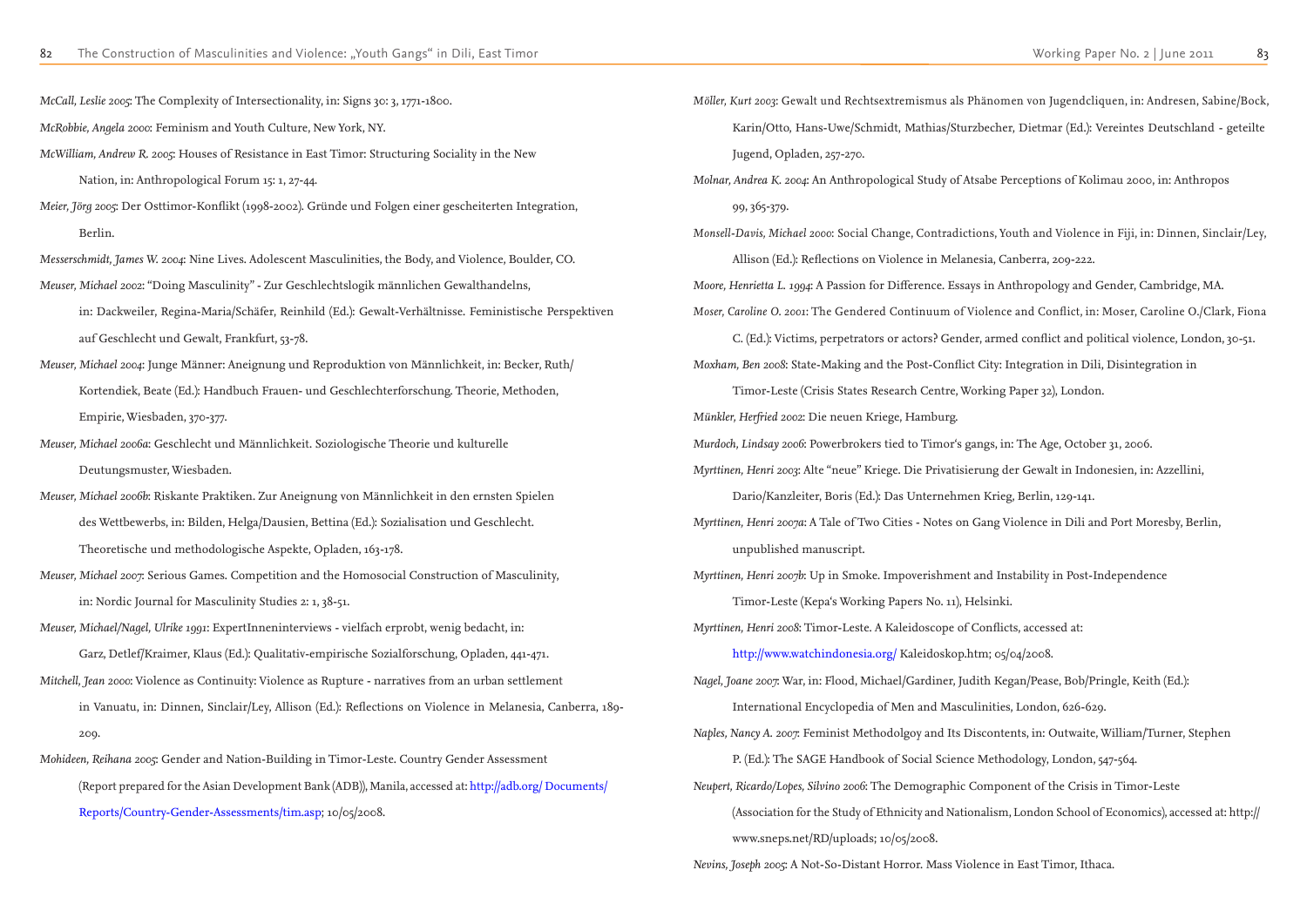*Nohl, Arnd-Michael 2006:* Interview und dokumentarische Methode, Wiesbaden. *NSD 2004*: Timor-Leste. Census of Populatoin and Housing 2004 (National Statistics Directorate), Dili. *OPE 2002*: Policy Paper for the Draft Law on Domestic Violence, Dili. *OPE 2007a*: CEDAW (Convention on the Elimination of all forms of Discrimination Against Women). Common Core Document (CCD), Dili. *OPE 2007b*: CEDAW (Convention on the Elimination of all forms of Discrimination Against Women). Initial Report Summary, Dili. *Ospina, Sofi/Hohe, Tanja 2001*: Traditional Power Structures and the Community Empowerment and Local Governance Project (Presented to CEP/PMU, ETTA/UNTAET and the World Bank), Dili.

*Park, Robert E. 1927*: Editor's Preface, in: Thrasher, Frederic M. (Ed.): The Gang. A Study of 1313 Gangs in Chicago, Chicago, IL, ix-xii.

*Peteet, Julie 2002*: Male Gender and Rituals of Resistance in the Palestinian Intifada, in: Adams, Rachel/ Savran, David (Ed.): The Masculinity Studies Reader, Oxford, 318-336.

*Phillips, Kathy J. 2006*: Manipulating Masculinity. War and Gender in Modern British and American Literature, New York, NY.

*Pinto, Constancio 2001*: The Student Movement and the Independence Struggle in East Timor, in: Tanter, Richard/Selden, Mark/Shalom, Stephen R. (Ed.): Bitter Flowers, Sweet Flowers. East Timor, Indonesia and the World Community, Lanham, 31-41.

*Popitz, Heinrich 1986*: Phänomene der Macht. Autorität-Herrschaft-Gewalt-Technik, Tübingen. *Poynting, Scott 2007*: Male Youth Cultures, in: Flood, Michael/Gardiner, Judith Kegan/Pease, Bob/Pringle,

Keith (Ed.): International Encyclopedia of Men and Masculinities, London, 378-380. *Prueller, Vanessa 2008*: The 2006 Crisis in East Timor - an Ethnic Conflict? (University of Passau:

MA Thesis), Passau.

*Reed-Danahay, Deborah 2005*: Locating Bourdieu, Bloomington, IN.

*Rees, Edward 2004*: Under Pressure. Falintil - Three Decades of Defence Force Development in

Timor-Leste 1974-2004 (Geneva Centre for the Democratic Control of Armed Forces, DCAF, Working Paper No. 139).

*Rehbein, Boike 2006*: Die Soziologie Pierre Bourdieus, Konstanz.

*Robertson, Kathryn 2005*: Gender-Based Violence in Timor-Leste. A Case Study (Report prepared for the United Nations Population Fund (UNFPA)), Dili.

*Robinson, Geoffrey 2001*: With UNAMET in East Timor. An Historian's Personal View, in: Tanter, Richard/ Selden, Mark/Shalom, Stephen R. (Ed.): Bitter Flowers, Sweet Flowers. East Timor, Indonesia and the World Community, Lanham. *Robinson, Geoffrey 2002*: The Fruitless Search for a Smoking Gun, in: Colombijn, Freek/Lindblad, J. Thomas (Ed.): Roots of Violence in Indonesia. Contemporary violence in historical perspective, Leiden, 243-276. *Ryen, Anne 2001*: Cross-Cultural Interviewing, in: Gubrium, Jaber F./Holstein, James A. (Ed.): Handbook of Interview Research: Context and Method, London, 335-354. *Salo, Elaine 2006*: Mans is ma soe. Gangingn Practices in Manenberg, South Africa, and the Ideologies of Masculinity, Gender, and Generational Relations, in: Bay, Edna G./Donham, Donald L. (Ed.): States of Violence. Politics, Youth and Memory in Contemporary Africa, London. *Sauer, Birgit 2002*: Geschlechtsspezifische Gewaltmäßigkeit rechtsstaatlicher Arrangements und wohlfahrtsstaatlicher Institutionalisierungen, in: Dackweiler, Regina-Maria/Schäfer, Reinhild (Ed.): Gewalt-Verhältnisse. Feministische Perspektiven auf Geschlecht und Gewalt, Frankfurt/Main, 81-106. *Scambary, James/Da Gama, Hippolita/Barreto, Joao 2006*: A Survey of Gangs and Youth Groups in Dili, Timor-Leste. *Schlicher, Monika 2005*: Osttimor stellt sich seiner Vergangenheit. Die Arbeit der Empfangs-, Wahrheitsund Versöhnungskommission, Aachen. *Schlicher, Monika 2007*: Machtpoker auf Kosten der Bevölkerung. Osttimors Bevölkerung im Würgegriff von Banden und Politikern, in: Suara - Zeitschrift für Indonesien und Osttimor 16: 1, 9-18. *Schlichte, Klaus 2006*: Norbert Elias, Pierre Bourdieu und der Habitus des Kämpfers. Unveröffentlichte Vorlage zur Konferenz "Auf der Suche nach der eigenen (Auto-)Biographie - Fragen an das postmoderne Wesen", Berlin, unpublished manuscript. *Schlieter, Kathrin 2005*: "A liberals' war". Zur Funktion von Geschlechterbildern in den medialen Darstellungen des Kosovokrieges, in: Ariadne 47, 6-13. *Schroeder, Klaus 2004*: Rechtsextremismus und Jugendgewalt in Deutschland. Ein Ost-West Vergleich, Paderborn. *Schroeter-Simao, Daniel 2003*: Underlying Causes of Gender Inequity in Covalima, Timor-Leste. Final Report (Oxfam Australia), Dili.

*Schwingel, Markus 1995*: Bourdieu zur Einführung, Hamburg.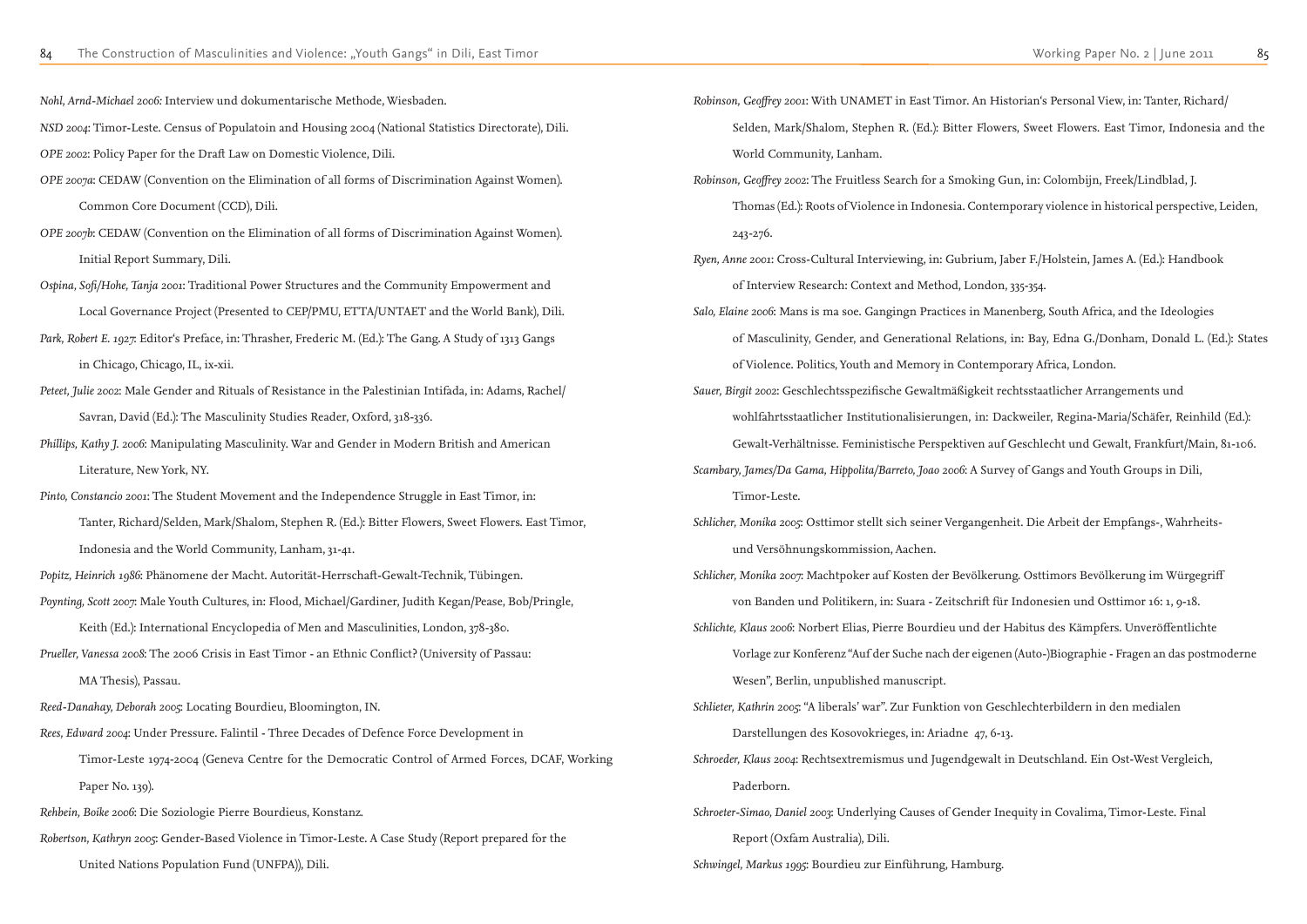| Seifert, Ruth 1996: Militär, Kultur, Identität. Individualisierung, Geschlechterverhältnisse und die soziale      |
|-------------------------------------------------------------------------------------------------------------------|
| Konstruktion des Soldaten, Bremen.                                                                                |
| Seifert, Ruth 2001: Genderdynamiken bei der Entstehung, dem Austrag und der Bearbeitung von                       |
| kriegerischen Konflikten, in: Peripherie - Zeitschrift für Politik und Ökonomie der Dritten Welt.                 |
| Seifert, Ruth 2003: Plädoyer für eine Subjekt- und Genderperspektive in der Friedens- und                         |
| Konfliktforschung, in: AFB-Texte 2.                                                                               |
| Seifert, Ruth/Eifler, Christine 1999: Einleitung, in: Seifert, Ruth/Eifler, Christine (Ed.): Soziale Konstruktio- |
| nen - Militär und Geschlechterverhältnis, Münster, 7-16.                                                          |
| Shepherd, Chris J. 2004: Fractures of Culture: Towards an Anthropology of Development on East Timor,              |
| in: Estudos de Línguas e Culturas de Timor-Leste 6, 100-118.                                                      |
| Siapno, Jacqueline 2000: Gender, Nationalism, and the Ambiguity of Female Agency in Aceh, Indonesia,              |
| and East Timor, in: Waller, Marguerite R./Rycenga, Jennifer (Ed.): Frontline Feminisms. Women, War,               |
| and Resistance, London, 275-295.                                                                                  |
| Simon, Titus 1996: Raufhändel und Randale: Sozialgeschichte aggressiver Jugendkulturen und                        |
| pädagogischer Bemühungen vom 19. Jahrhundert bis zur Gegenwart, München.                                          |
| Skeggs, Beverley 2001: Feminist Ethnography, in: Atkinson, Paul (Ed.): Handbook of Ethnography, London,           |
| 426-441.                                                                                                          |
| Skrobek, Till 2003: Confronting the Past After Armed Conflict. The Difficult Quest for Accountability in          |
| East Timor (Freie Universität: Diploma Thesis), Berlin.                                                           |
| Smith, Dorothy E. 1990: The Conceptual Practices of Power, Boston, MA.                                            |
| Smith, Linda Tuhiwai 1999: Decolonizing methodologies. Research and Indigenous Peoples, London.                   |
| Stake, Robert E. 1994: Case Studies, in: Denzin, Norman K./Lincoln, Yvonna S. (Ed.): Handbook of                  |
| Qualitative Research, London, 236-247.                                                                            |
| Strauss, Anselm/Corbin, Juliet 1994: Grounded Theory Methodology. An Overview, in: Denzin, Norman K./ Lincoln,    |
| Yvonna S. (Ed.): Handbook of Qualitative Research, London.                                                        |
| Sutterlüty, Ferdinand 2002: Gewaltkarrieren. Jugendliche im Kreislauf von Gewalt und Missachtung,                 |
| Frankfurt/Main.                                                                                                   |
| Swaine, Aisling 2003: Traditional Justice and Gender Based Violence (International Rescue Committee,              |
| Research Report), Dili, accessed at: http://www.timor-leste.org/gender/Traditional_Justice_&_                     |
| GBV_Swaine.pdf; 10/05/2008.                                                                                       |

*Szalacha, Laura A. 2005*: Adolescence, in: Sears, James T. (Ed.): Youth, Education, and Sexualities, London,

16-19. *Tanter, Richard/Klinken, Gerry van/Ball, Desmond (Ed.) 2006*: Masters of Terror. Indonesia's Military and Violence in East Timor, Oxford. *Taylor, John G 1999*: East Timor. The Price of Freedom, New York, NY. *Taylor, Stephanie 2001*: Locating and Constructing Discourse Analytic Research, in: Wetherell, Margaret/ Taylor, Stephanie/Yates, Simeon J. (Ed.): Discourse as Data. A Guide for Analysis, London, 5-47. *Tertilt, Hermann 1996*: Turkish Power Boys. Ethnographie einer Jugendbande, Frankfurt/Main. *Thornton, Sarah 1997*: General Introduction, in: Gelder, Ken/Thornton, Sarah (Ed.): The Subcultures Reader, London, 1-7. *Thrasher, Frederic M. 1927*: The Gang. A Study of 1313 Gangs in Chicago, Chicago, IL. *Tosh, John 2004*: Hegemonic Masculinity and the History of Gender, in: Dudink, Stefan/Hagemann, Karen/Tosh, John (Ed.): Masculinities in Politics and War. Gendering Modern History, Manchester, 41-58. *Trembath, Anna/Grenfell, Damian 2007*: Mapping the Pursuit of Gender Equality. Non-Government and International Agency Activity in Timor-Leste, Melbourne, accessed at: http://www.timor-leste.org/gender/ Trembath&Grenfell\_Pursuit\_Gender\_Equality\_2007.pdf; 10/05/2008. *Ulbert, Cornelia 2004*: Human Security - a Useful Concept for a Gendered Foreign and Security Policy Strategy?, in: Heinrich-Böll-Stiftung, Feministisches Institut der (Ed.): Human Security = Women's Security? Keine nachhaltige Sicherheit ohne Geschlechterperspektive, Berlin, 163-169. *UN SC 2000*: Resolution 1325, in: Heinrich-Böll-Stiftung, Feministisches Institut der (Ed.): Human Security = Women's Security?, Berlin, 184-187. *UNDP 2007*: Fighting Climate Change. Human Solidarity in a Divided World (United Nations Development Program: Human Development Report 2007-2008), accessed at: http://hdr.undp.org/en/ reports/global /hdr2007-2008/; 01/04/2008. *UNICEF 2006*: Speak Nicely To Me. A Study on Practices and Attitudes about Discipline of Children in Timor-Leste, Dili. *Victorino-Soriano, Cecilia 2004*: Obstacles to the Effective Participation of Women in Adult Education Program. Focus on Social-Cultural Factors (Oxfam/UNESCO Report), Dili. *von Trotha, Trutz 1997*: Zur Soziologie der Gewalt, in: von Trotha, Trutz (Ed.): Soziologie der Gewalt, Opladen, 235-260.